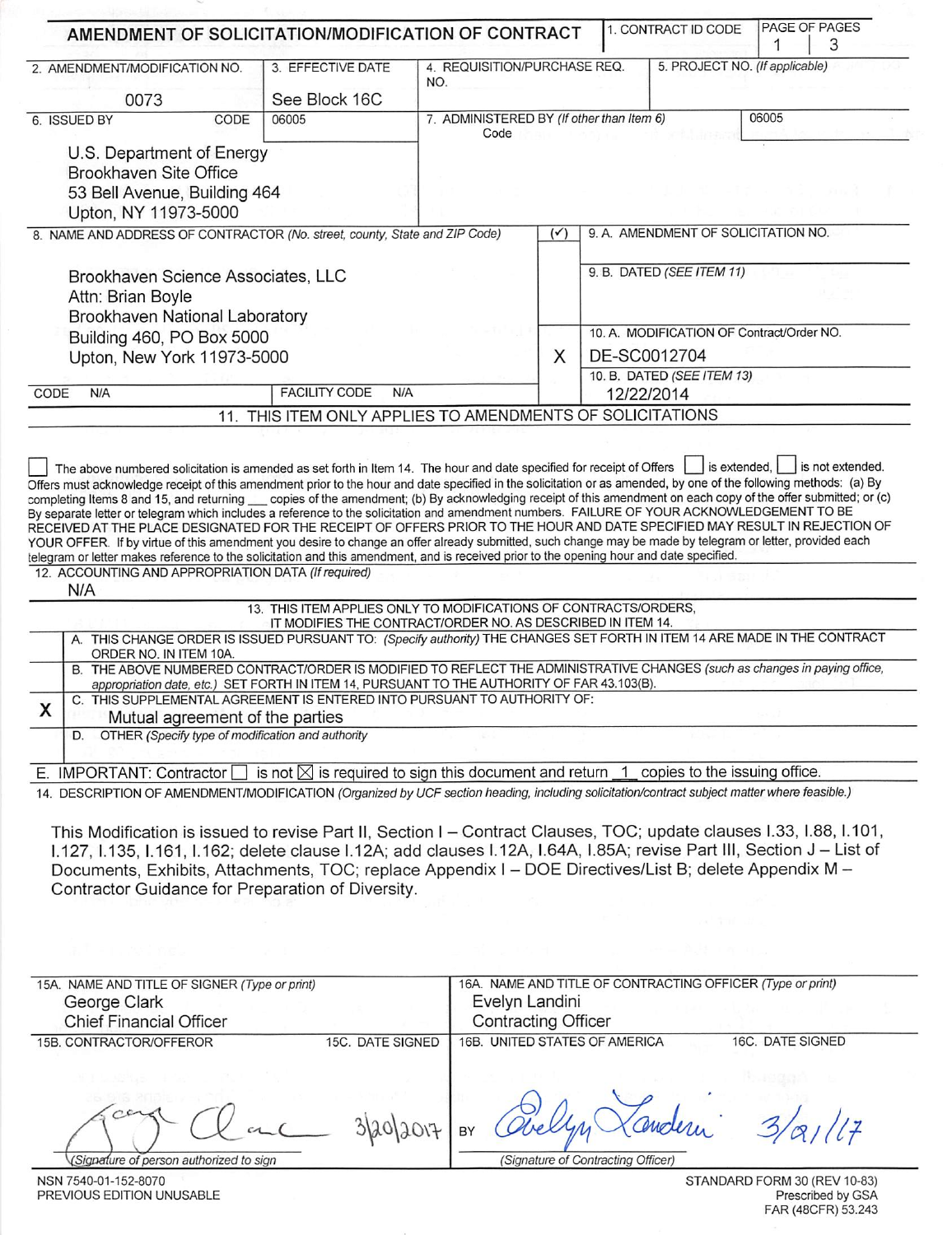|                           | REFERENCE NO. OF DOCUMENT BEING CONTINUED | <b>PAGE</b><br>~- |  |
|---------------------------|-------------------------------------------|-------------------|--|
| <b>CONTINUATION SHEET</b> | DE-SC0012704/0073                         |                   |  |

- 14. Description of Amendment/Modification (continued):
	- **1. Part II, Section I – Contract Clauses, Table of Contents (TOC):** Section I TOC is revised to reflect an update to clauses I.33, I.88, I.101, I.135, I.127, I.161, and I.162; delete clause I.12A; add clauses I.12A, I.64A, I.85A.

The following clauses have been revised; replace the prior versions with the updated attachments provided herein:

- a. **Clause I.33 – FAR 52.219-9, Small Business Subcontracting Plan (Jan 2017) –** This clause has been updated IAW PF 2017-13, FAC 2005-94, 81 FR 93481.
- b. **Clause I.88 – FAR 52.244-6, Subcontracts for Commercial Items (Jan 2017) –** This clause has been updated IAW PF 2017-17, FAC 2005-95, 82 FR 4717.
- c. **Clause I.101 – DEAR 952.204-2, Security Requirements (Aug 2016) –** This clause has been updated IAW 81 FR 45974.
- d. **Clause I.127 – DEAR 970.5215-3, Conditional Payment of Fee, Profit, and Other Incentives - Facility Management Contracts (Aug 2016) –** This clause has been updated IAW 81 FR 45974.
- e. **Clause I.135 – DEAR 970.5226-1, Diversity Plan (Dec 2000) –** This clause has been updated IAW Office of Science Policy Guidance, SC/PG-2017-01 dated January 26, 2017.
- f. **Clause I.161 – DEAR 970.5244-1, Contractor Purchasing System (Aug 2016) –** This clause has been updated IAW 81 FR 45974.
- g. **Clause I.162 – DEAR 970.5245-1, Property (Aug 2016) –** This clause has been updated IAW 81 FR 45978.

The following clause has been deleted:

- h. **Clause I.12A – FAR 52.203.99, Prohibition on Contracting with Entities that Require Certain Internal Confidentiality Agreements (May 2015)(Deviation) –** This clause is hereby deleted from the contract IAW PF 2017-17, FAC 2005-95, 82 FR 4717 that issued replacement clause 52.203- 19.The following clauses have been added; insert the attachments provided herein:
- i. **Clause I.12A – FAR 52. 203-19, Prohibition on Requiring Certain Internal Confidentiality Agreements or Statements (Jan 2017) –** This clause is hereby added to the Contract IAW 82 FR 4717.
- j. **Clause I.64A – FAR 52.224-3, Privacy Training (Jan 2017) –** This clause is hereby added to the Contract IAW PF 2017-13, FAC 2005-94, 81 FR 93476.
- k. **Clause I.85A – FAR 52.242-5, Payments to Small Business Subcontractors (Jan 2017) –** This clause is hereby added to the Contract IAW PF 2017-13, FAC 2005–94, 81 FR 93476.
- **2. Part III, Section J – List of Documents, Exhibits, Attachments, Table of Contents (TOC):** Section J TOC is revised to reflect the following: Replace Appendix I – DOE Directives/List B; delete Appendix M - Contractor Guidance for Preparation of Diversity.
	- a. **Appendix I – DOE Directives/List** identified as Modification No. 0065 has been revised; replace the prior version with the attached Appendix I identified as Modification No. 0073. The revisions are as follows: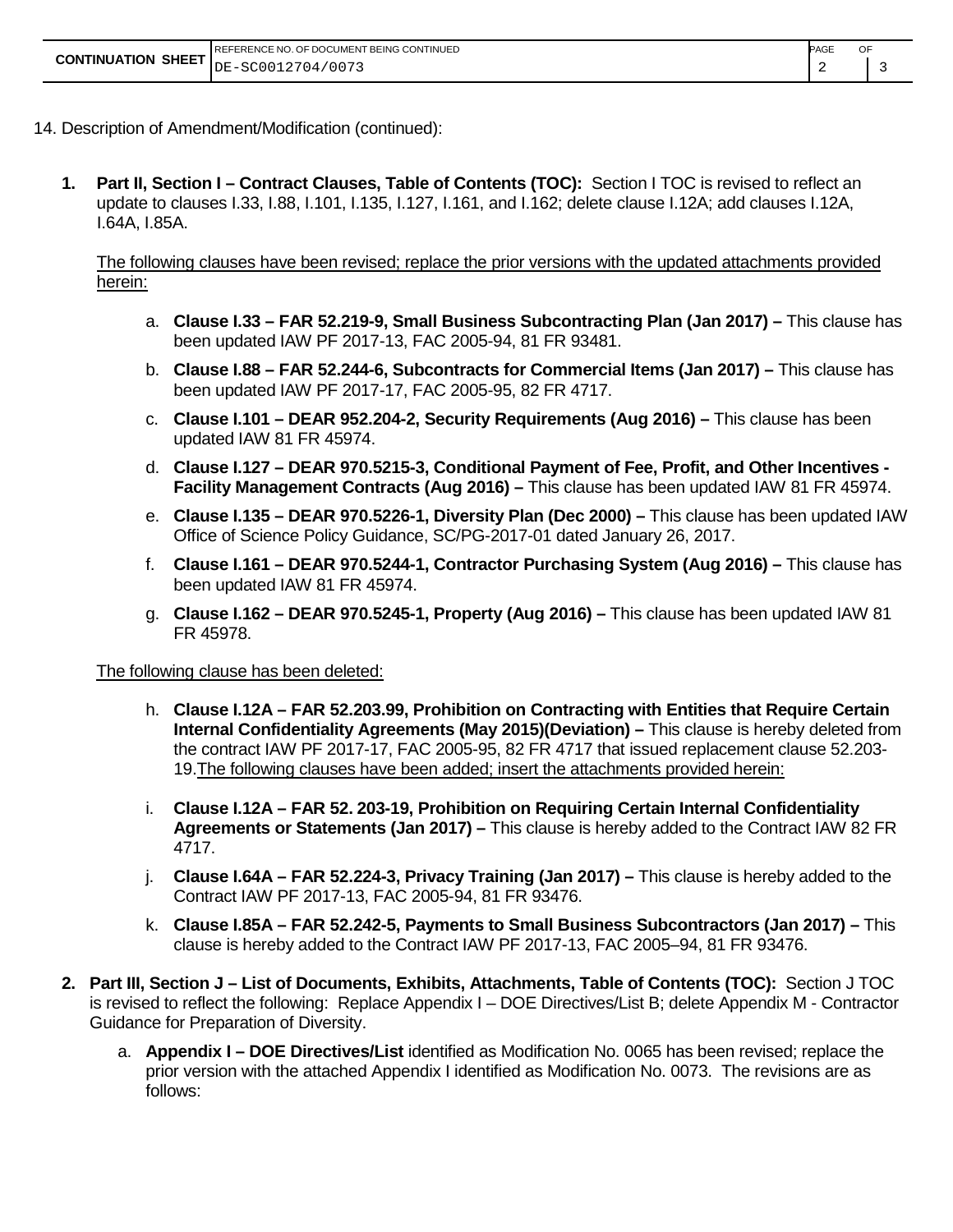| REFERENCE NO. OF DOCUMENT BEING CONTINUED                    |
|--------------------------------------------------------------|
| CONTINUATION SHEET $\Big _{\rm DE-SC0012704/0073}^{\bullet}$ |

| SUMMARY OF DIRECTIVE CHANGES  |                                                                                                                        |               |                                                                                                        |  |  |  |
|-------------------------------|------------------------------------------------------------------------------------------------------------------------|---------------|--------------------------------------------------------------------------------------------------------|--|--|--|
| <b>ADDITIONS</b>              | TITI F                                                                                                                 | <b>CHANGE</b> | <b>NOTES</b>                                                                                           |  |  |  |
| O 221.1B                      | Reporting Fraud, Waste and Abuse to the Office of Inspector General                                                    | Update        | Supersedes O 221.1A dated 4-19-08                                                                      |  |  |  |
| O 243.1B Admin<br>Chg. 1      | Records Management Program                                                                                             | Update        | Add Admin Chg. 1 to the "Through"<br>Change" column.                                                   |  |  |  |
| $O$ 243.2                     | <b>Vital Records</b>                                                                                                   | Delete        | Superseded by O 243.1B Admin Chg.<br>1 dated 3-11-13.                                                  |  |  |  |
| O 413.3B Chg. 3<br>(Pg.Chg.)  | Program and Project Management for the Acquisition of Capital<br>Assets                                                | Update        | Supersedes O 413.3B Chg. 2<br>(Pg.Chg.) dated 5-12-16.                                                 |  |  |  |
| O 415.1 Chg. 2<br>(Min.Chg.)  | Information Technology Project Management                                                                              | Update        | Supersedes O 415.1 Admin Chg. 1<br>dated 1-16-13.                                                      |  |  |  |
| P434.1B                       | Conduct and Approval of Select Agent and Toxin Work at<br>Department of Energy Sites                                   | Update        | Supersedes P 434.1A dated 11-7-13.                                                                     |  |  |  |
| O 442.2 Chg. 1<br>(Pg.Chg.)   | Differing Professional Opinions for Technical Issues Involving<br>Environmental, Safety, and Health Technical Concerns | Update        | Supersedes O 442.2 dated 7-29-11.                                                                      |  |  |  |
| $O$ 460.1D                    | Hazardous Materials Packaging and Transportation Safety                                                                | Update        | Supersedes O 460.1C dated 5-14-10.                                                                     |  |  |  |
| O 470.3C                      | Design Basis Threat (DBT) Order                                                                                        | Update        | Supersedes O 470.3B dated 8-12-08.                                                                     |  |  |  |
| O 470.4B Chg. 2<br>(Min.Chg.) | Safeguards and Security Program                                                                                        | Update        | Supersedes O 470.4B Chg. 1 dated 7-<br>$21 - 11$ .                                                     |  |  |  |
| P485.1                        | Foreign Engagements with DOE National Laboratories                                                                     | Add           | Added IAW SC Policy Guidance<br>(SC/PG) 2017-02 dated 2-24-17, email<br>from R. Ahlberg dated 2-24-17. |  |  |  |

b. **Appendix M - Contractor Guidance for Preparation of Diversity:** This appendix is hereby deleted IAW Office of Science Policy Guidance, SC/PG-2017-01 dated January 26, 2017.

#### **Attachments:**

- $\triangleright$  Part II, Section I Contract Clauses I.12A, I.33, I.64A, I.85A, I.88, I.101, I.127, I.135, I.161, I.162
- $\triangleright$  Part III, Section J List of Documents, Exhibits, Attachments  $\triangleleft$  Appendix I – DOE Directives/List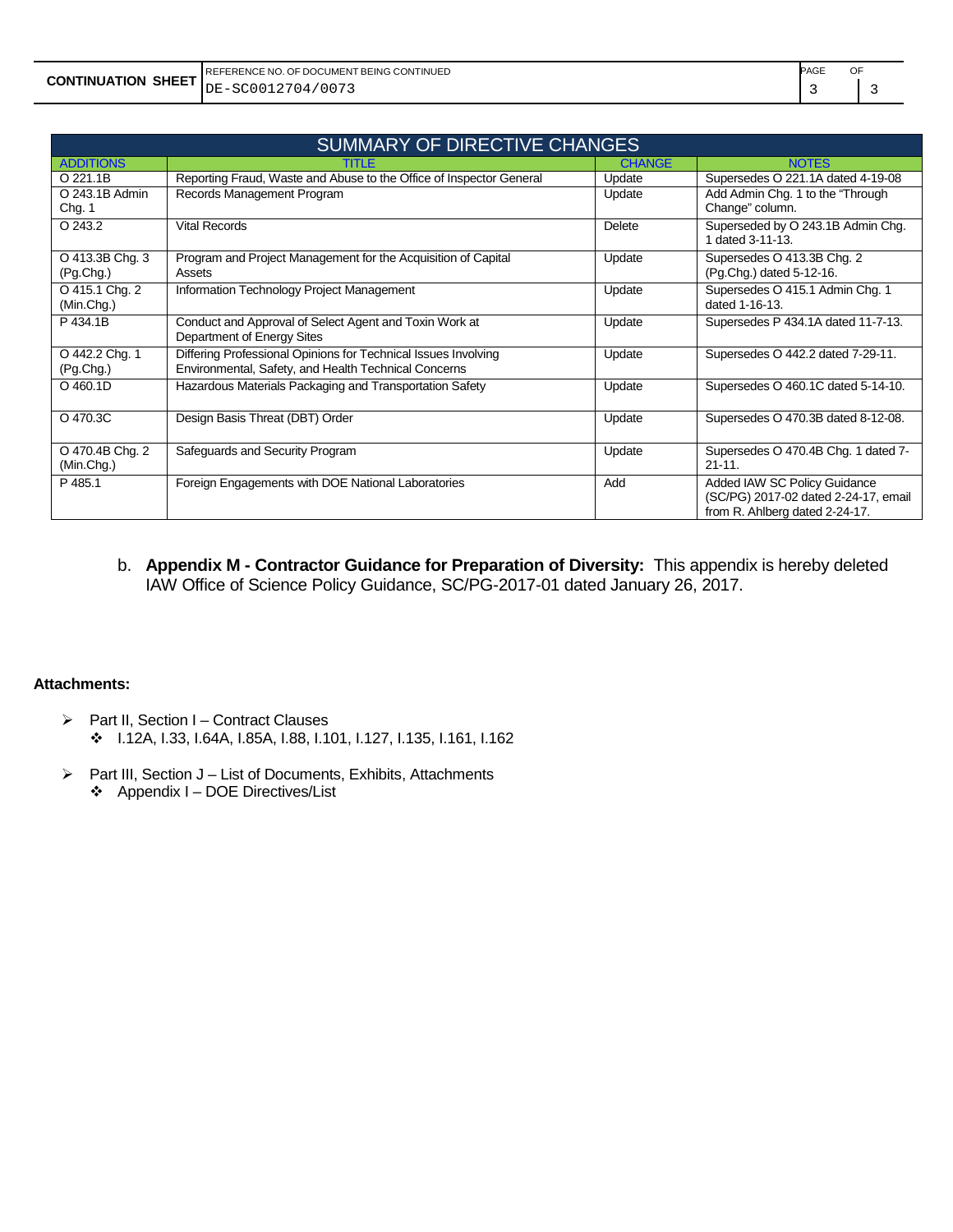#### **CLAUSE I.12A – FAR 52.203-19 – PROHIBITION ON REQUIRING CERTAIN INTERNAL CONFIDENTIALITY AGREEMENTS OR STATEMENTS (JAN 2017)**

(a) *Definitions*. As used in this clause--

"Internal confidentiality agreement or statement" means a confidentiality agreement or any other written statement that the contractor requires any of its employees or subcontractors to sign regarding nondisclosure of contractor information, except that it does not include confidentiality agreements arising out of civil litigation or confidentiality agreements that contractor employees or subcontractors sign at the behest of a Federal agency.

"Subcontract" means any contract as defined in subpart [2.1](http://farsite.hill.af.mil/reghtml/Regs/FAR2AFMCFARS/FARDFARS/FAR/02.htm#P9_576) entered into by a subcontractor to furnish supplies or services for performance of a prime contract or a subcontract. It includes but is not limited to purchase orders, and changes and modifications to purchase orders.

"Subcontractor" means any supplier, distributor, vendor, or firm (including a consultant) that furnishes supplies or services to or for a prime contractor or another subcontractor.

(b) The Contractor shall not require its employees or subcontractors to sign or comply with internal confidentiality agreements or statements prohibiting or otherwise restricting such employees or subcontractors from lawfully reporting waste, fraud, or abuse related to the performance of a Government contract to a designated investigative or law enforcement representative of a Federal department or agency authorized to receive such information (e.g., agency Office of the Inspector General).

(c) The Contractor shall notify current employees and subcontractors that prohibitions and restrictions of any preexisting internal confidentiality agreements or statements covered by this clause, to the extent that such prohibitions and restrictions are inconsistent with the prohibitions of this clause, are no longer in effect.

(d) The prohibition in paragraph (b) of this clause does not contravene requirements applicable to Standard Form 312 (Classified Information Nondisclosure Agreement), Form 4414 (Sensitive Compartmented Information Nondisclosure Agreement), or any other form issued by a Federal department or agency governing the nondisclosure of classified information.

(e) In accordance with section 743 of Division E, Title VII, of the Consolidated and Further Continuing Appropriations Act, 2015, (Pub. L. 113-235), and its successor provisions in subsequent appropriations acts (and as extended in continuing resolutions) use of funds appropriated (or otherwise made available) is prohibited, if the Government determines that the Contractor is not in compliance with the provisions of this clause.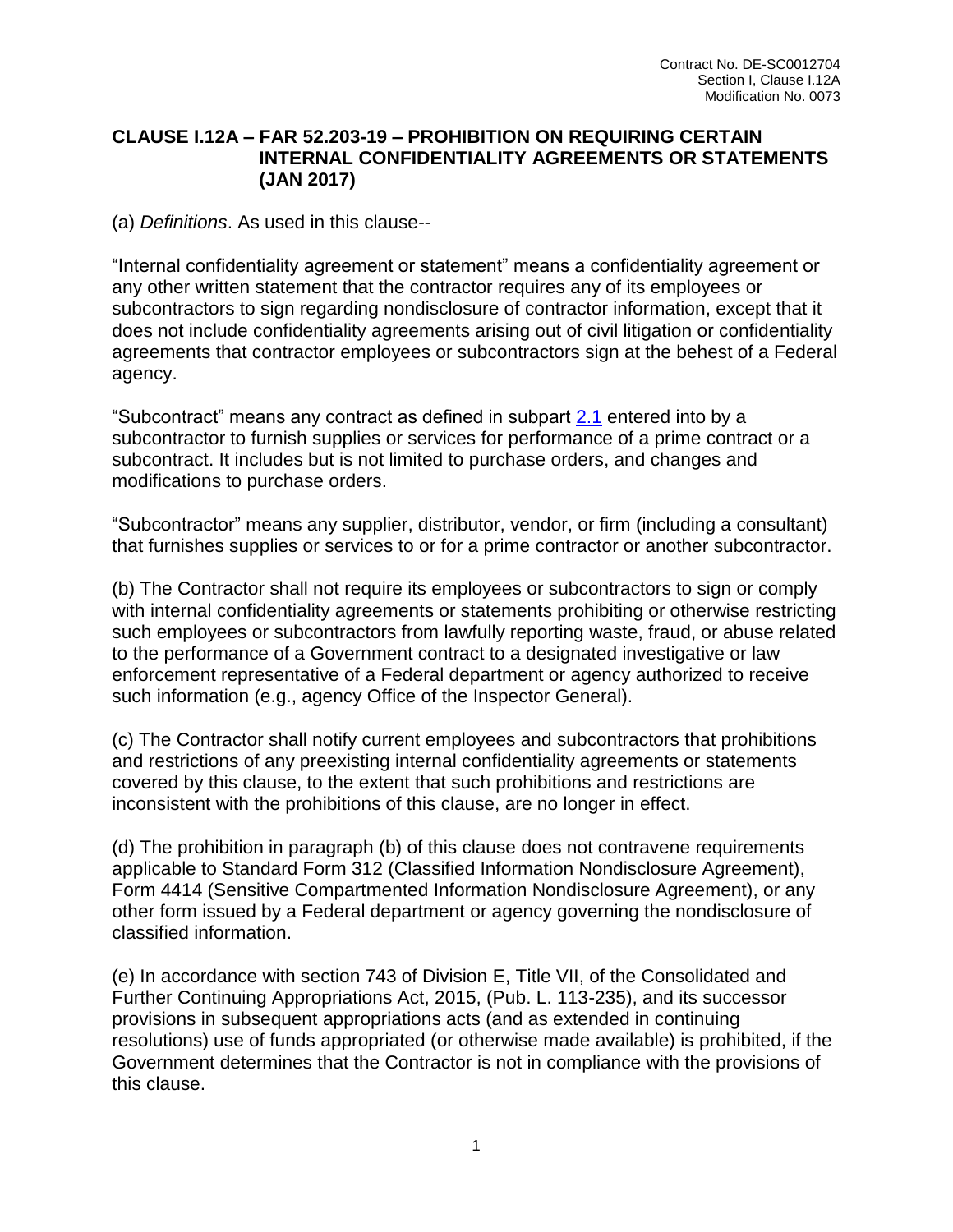(f) The Contractor shall include the substance of this clause, including this paragraph (f), in subcontracts under such contracts.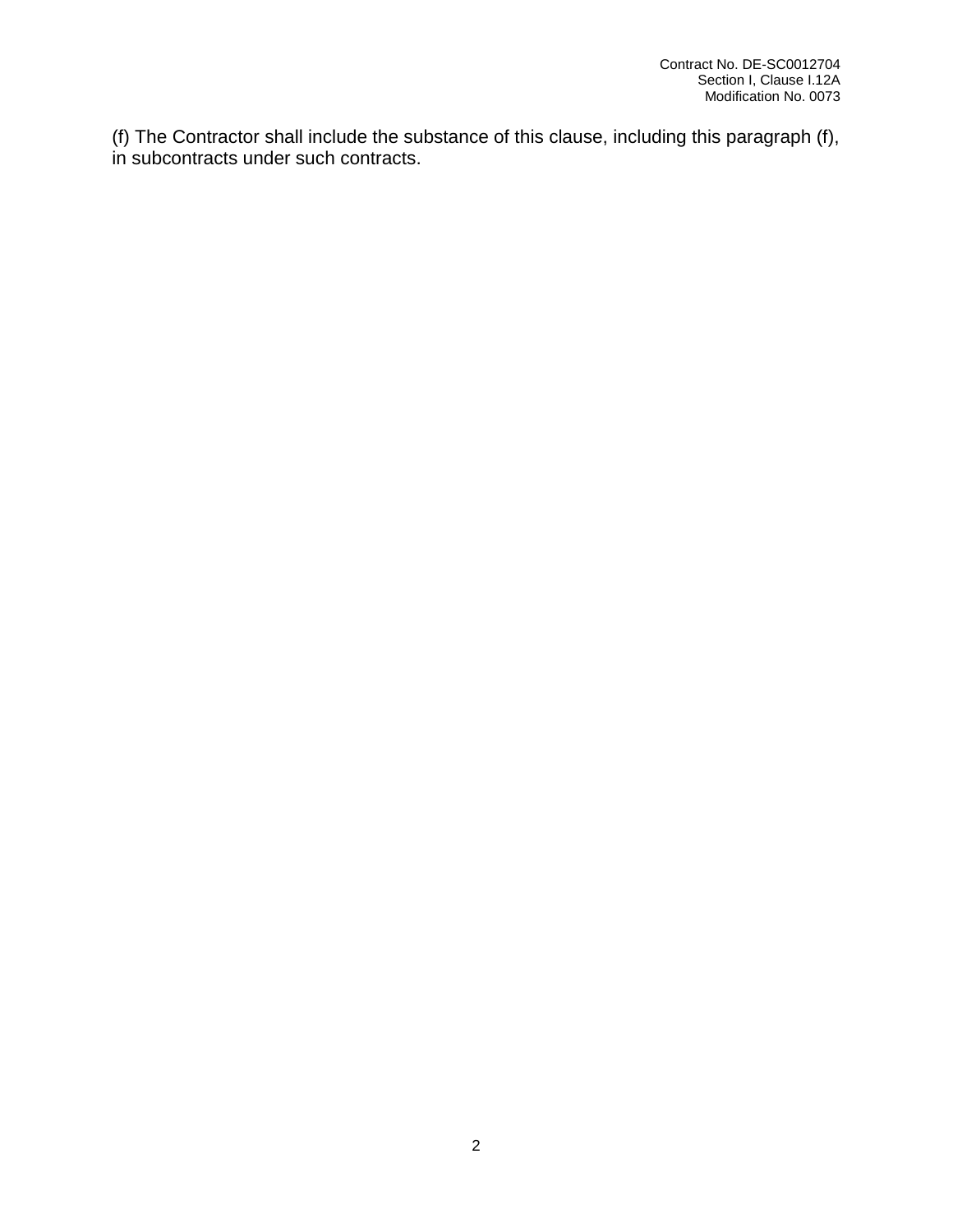### **CLAUSE I.33 – FAR 52.219-9 – SMALL BUSINESS SUBCONTRACTING PLAN (JAN 2017)**

(a) This clause does not apply to small business concerns.

(b) *Definitions*. As used in this clause—

"Alaska Native Corporation (ANC)" means any Regional Corporation, Village Corporation, Urban Corporation, or Group Corporation organized under the laws of the State of Alaska in accordance with the Alaska Native Claims Settlement Act, as amended (43 U.S.C. 1601, *et seq.*) and which is considered a minority and economically disadvantaged concern under the criteria at 43 U.S.C. 1626(e)(1). This definition also includes ANC direct and indirect subsidiary corporations, joint ventures, and partnerships that meet the requirements of 43 U.S.C. 1626 (e)(2).

"Commercial item" means a product or service that satisfies the definition of commercial item in section 2.101 of the Federal Acquisition Regulation.

"Commercial plan" means a subcontracting plan (including goals) that covers the offeror's fiscal year and that applies to the entire production of commercial items sold by either the entire company or a portion thereof (*e.g.*, division, plant, or product line).

"Electronic Subcontracting Reporting System (eSRS)" means the Governmentwide, electronic, web-based system for small business subcontracting program reporting. The eSRS is located at [http://www.esrs.gov.](http://www.esrs.gov/)

"Indian tribe" means any Indian tribe, band, group, pueblo, or community, including native villages and native groups (including corporations organized by Kenai, Juneau, Sitka, and Kodiak) as defined in the Alaska Native Claims Settlement Act (43 U.S.C.A. 1601 *et seq*.), that is recognized by the Federal Government as eligible for services from the Bureau of Indian Affairs in accordance with 25 U.S.C. 1452(c). This definition also includes Indian-owned economic enterprises that meet the requirements of 25 U.S.C. 1452(e).

"Individual subcontracting plan" means a subcontracting plan that covers the entire contract period (including option periods), applies to a specific contract, and has goals that are based on the offeror's planned subcontracting in support of the specific contract, except that indirect costs incurred for common or joint purposes may be allocated on a prorated basis to the contract.

"Master subcontracting plan" means a subcontracting plan that contains all the required elements of an individual subcontracting plan, except goals, and may be incorporated into individual subcontracting plans, provided the master subcontracting plan has been approved.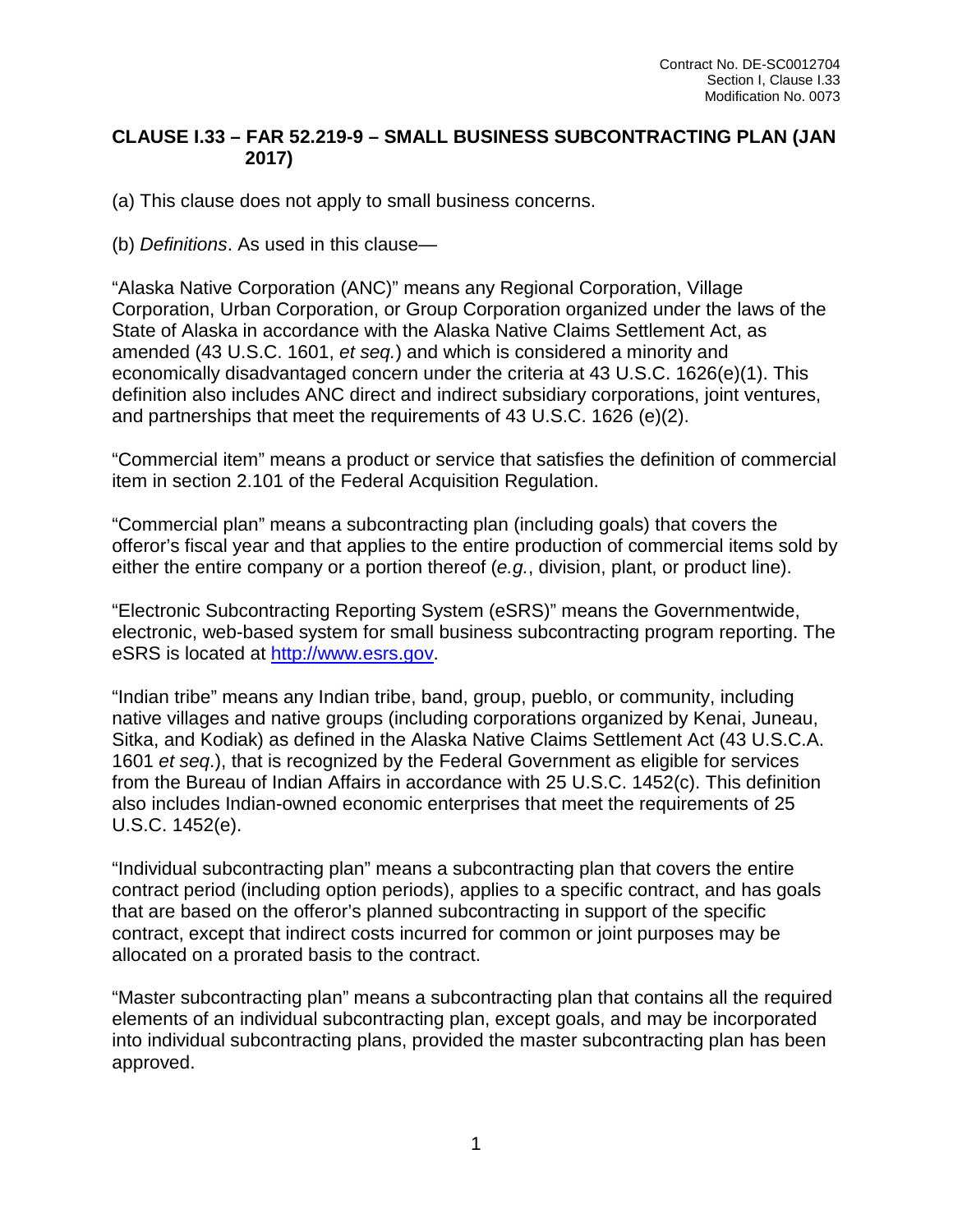"Reduced payment" means a payment that is for less than the amount agreed upon in a subcontract in accordance with its terms and conditions, for supplies and services for which the Government has paid the prime contractor.

"Subcontract" means any agreement (other than one involving an employer-employee relationship) entered into by a Federal Government prime Contractor or subcontractor calling for supplies or services required for performance of the contract or subcontract.

"Total contract dollars" means the final anticipated dollar value, including the dollar value of all options.

"Untimely payment" means a payment to a subcontractor that is more than 90 days past due under the terms and conditions of a subcontract for supplies and services for which the Government has paid the prime contractor.

(c)

(1) The Offeror, upon request by the Contracting Officer, shall submit and negotiate a subcontracting plan, where applicable, that separately addresses subcontracting with small business, veteran-owned small business, servicedisabled veteran-owned small business, HUBZone small business, small disadvantaged business, and women-owned small business concerns. If the Offeror is submitting an individual subcontracting plan, the plan must separately address subcontracting with small business, veteran-owned small business, service-disabled veteran-owned small business, HUBZone small business, small disadvantaged business, and women-owned small business concerns, with a separate part for the basic contract and separate parts for each option (if any). The subcontracting plan shall be included in and made a part of the resultant contract. The subcontracting plan shall be negotiated within the time specified by the Contracting Officer. Failure to submit and negotiate the subcontracting plan shall make the Offeror ineligible for award of a contract.

(2)

(i) The Contractor may accept a subcontractor's written representations of its size and socioeconomic status as a small business, small disadvantaged business, veteran-owned small business, service-disabled veteran-owned small business, or a women-owned small business if the subcontractor represents that the size and socioeconomic status representations with its offer are current, accurate, and complete as of the date of the offer for the subcontract.

(ii) The Contractor may accept a subcontractor's representations of its size and socioeconomic status as a small business, small disadvantaged business, veteran-owned small business, service-disabled veteran-owned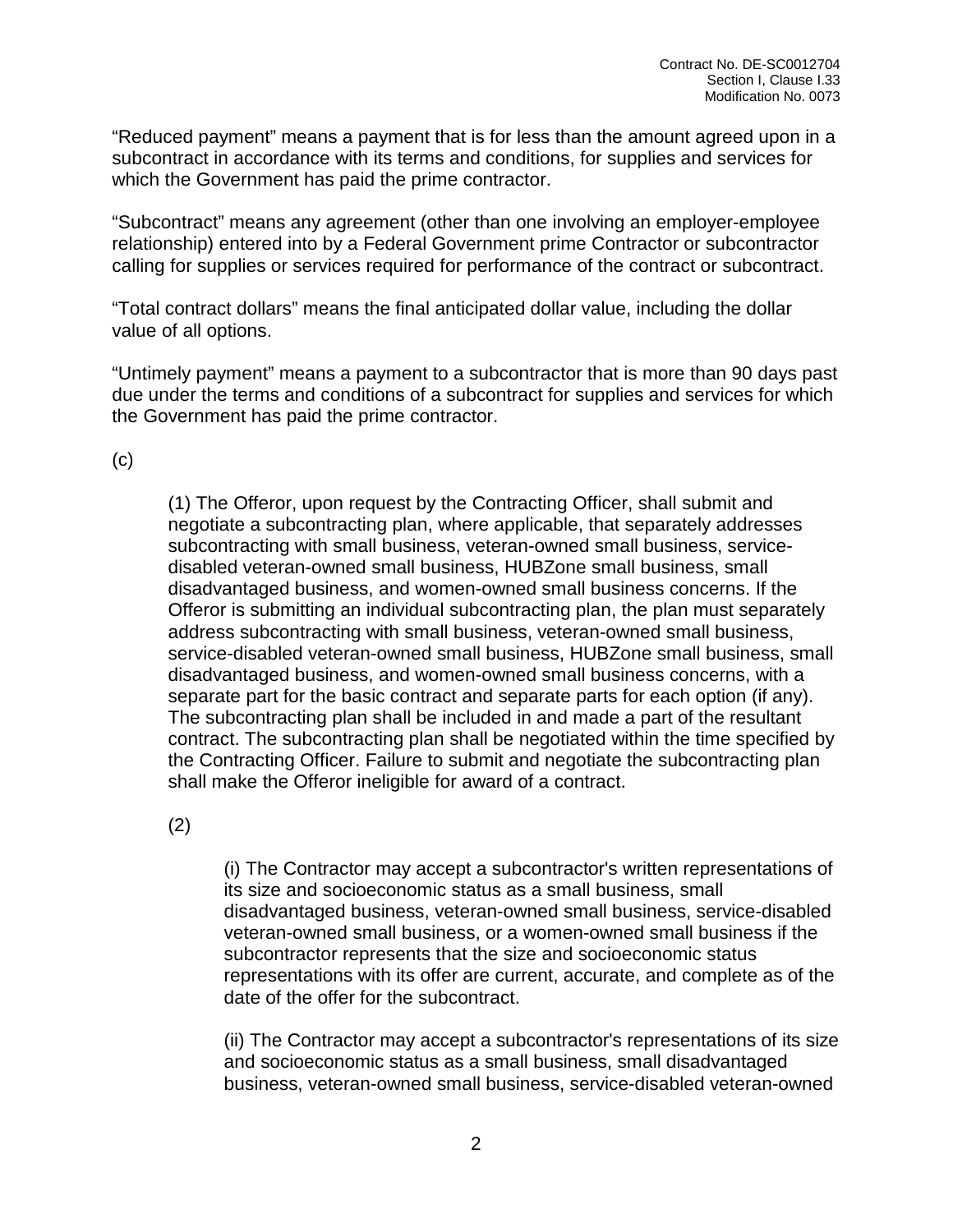small business, or a women-owned small business in the System for Award Management (SAM) if--

(A) The subcontractor is registered in SAM; and

(B) The subcontractor represents that the size and socioeconomic status representations made in SAM are current, accurate and complete as of the date of the offer for the subcontract.

(iii) The Contractor may not require the use of SAM for the purposes of representing size or socioeconomic status in connection with a subcontract.

(iv) In accordance with 13 CFR 121.411, 124.1015, 125.29, 126.900, and 127.700, a contractor acting in good faith is not liable for misrepresentations made by its subcontractors regarding the subcontractor's size or socioeconomic status.

(d) The Offeror's subcontracting plan shall include the following:

(1) Separate goals, expressed in terms of total dollars subcontracted, and as a percentage of total planned subcontracting dollars, for the use of small business, veteran-owned small business, service-disabled veteran-owned small business, HUBZone small business, small disadvantaged business, and women-owned small business concerns as subcontractors. For individual subcontracting plans, and if required by the Contracting Officer, goals shall also be expressed in terms of percentage of total contract dollars, in addition to the goals expressed as a percentage of total subcontract dollars. The Offeror shall include all subcontracts that contribute to contract performance, and may include a proportionate share of products and services that are normally allocated as indirect costs. In accordance with 43 U.S.C. 1626--

(i) Subcontracts awarded to an ANC or Indian tribe shall be counted towards the subcontracting goals for small business and small disadvantaged business concerns, regardless of the size or Small Business Administration certification status of the ANC or Indian tribe; and

(ii) Where one or more subcontractors are in the subcontract tier between the prime Contractor and the ANC or Indian tribe, the ANC or Indian tribe shall designate the appropriate Contractor(s) to count the subcontract towards its small business and small disadvantaged business subcontracting goals.

(A) In most cases, the appropriate Contractor is the Contractor that awarded the subcontract to the ANC or Indian tribe.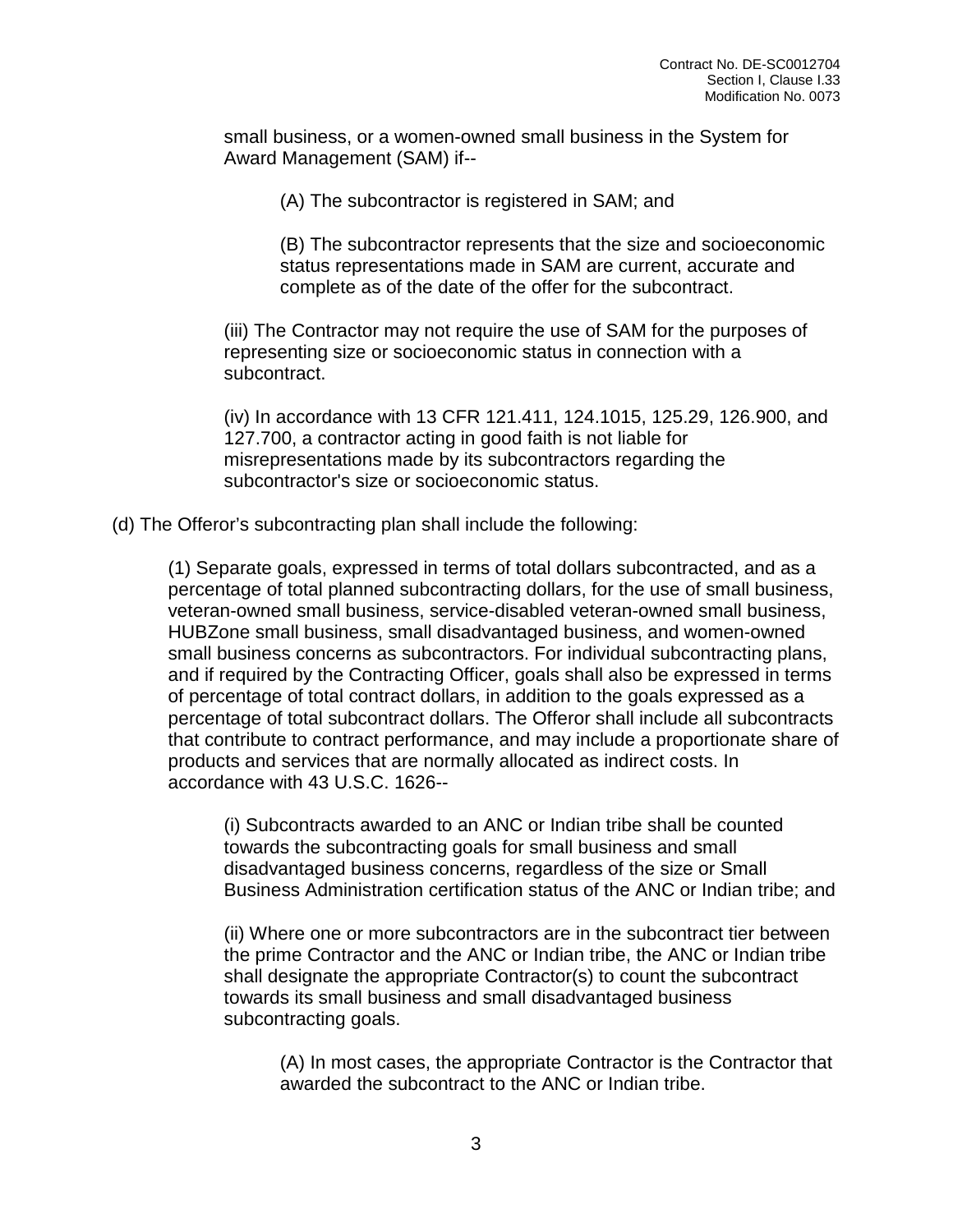(B) If the ANC or Indian tribe designates more than one Contractor to count the subcontract toward its goals, the ANC or Indian tribe shall designate only a portion of the total subcontract award to each Contractor. The sum of the amounts designated to various Contractors cannot exceed the total value of the subcontract.

(C) The ANC or Indian tribe shall give a copy of the written designation to the Contracting Officer, the prime Contractor, and the subcontractors in between the prime Contractor and the ANC or Indian tribe within 30 days of the date of the subcontract award.

(D) If the Contracting Officer does not receive a copy of the ANC's or the Indian tribe's written designation within 30 days of the subcontract award, the Contractor that awarded the subcontract to the ANC or Indian tribe will be considered the designated Contractor.

(2) A statement of—

(i) Total dollars planned to be subcontracted for an individual subcontracting plan; or the Offeror's total projected sales, expressed in dollars, and the total value of projected subcontracts to support the sales for a commercial plan;

(ii) Total dollars planned to be subcontracted to small business concerns (including ANC and Indian tribes);

(iii) Total dollars planned to be subcontracted to veteran-owned small business concerns;

(iv) Total dollars planned to be subcontracted to service-disabled veteranowned small business;

(v) Total dollars planned to be subcontracted to HUBZone small business concerns;

(vi) Total dollars planned to be subcontracted to small disadvantaged business concerns (including ANCs and Indian tribes); and

(vii) Total dollars planned to be subcontracted to women-owned small business concerns.

(3) A description of the principal types of supplies and services to be subcontracted, and an identification of the types planned for subcontracting to --

(i) Small business concerns,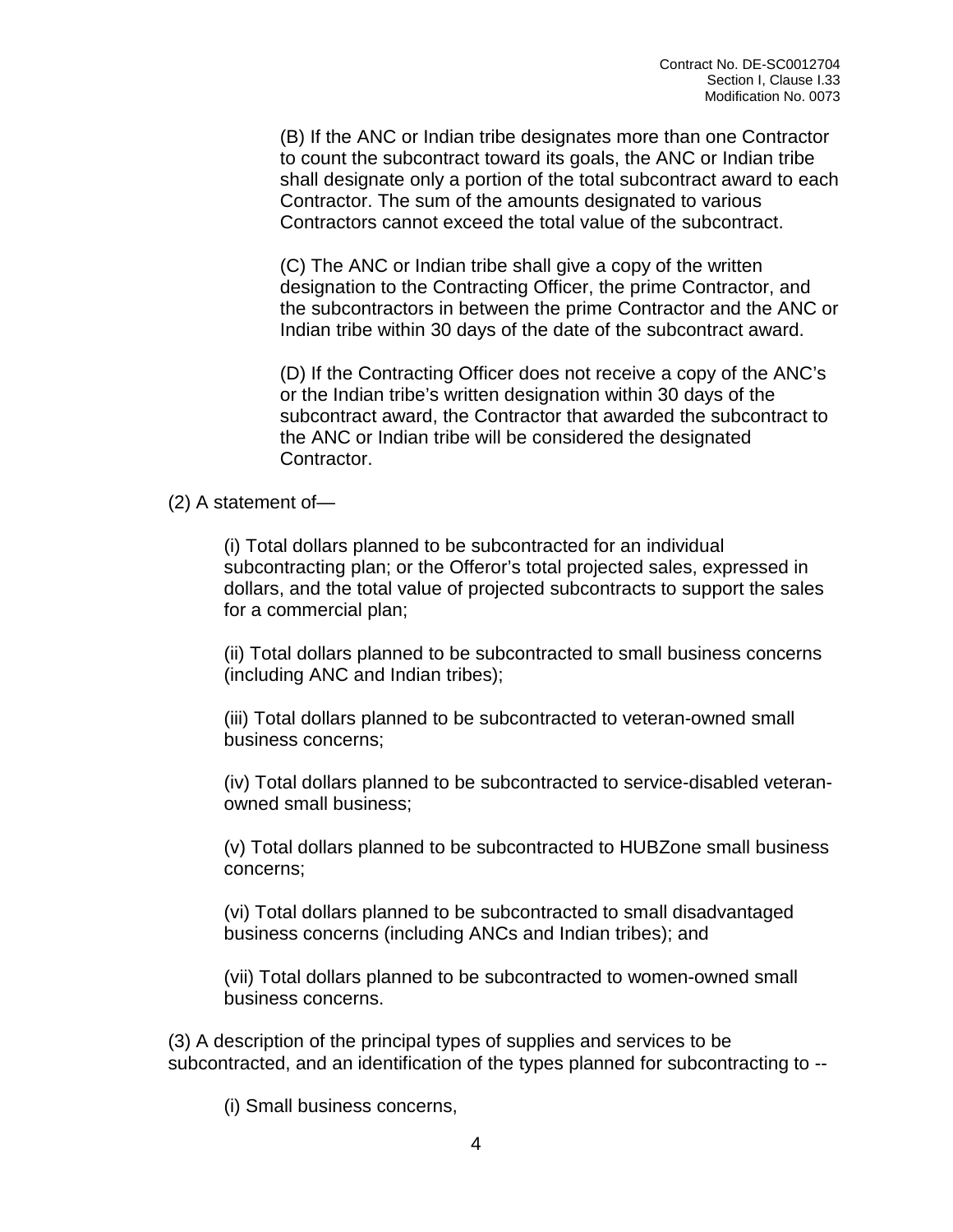(ii) Veteran-owned small business concerns;

(iii) Service-disabled veteran-owned small business concerns;

- (iv) HUBZone small business concerns;
- (v) Small disadvantaged business concerns, and
- (vi) Women-owned small business concerns.

(4) A description of the method used to develop the subcontracting goals in paragraph (d)(1) of this clause.

(5) A description of the method used to identify potential sources for solicitation purposes (*e.g.*, existing company source lists, SAM, veterans service organizations, the National Minority Purchasing Council Vendor Information Service, the Research and Information Division of the Minority Business Development Agency in the Department of Commerce, or small, HUBZone, small disadvantaged, and women-owned small business trade associations). A firm may rely on the information contained in SAM as an accurate representation of a concern's size and ownership characteristics for the purposes of maintaining a small, veteran-owned small, service-disabled veteran-owned small, HUBZone small, small disadvantaged, and women-owned small business source list. Use of SAM as its source list does not relieve a firm of its responsibilities (*e.g*., outreach, assistance, counseling, or publicizing subcontracting opportunities) in this clause.

(6) A statement as to whether or not the Offeror included indirect costs in establishing subcontracting goals, and a description of the method used to determine the proportionate share of indirect costs to be incurred with --

(i) Small business concerns (including ANC and Indian tribes);

(ii) Veteran-owned small business concerns;

(iii) Service-disabled veteran-owned small business concerns;

(iv) HUBZone small business concerns;

(v) Small disadvantaged business concerns (including ANC and Indian tribes); and

(vi) Women-owned small business concerns.

(7) The name of the individual employed by the Offeror who will administer the Offeror's subcontracting program, and a description of the duties of the individual.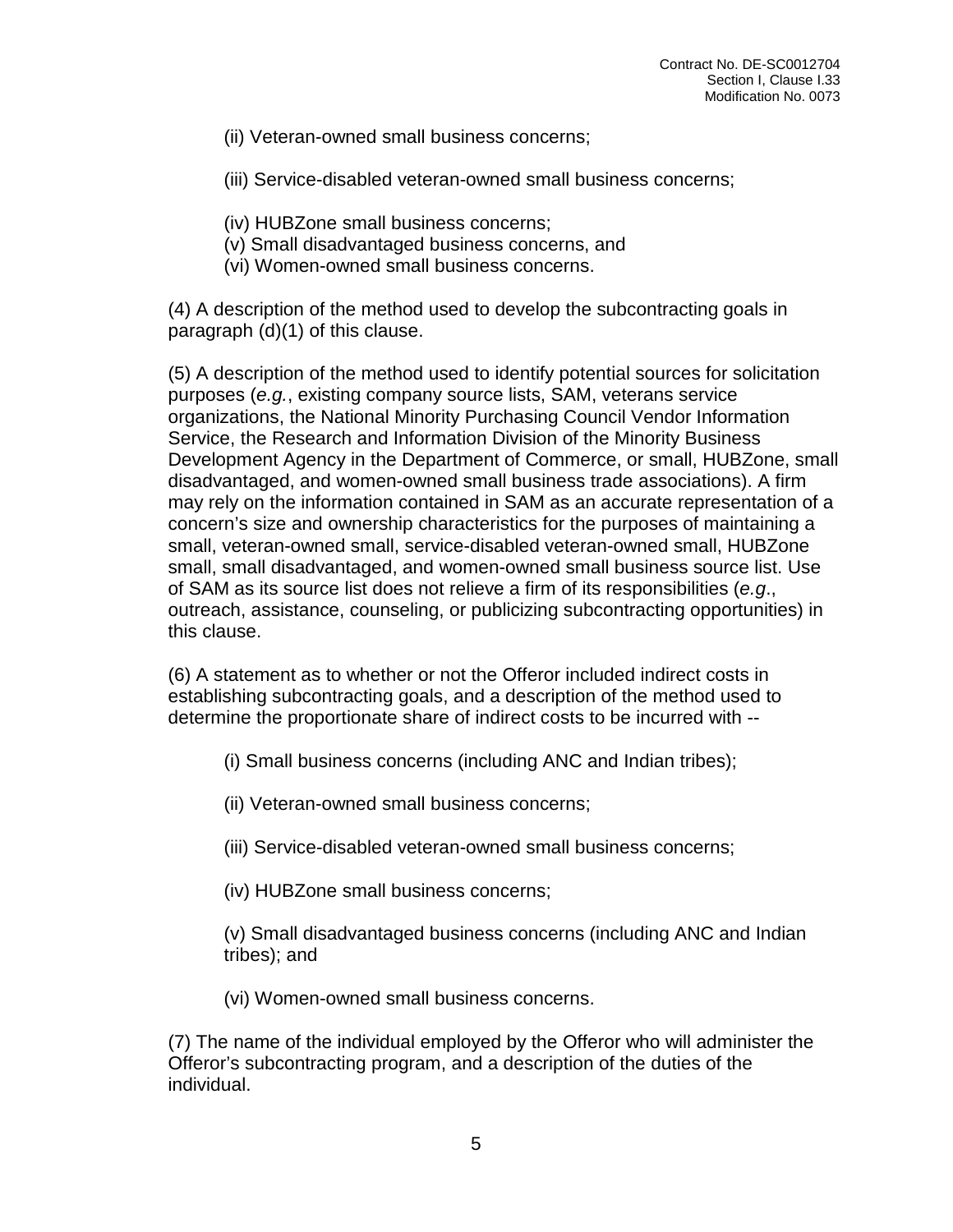(8) A description of the efforts the Offeror will make to assure that small business, veteran-owned small business, service-disabled veteran-owned small business, HUBZone small business, small disadvantaged business, and womenowned small business concerns have an equitable opportunity to compete for subcontracts.

(9) Assurances that the Offeror will include the clause of this contract entitled "Utilization of Small Business Concerns" in all subcontracts that offer further subcontracting opportunities, and that the Offeror will require all subcontractors (except small business concerns) that receive subcontracts in excess of \$700,000 (\$1.5 million for construction of any public facility) with further subcontracting possibilities to adopt a subcontracting plan that complies with the requirements of this clause.

(10) Assurances that the Offeror will --

(i) Cooperate in any studies or surveys as may be required;

(ii) Submit periodic reports so that the Government can determine the extent of compliance by the Offeror with the subcontracting plan;

(iii) After November 30, 2017, include subcontracting data for each order when reporting subcontracting achievements for indefinite-delivery, indefinite-quantity contracts intended for use by multiple agencies;

(iv) Submit the Individual Subcontract Report (ISR) and/or the Summary Subcontract Report (SSR), in accordance with paragraph (l) of this clause using the Electronic Subcontracting Reporting System (eSRS) at [http://www.esrs.gov.](http://www.esrs.gov/) The reports shall provide information on subcontract awards to small business concerns (including ANCs and Indian tribes that are not small businesses), veteran-owned small business concerns, service-disabled veteran-owned small business concerns, HUBZone small business concerns, small disadvantaged business concerns (including ANCs and Indian tribes that have not been certified by SBA as small disadvantaged businesses), women-owned small business concerns, and for NASA only, Historically Black Colleges and Universities and Minority Institutions. Reporting shall be in accordance with this clause, or as provided in agency regulations;

(v) Ensure that its subcontractors with subcontracting plans agree to submit the ISR and/or the SSR using eSRS;

(vi) Provide its prime contract number, its DUNS number, and the email address of the Offeror's official responsible for acknowledging receipt of or rejecting the ISRs, to all first-tier subcontractors with subcontracting plans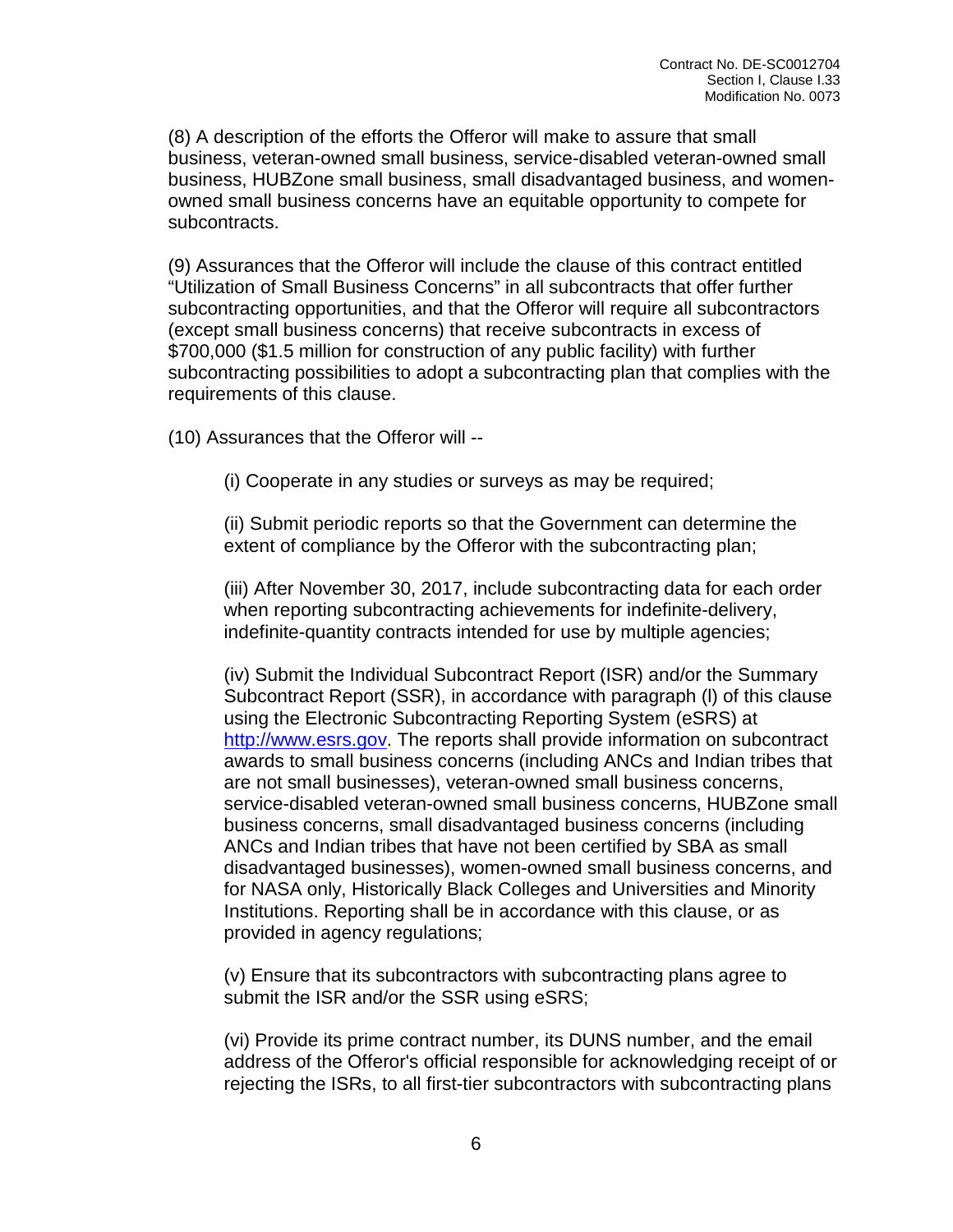so they can enter this information into the eSRS when submitting their ISRs; and

(vii) Require that each subcontractor with a subcontracting plan provide the prime contract number, its own DUNS number, and the email address of the subcontractor's official responsible for acknowledging receipt of or rejecting the ISRs, to its subcontractors with subcontracting plans.

(11) A description of the types of records that will be maintained concerning procedures that have been adopted to comply with the requirements and goals in the plan, including establishing source lists; and a description of the offeror's efforts to locate small business, veteran-owned small business, service-disabled veteran-owned small business, HUBZone small business, small disadvantaged business, and women-owned small business concerns and award subcontracts to them. The records shall include at least the following (on a plant-wide or company-wide basis, unless otherwise indicated):

(i) Source lists (*e.g*., SAM), guides, and other data that identify small business, veteran-owned small business, service-disabled veteran-owned small business, HUBZone small business, small disadvantaged business, and women-owned small business concerns.

(ii) Organizations contacted in an attempt to locate sources that are small business, veteran-owned small business, service-disabled veteran-owned small business, HUBZone small business, small disadvantaged business, or women-owned small business concerns.

(iii) Records on each subcontract solicitation resulting in an award of more than \$150,000, indicating --

(A) Whether small business concerns were solicited and if not, why not;

(B) Whether veteran-owned small business concerns were solicited and, if not, why not;

(C) Whether service-disabled veteran-owned small business concerns were solicited and, if not, why not;

(D) Whether HUBZone small business concerns were solicited and, if not, why not;

(E) Whether small disadvantaged business concerns were solicited and if not, why not;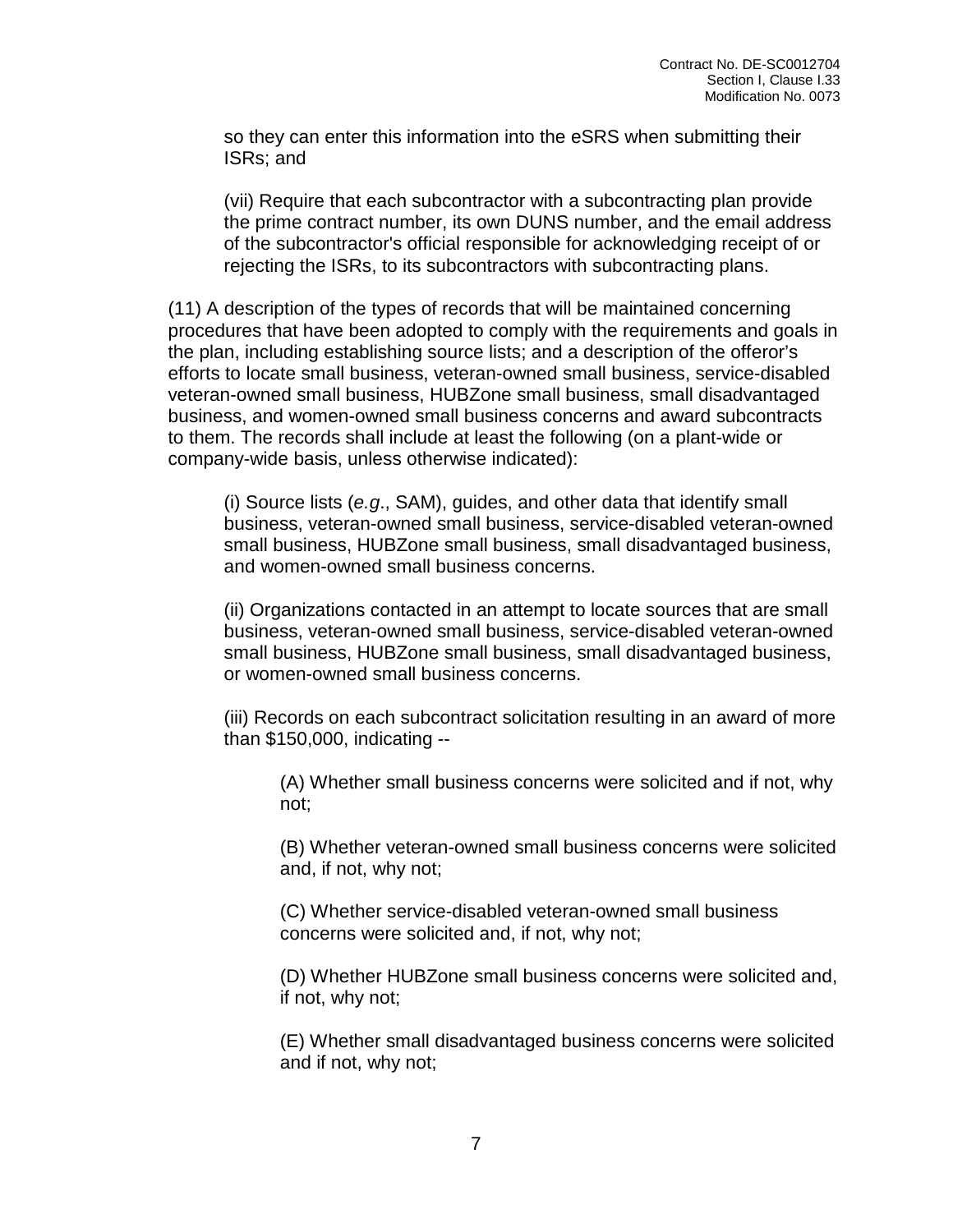(F) Whether women-owned small business concerns were solicited and if not, why not; and

(G) If applicable, the reason award was not made to a small business concern.

(iv) Records of any outreach efforts to contact --

(A) Trade associations;

(B) Business development organizations;

(C) Conferences and trade fairs to locate small, HUBZone small, small disadvantaged, service-disabled veteran-owned, and womenowned small business sources; and

(D) Veterans service organizations.

(v) Records of internal guidance and encouragement provided to buyers through --

(A) Workshops, seminars, training, etc., and

(B) Monitoring performance to evaluate compliance with the program's requirements.

(vi) On a contract-by-contract basis, records to support award data submitted by the offeror to the Government, including the name, address, and business size of each subcontractor. Contractors having commercial plans need not comply with this requirement.

(12) Assurances that the Offeror will make a good faith effort to acquire articles, equipment, supplies, services, or materials, or obtain the performance of construction work from the small business concerns that it used in preparing the bid or proposal, in the same or greater scope, amount, and quality used in preparing and submitting the bid or proposal. Responding to a request for a quote does not constitute use in preparing a bid or proposal. The Offeror used a small business concern in preparing the bid or proposal if--

(i) The Offeror identifies the small business concern as a subcontractor in the bid or proposal or associated small business subcontracting plan, to furnish certain supplies or perform a portion of the subcontract; or

(ii) The Offeror used the small business concern's pricing or cost information or technical expertise in preparing the bid or proposal, where there is written evidence of an intent or understanding that the small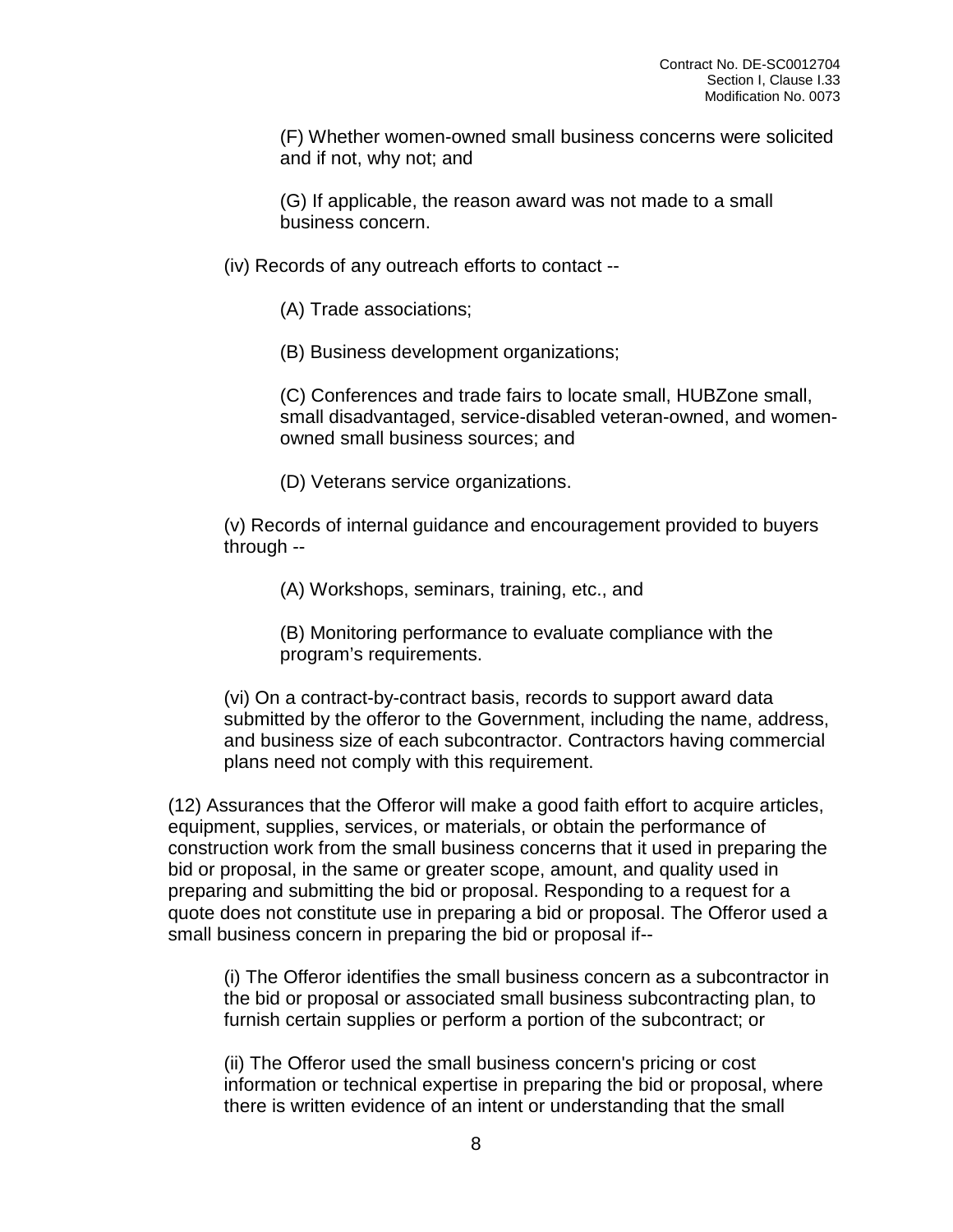business concern will be awarded a subcontract for the related work if the Offeror is awarded the contract.

(13) Assurances that the Contractor will provide the Contracting Officer with a written explanation if the Contractor fails to acquire articles, equipment, supplies, services or materials or obtain the performance of construction work as described in (d)(12) of this clause. This written explanation must be submitted to the Contracting Officer within 30 days of contract completion.

(14) Assurances that the Contractor will not prohibit a subcontractor from discussing with the Contracting Officer any material matter pertaining to payment to or utilization of a subcontractor.

(15) Assurances that the offeror will pay its small business subcontractors on time and in accordance with the terms and conditions of the underlying subcontract, and notify the contracting officer when the prime contractor makes either a reduced or an untimely payment to a small business subcontractor (see 52.242-5).

(e) In order to effectively implement this plan to the extent consistent with efficient contract performance, the Contractor shall perform the following functions:

(1) Assist small business, veteran-owned small business, service-disabled veteran-owned small business, HUBZone small business, small disadvantaged business, and women-owned small business concerns by arranging solicitations, time for the preparation of bids, quantities, specifications, and delivery schedules so as to facilitate the participation by such concerns. Where the Contractor's lists of potential small business, veteran-owned small business, service-disabled veteran-owned small business, HUBZone small business, small disadvantaged business, and women-owned small business subcontractors are excessively long, reasonable effort shall be made to give all such small business concerns an opportunity to compete over a period of time.

(2) Provide adequate and timely consideration of the potentialities of small business, veteran-owned small business, service-disabled veteran-owned small business, HUBZone small business, small disadvantaged business, and womenowned small business concerns in all "make-or-buy" decisions.

(3) Counsel and discuss subcontracting opportunities with representatives of small business, veteran-owned small business, service-disabled veteran-owned small business, HUBZone small business, small disadvantaged business, and women-owned small business firms.

(4) Confirm that a subcontractor representing itself as a HUBZone small business concern is certified by SBA as a HUBZone small business concern in accordance with 52.219-8(d)(2).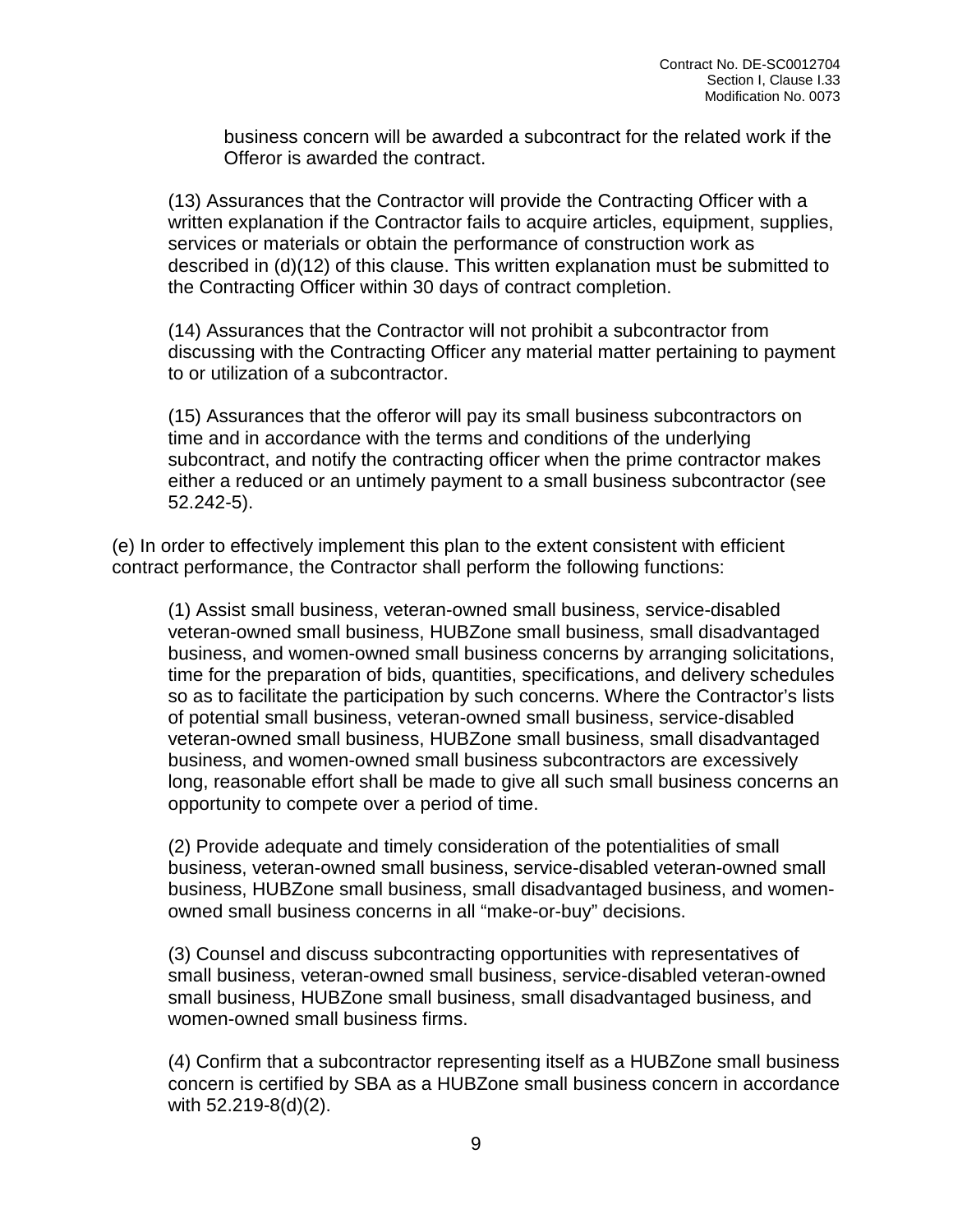(5) Provide notice to subcontractors concerning penalties and remedies for misrepresentations of business status as small, veteran-owned small business, HUBZone small, small disadvantaged or women-owned small business for the purpose of obtaining a subcontract that is to be included as part or all of a goal contained in the Contractor's subcontracting plan.

(6) For all competitive subcontracts over the simplified acquisition threshold in which a small business concern received a small business preference, upon determination of the successful subcontract offeror, prior to award of the subcontract the Contractor must inform each unsuccessful small business subcontract offeror in writing of the name and location of the apparent successful offeror and if the successful subcontract offeror is a small business, veteranowned small business, service-disabled veteran-owned small business, HUBZone small business, small disadvantaged business, or women-owned small business concern.

(7) Assign each subcontract the NAICS code and corresponding size standard that best describes the principal purpose of the subcontract.

(f) A master subcontracting plan on a plant or division-wide basis that contains all the elements required by paragraph (d) of this clause, except goals, may be incorporated by reference as a part of the subcontracting plan required of the Offeror by this clause; provided --

(1) The master subcontracting plan has been approved;

(2) The Offeror ensures that the master subcontracting plan is updated as necessary and provides copies of the approved master subcontracting plan, including evidence of its approval, to the Contracting Officer; and

(3) Goals and any deviations from the master subcontracting plan deemed necessary by the Contracting Officer to satisfy the requirements of this contract are set forth in the individual subcontracting plan.

(g) A commercial plan is the preferred type of subcontracting plan for contractors furnishing commercial items. The commercial plan shall relate to the offeror's planned subcontracting generally, for both commercial and Government business, rather than solely to the Government contract. Once the Contractor's commercial plan has been approved, the Government will not require another subcontracting plan from the same Contractor while the plan remains in effect, as long as the product or service being provided by the Contractor continues to meet the definition of a commercial item. A contractor with a commercial plan shall comply with the reporting requirements stated in paragraph (d)(10) of this clause by submitting one SSR in eSRS for all contracts covered by its commercial plan. This report shall be acknowledged or rejected in eSRS by the Contracting Officer who approved the plan. This report shall be submitted within 30 days after the end of the Government's fiscal year.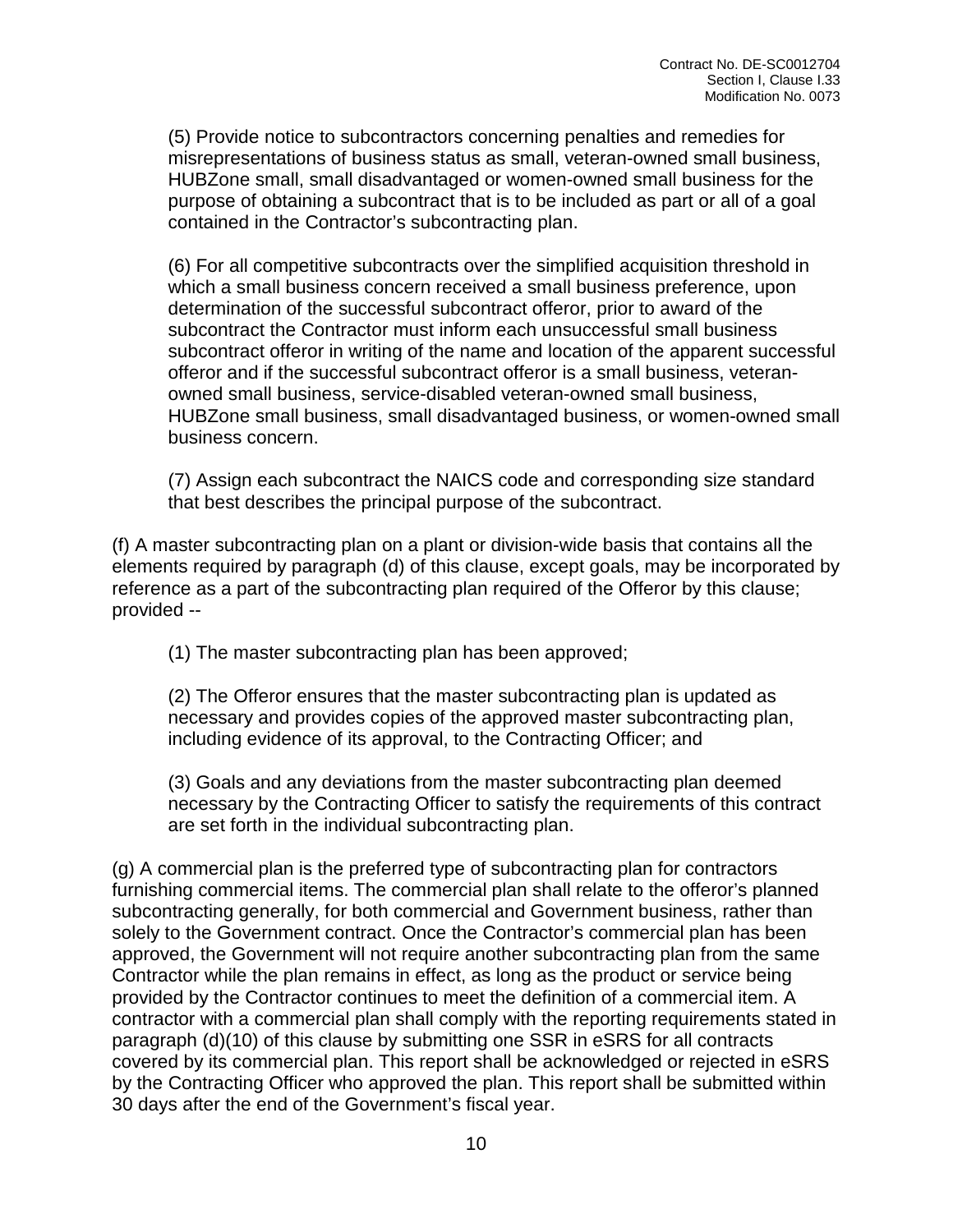(h) Prior compliance of the offeror with other such subcontracting plans under previous contracts will be considered by the Contracting Officer in determining the responsibility of the offeror for award of the contract.

(i) A contract may have no more than one subcontracting plan. When a modification exceeds the subcontracting plan threshold in 19.702(a), or an option is exercised, the goals of the existing subcontracting plan shall be amended to reflect any new subcontracting opportunities. When the goals in a subcontracting plan are amended, these goal changes do not apply retroactively.

(j) Subcontracting plans are not required from subcontractors when the prime contract contains the clause at 52.212-5, Contract Terms and Conditions Required to Implement Statutes or Executive Orders—Commercial Items, or when the subcontractor provides a commercial item subject to the clause at 52.244-6, Subcontracts for Commercial Items, under a prime contract.

(k) The failure of the Contractor or subcontractor to comply in good faith with (1) the clause of this contract entitled "Utilization Of Small Business Concerns," or (2) an approved plan required by this clause, shall be a material breach of the contract and may be considered in any past performance evaluation of the Contractor.

(l) The Contractor shall submit ISRs and SSRs using the web-based eSRS at [http://www.esrs.gov.](http://www.esrs.gov/) Purchases from a corporation, company, or subdivision that is an affiliate of the Contractor or subcontractor are not included in these reports. Subcontract awards by affiliates shall be treated as subcontract awards by the Contractor. Subcontract award data reported by the Contractor and subcontractors shall be limited to awards made to their immediate next-tier subcontractors. Credit cannot be taken for awards made to lower tier subcontractors, unless the Contractor or subcontractor has been designated to receive a small business or small disadvantaged business credit from an ANC or Indian tribe. Only subcontracts involving performance in the United States or its outlying areas should be included in these reports with the exception of subcontracts under a contract awarded by the State Department or any other agency that has statutory or regulatory authority to require subcontracting plans for subcontracts performed outside the United States and its outlying areas.

(1) *ISR*. This report is not required for commercial plans. The report is required for each contract containing an individual subcontract plan.

(i) The report shall be submitted semi-annually during contract performance for the periods ending March 31 and September 30. A report is also required for each contract within 30 days of contract completion. Reports are due 30 days after the close of each reporting period, unless otherwise directed by the Contracting Officer. Reports are required when due, regardless of whether there has been any subcontracting activity since the inception of the contract or the previous reporting period. When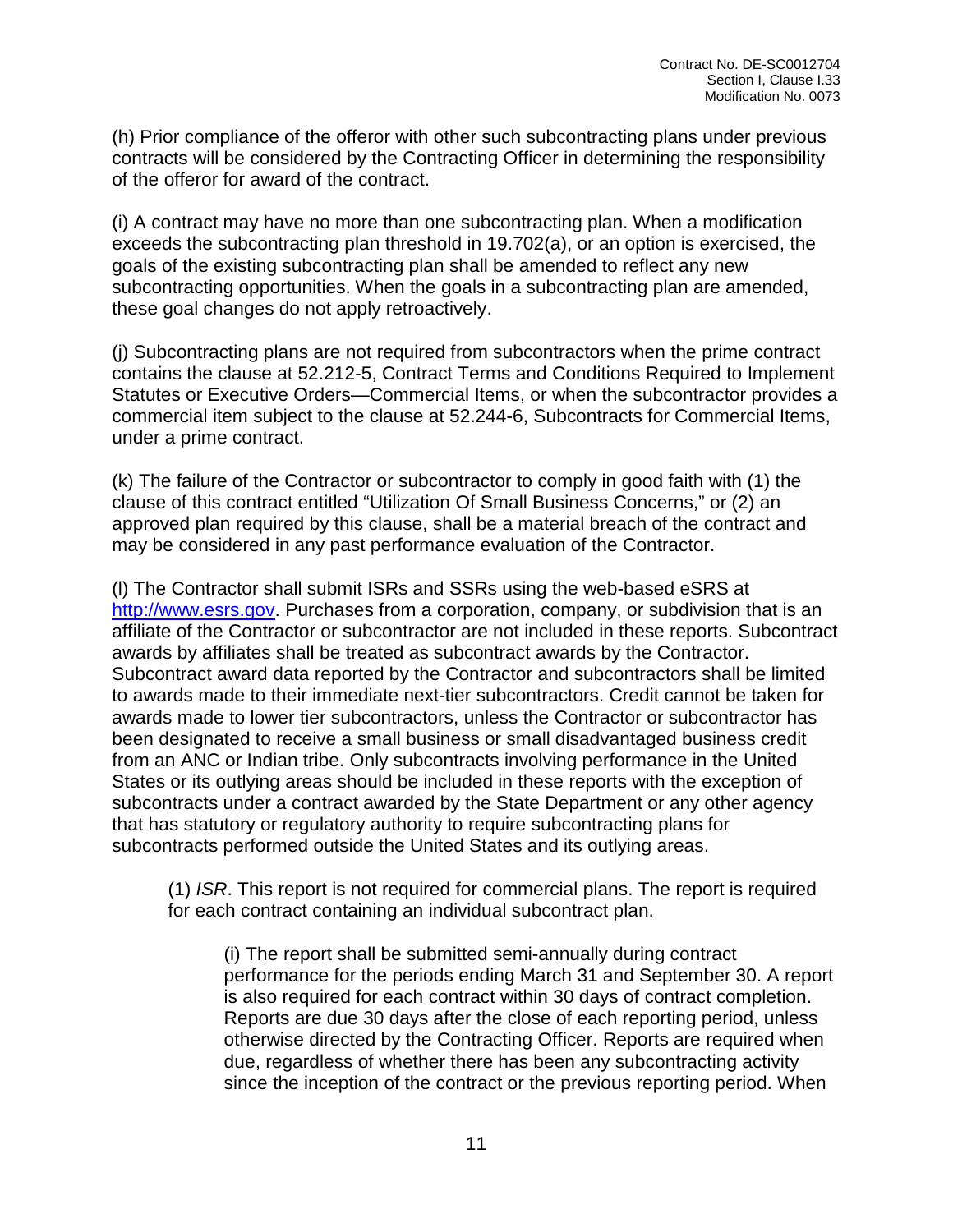the Contracting Officer rejects an ISR, the Contractor shall submit a corrected report within 30 days of receiving the notice of ISR rejection.

(ii)

(A) When a subcontracting plan contains separate goals for the basic contract and each option, as prescribed by FAR 19.704(c), the dollar goal inserted on this report shall be the sum of the base period through the current option; for example, for a report submitted after the second option is exercised, the dollar goal would be the sum of the goals for the basic contract, the first option, and the second option.

(B) If a subcontracting plan has been added to the contract pursuant to 19.702(a)(3) or 19.301-2(e), the Contractor's achievements must be reported in the ISR on a cumulative basis from the date of incorporation of the subcontracting plan into the contract.

(iii) When a subcontracting plan includes indirect costs in the goals, these costs must be included in this report.

(iv) The authority to acknowledge receipt or reject the ISR resides—

(A) In the case of the prime Contractor, with the Contracting Officer; and

(B) In the case of a subcontract with a subcontracting plan, with the entity that awarded the subcontract.

(2) *SSR*.

(i) Reports submitted under individual contract plans.

(A) This report encompasses all subcontracting under prime contracts and subcontracts with an executive agency, regardless of the dollar value of the subcontracts. This report also includes indirect costs on a prorated basis when the indirect costs are excluded from the subcontracting goals.

(B) The report may be submitted on a corporate, company or subdivision (*e.g.* plant or division operating as a separate profit center) basis, unless otherwise directed by the agency.

(C) If the Contractor or a subcontractor is performing work for more than one executive agency, a separate report shall be submitted to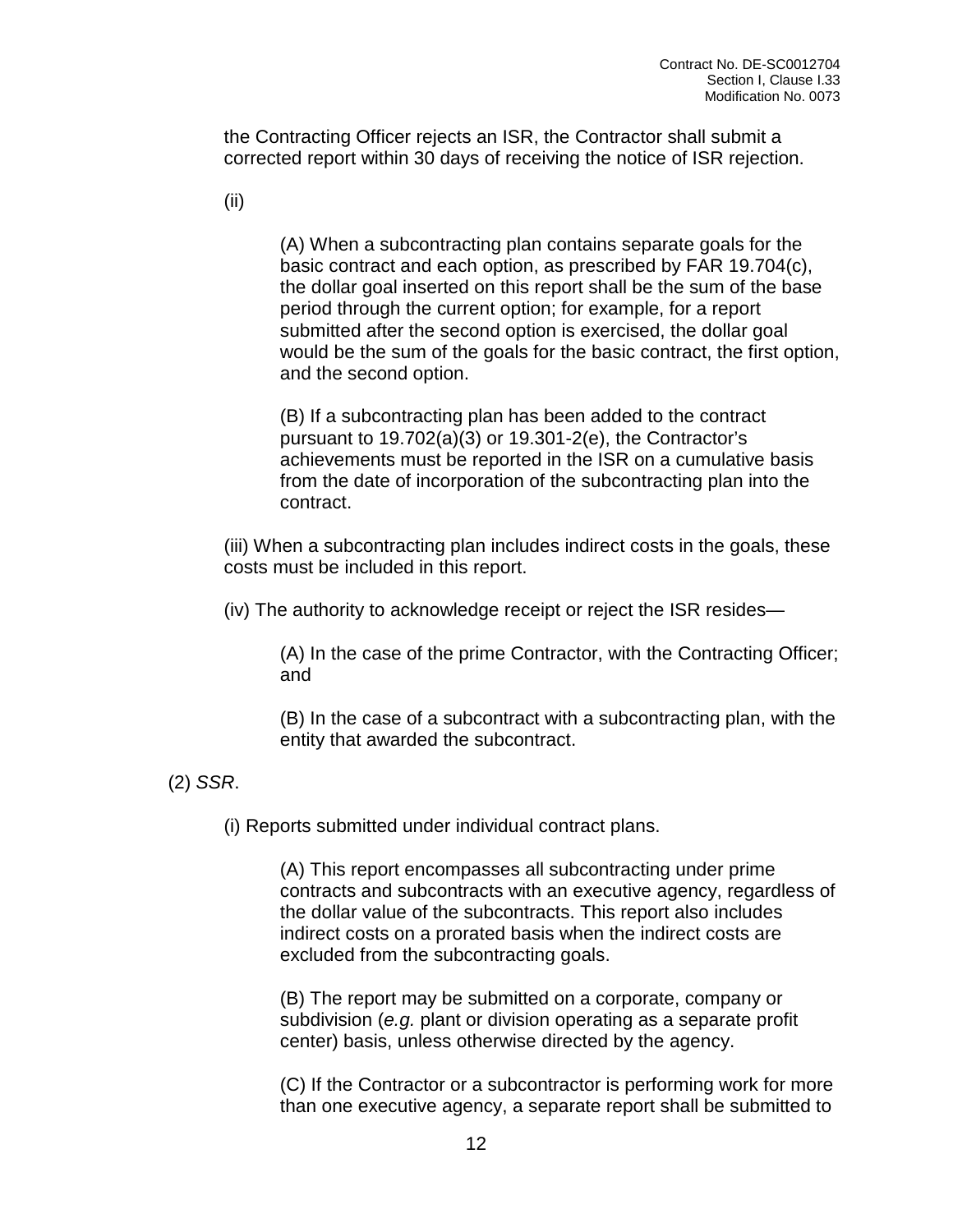each executive agency covering only that agency's contracts, provided at least one of that agency's contracts is over \$700,000 (over \$1.5 million for construction of a public facility) and contains a subcontracting plan. For DoD, a consolidated report shall be submitted for all contracts awarded by military departments/agencies and/or subcontracts awarded by DoD prime contractors.

(D) The report shall be submitted annually by October 30 for the twelve month period ending September 30. When a Contracting Officer rejects an SSR, the Contractor shall submit a revised report within 30 days of receiving the notice of SSR rejection.

(E) Subcontract awards that are related to work for more than one executive agency shall be appropriately allocated.

(F) The authority to acknowledge or reject SSRs in eSRS, including SSRs submitted by subcontractors with subcontracting plans, resides with the Government agency awarding the prime contracts unless stated otherwise in the contract.

(ii) Reports submitted under a commercial plan.

(A) The report shall include all subcontract awards under the commercial plan in effect during the Government's fiscal year and all indirect costs.

(B) The report shall be submitted annually, within thirty days after the end of the Government's fiscal year.

(C) If a Contractor has a commercial plan and is performing work for more than one executive agency, the Contractor shall specify the percentage of dollars attributable to each agency.

(D) The authority to acknowledge or reject SSRs for commercial plans resides with the Contracting Officer who approved the commercial plan.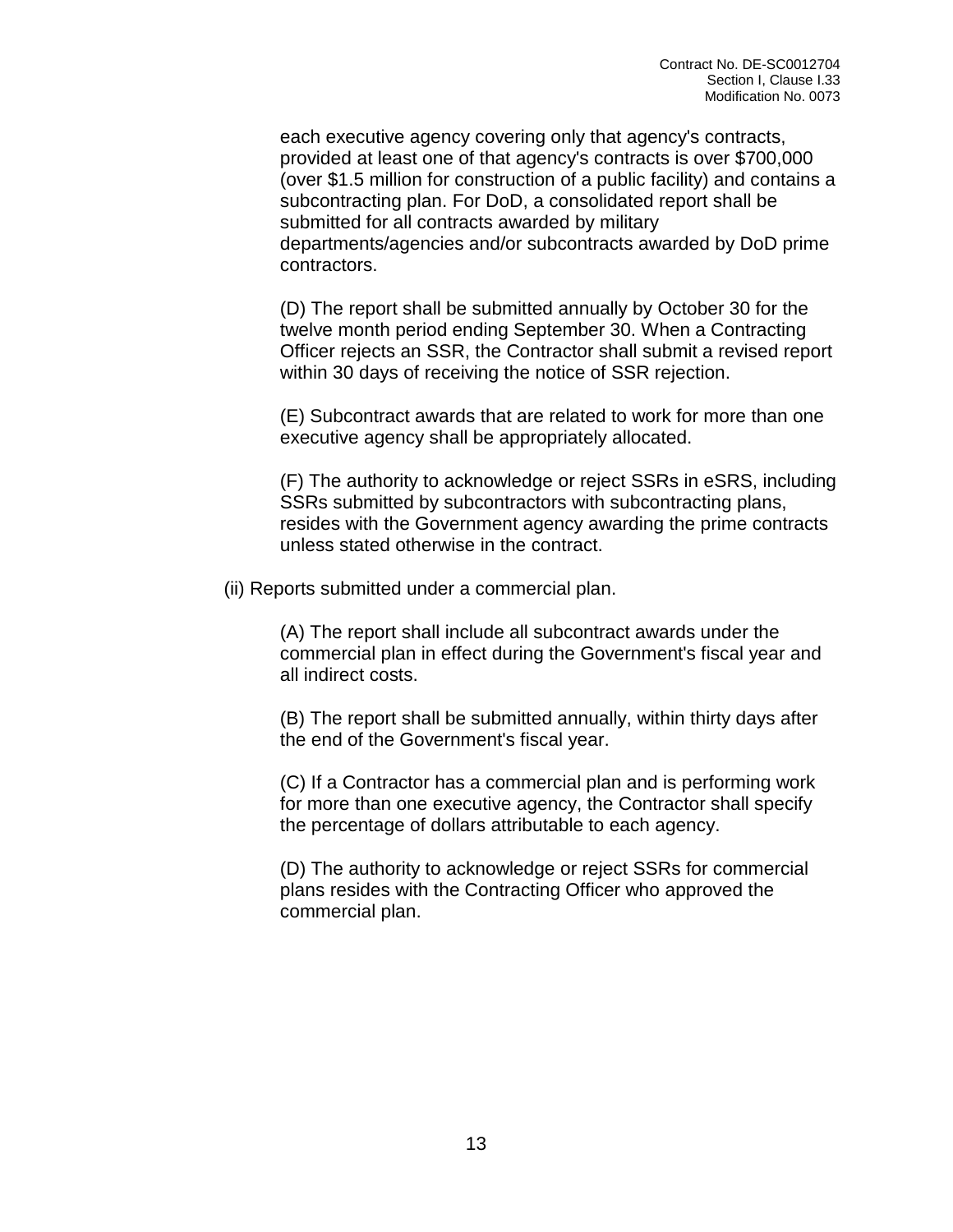# **CLAUSE I.64A – FAR 52.224-3 – PRIVACY TRAINING (JAN 2017)**

(a) *Definition*. As used in this clause, "personally identifiable information means information that can be used to distinguish or trace an individual's identity, either alone or when combined with other information that is linked or linkable to a specific individual. (See Office of Management and Budget (OMB) Circular A-130, Managing Federal Information as a Strategic Resource).

(b) The Contractor shall ensure that initial privacy training, and annual privacy training thereafter, is completed by contractor employees who--

(1) Have access to a system of records;

(2) Create, collect, use, process, store, maintain, disseminate, disclose, dispose, or otherwise handle personally identifiable information on behalf of an agency; or

(3) Design, develop, maintain, or operate a system of records (see also FAR subpart [24.1](http://farsite.hill.af.mil/reghtml/Regs/FAR2AFMCFARS/FARDFARS/FAR/24.htm#P5_378) and [39.105\)](http://farsite.hill.af.mil/reghtml/Regs/FAR2AFMCFARS/FARDFARS/FAR/39.htm#P50_8852).

(c)

(1) Privacy training shall address the key elements necessary for ensuring the safeguarding of personally identifiable information or a system of records. The training shall be role-based, provide foundational as well as more advanced levels of training, and have measures in place to test the knowledge level of users. At a minimum, the privacy training shall cover--

(i) The provisions of the Privacy Act of 1974 (5 U.S.C. 552a), including penalties for violations of the Act;

(ii) The appropriate handling and safeguarding of personally identifiable information;

(iii) The authorized and official use of a system of records or any other personally identifiable information;

(iv) The restriction on the use of unauthorized equipment to create, collect, use, process, store, maintain, disseminate, disclose, dispose or otherwise access personally identifiable information;

(v) The prohibition against the unauthorized use of a system of records or unauthorized disclosure, access, handling, or use of personally identifiable information; and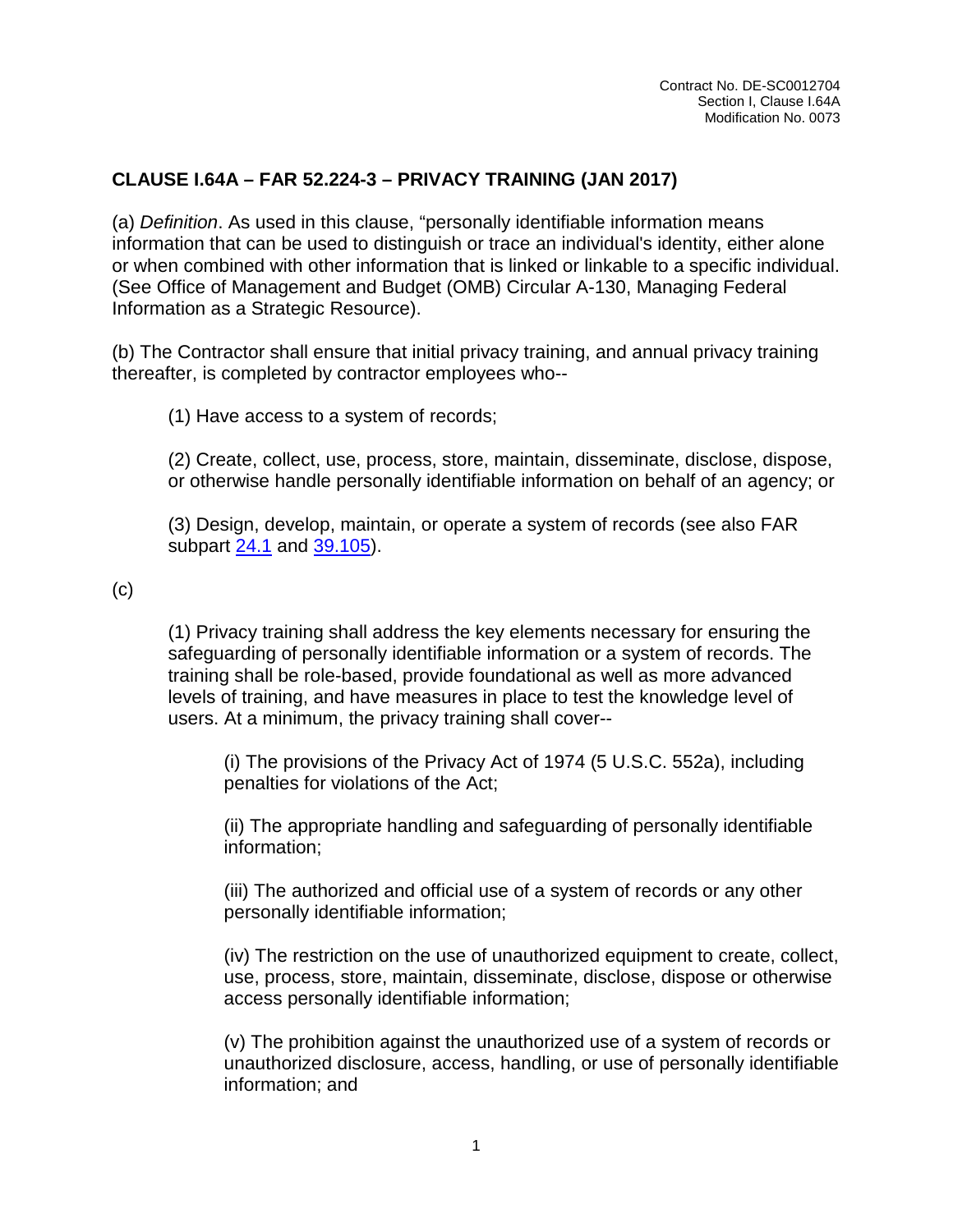(vi) The procedures to be followed in the event of a suspected or confirmed breach of a system of records or the unauthorized disclosure, access, handling, or use of personally identifiable information (see OMB guidance for Preparing for and Responding to a Breach of Personally Identifiable Information).

(2) Completion of an agency-developed or agency-conducted training course shall be deemed to satisfy these elements.

(d) The Contractor shall maintain and, upon request, provide documentation of completion of privacy training to the Contracting Officer.

(e) The Contractor shall not allow any employee access to a system of records, or permit any employee to create, collect, use, process, store, maintain, disseminate, disclose, dispose or otherwise handle personally identifiable information, or to design, develop, maintain, or operate a system of records unless the employee has completed privacy training, as required by this clause.

(f) The substance of this clause, including this paragraph (f), shall be included in all subcontracts under this contract, when subcontractor employees will--

(1) Have access to a system of records;

(2) Create, collect, use, process, store, maintain, disseminate, disclose, dispose, or otherwise handle personally identifiable information; or

(3) Design, develop, maintain, or operate a system of records.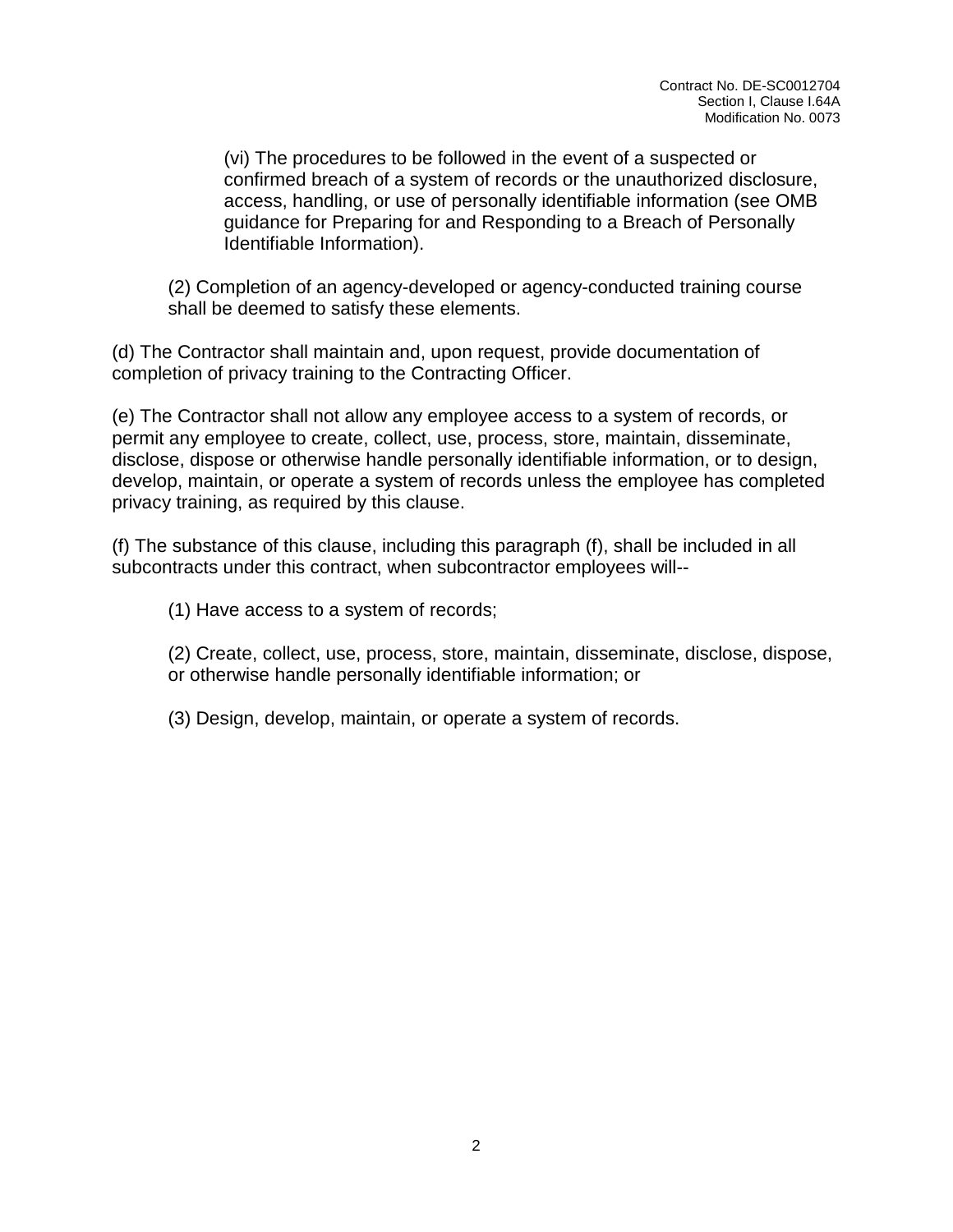### **CLAUSE I.85A – FAR 52.242-5 – PAYMENTS TO SMALL BUSINESS SUBCONTRACTORS (JAN 2017)**

(a) *Definitions*. As used in this clause--

"Reduced payment" means a payment that is for less than the amount agreed upon in a subcontract in accordance with its terms and conditions, for supplies and services for which the Government has paid the prime contractor.

"Untimely payment" means a payment that is more than 90 days past due under the terms and conditions of a subcontract, for supplies and services for which the Government has paid the prime contractor.

(b) *Notice*. The Contractor shall notify the Contracting Officer, in writing, not later than 14 days after--

(1) A small business subcontractor was entitled to payment under the terms and conditions of the subcontract; and

(2) The Contractor--

(i) Made a reduced or untimely payment to the small business subcontractor; or

(ii) Failed to make a payment, which is now untimely.

(c) Content of notice. The Contractor shall include the reason(s) for making the reduced or untimely payment in any notice required under paragraph (b) of this clause.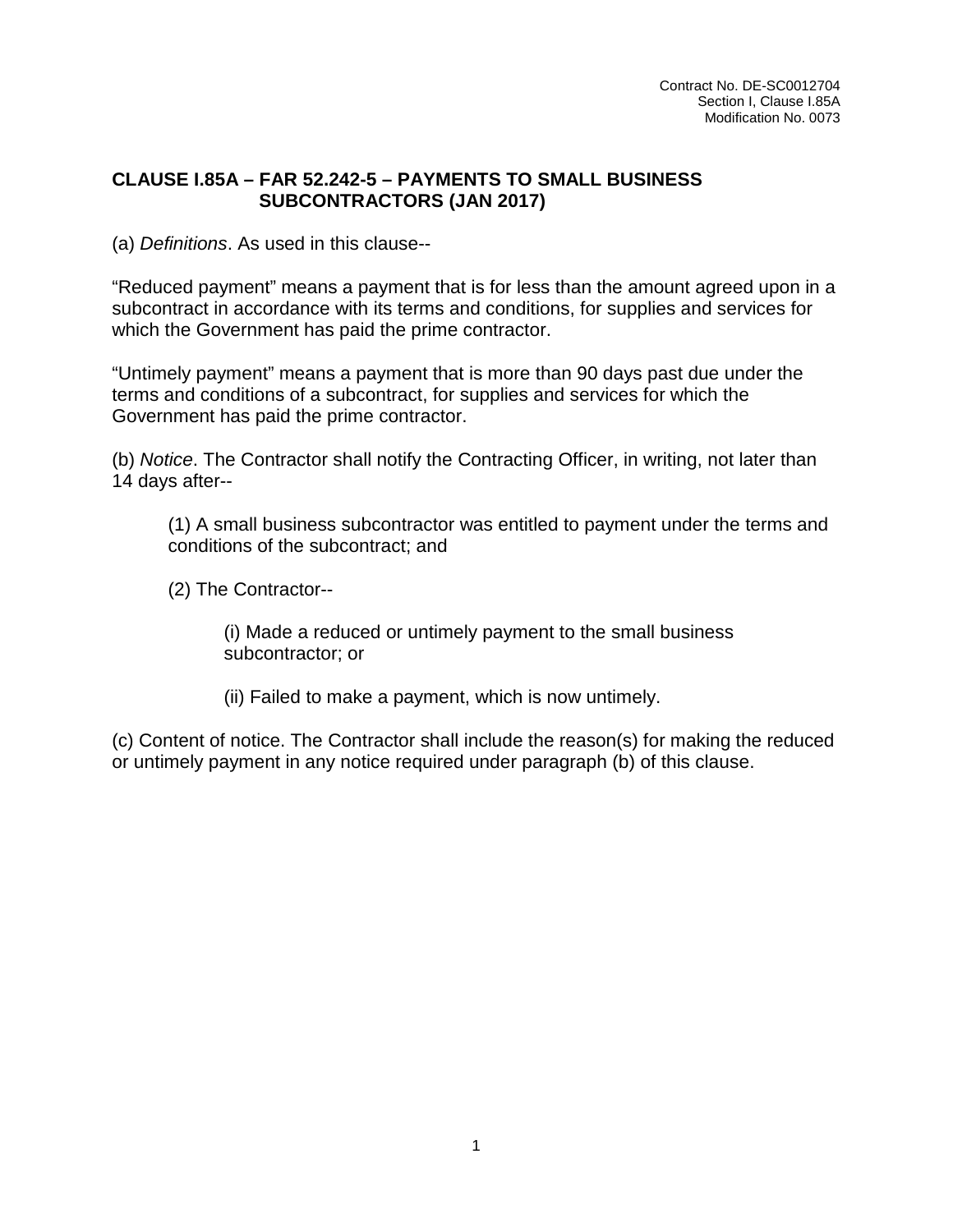### **CLAUSE I.88 – FAR 52.244-6 - SUBCONTRACTS FOR COMMERCIAL ITEMS (JAN 2017)**

(a) *Definitions.* As used in this clause—

"Commercial item and commercially available off-the-shelf item" have the meanings contained Federal Acquisition Regulation 2.101, Definitions.

"Subcontract" includes a transfer of commercial items between divisions, subsidiaries, or affiliates of the Contractor or subcontractor at any tier.

(b) To the maximum extent practicable, the Contractor shall incorporate, and require its subcontractors at all tiers to incorporate, commercial items or nondevelopmental items as components of items to be supplied under this contract.

(c)

(1) The Contractor shall insert the following clauses in subcontracts for commercial items:

(i) 52.203-13, Contractor Code of Business Ethics and Conduct (Oct 2015) (41 U.S.C. 3509), if the subcontract exceeds \$5.5 million and has a performance period of more than 120 days. In altering this clause to identify the appropriate parties, all disclosures of violation of the civil False Claims Act or of Federal criminal law shall be directed to the agency Office of the Inspector General, with a copy to the Contracting Officer.

(ii) 52.203-15, Whistleblower Protections Under the American Recovery and Reinvestment Act of 2009 (Jun 2010) (Section 1553 of Pub. L. 111-5), if the subcontract is funded under the Recovery Act.

(iii) 52.203-19, Prohibition on Requiring Certain Internal Confidentiality Agreements or Statements (Jan 2017).

(iv) 52.204-21, Basic Safeguarding of Covered Contractor Information Systems (Jun 2016), other than subcontracts for commercially available off-the-shelf items, if flow down is required in accordance with paragraph (c) of FAR clause 52.204-21.

(v) 52.219-8, Utilization of Small Business Concerns (Nov 2016) (15 U.S.C. 637(d)(2) and (3)), if the subcontract offers further subcontracting opportunities. If the subcontract (except subcontracts to small business concerns) exceeds \$700,000 (\$1.5 million for construction of any public facility), the subcontractor must include 52.219-8 in lower tier subcontracts that offer subcontracting opportunities.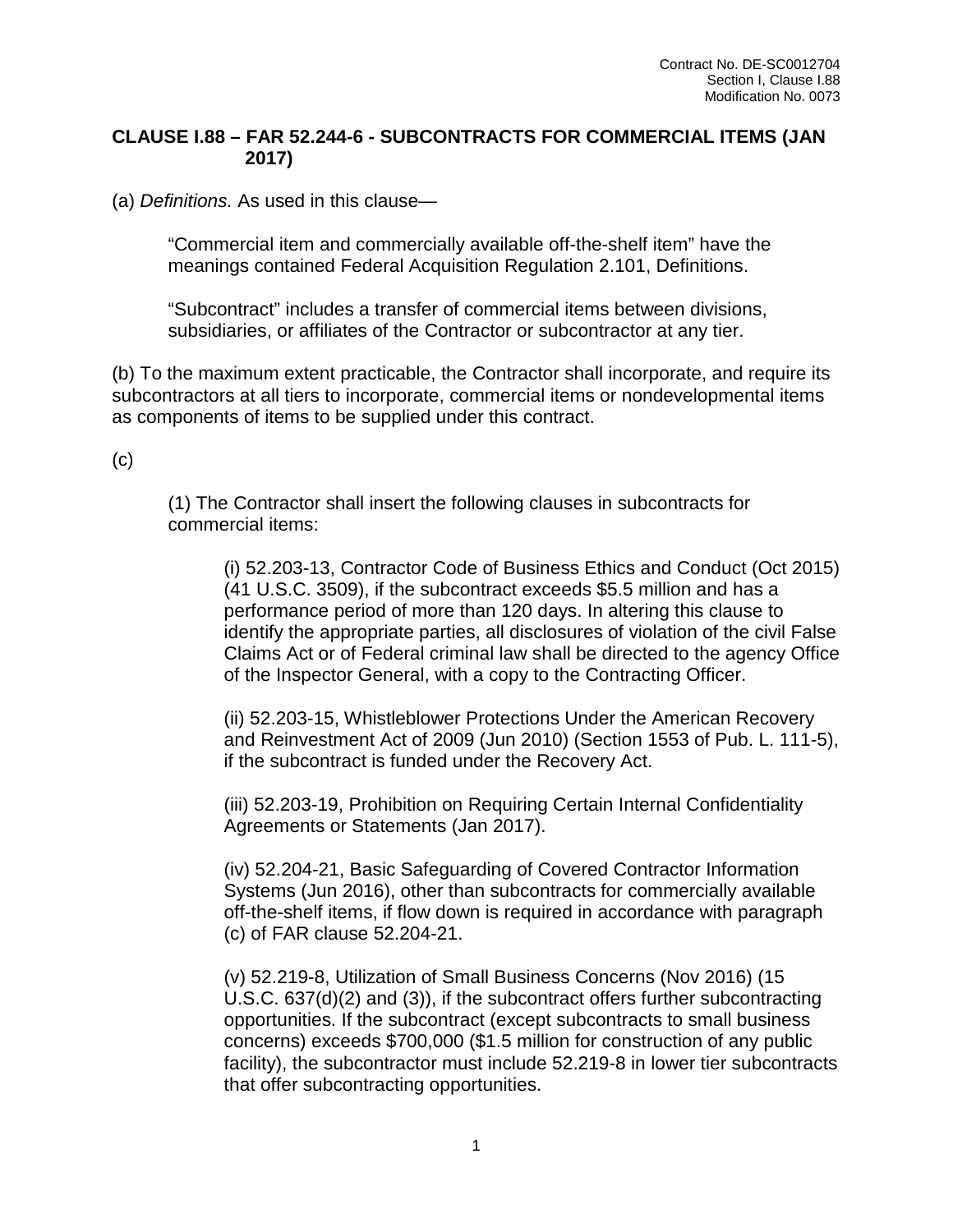(vi) 52.222-21, Prohibition of Segregated Facilities (Apr 2015).

(vii) 52.222-26, Equal Opportunity (Sep 2016) (E.O. 11246).

(viii) 52.222-35, Equal Opportunity for Veterans (Oct 2015) (38 U.S.C. 4212(a));

(ix) 52.222-36, Equal Opportunity for Workers with Disabilities (Jul 2014) (29 U.S.C. 793).

(x) 52.222-37, Employments Reports on Veterans (Feb 2016) (38 U.S.C. 4212).

(xi) 52.222-40, Notification of Employee Rights Under the National Labor Relations Act (Dec 2010) (E.O. 13496), if flow down is required in accordance with paragraph (f) of FAR clause 52.222-40.

(xii)

(A) 52.222-50, Combating Trafficking in Persons (Mar 2015) (22 U.S.C. chapter 78 and E.O. 13627).

(B) Alternate I (Mar 2015) of 52.222-50 (22 U.S.C. chapter 78 and E.O. 13627).

(xiii) 52.222-55, Minimum Wages under Executive Order 13658 (Dec 2015), if flowdown is required in accordance with paragraph (k) of FAR clause 52.222-55.

(xiv) 52.222-59, Compliance with Labor Laws (Executive Order 13673) (Jan 2017), if the estimated subcontract value exceeds \$500,000, and is for other than commercially available off-the-shelf items.

**Note to paragraph (c)(1)(xiv):** By a court order issued on October 24, 2016, 52.222-59 is enjoined indefinitely as of the date of the order. The enjoined paragraph will become effective immediately if the court terminates the injunction. At that time, DoD, GSA, and NASA will publish a document in the Federal Register advising the public of the termination of the injunction.

(xv) 52.222-60, Paycheck Transparency (Executive Order 13673) (Oct 2016), if the estimated subcontract value exceeds \$500,000, and is for other than commercially available off-the-shelf items.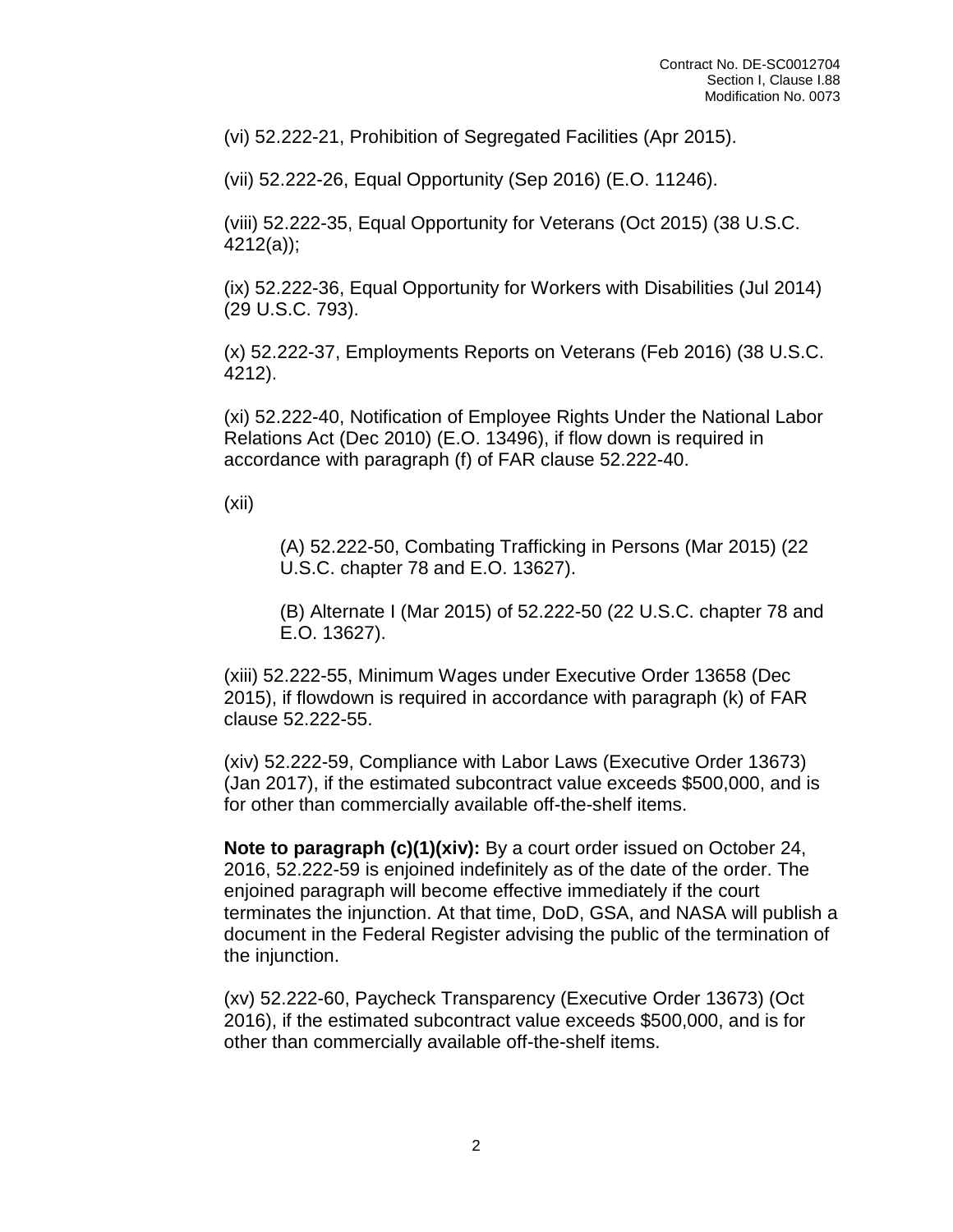(xvi) 52.222-62, Paid Sick Leave Under Executive Order 13706 (Jan 2017) (E.O. 13706), if flow down is required in accordance with paragraph (m) of FAR clause 52.222-62.

(xvii)

(A) 52.224-3, Privacy Training (Jan 2017) (5 U.S.C. 552a) if flow down is required in accordance with 52.224-3(f).

(B) Alternate I (Jan 2017) of 52.224-3, if flow down is required in accordance with 52.224-3(f) and the agency specifies that only its agency-provided training is acceptable.

(xviii) 52.225-26, Contractors Performing Private Security Functions Outside the United States (Oct 2016) (Section 862, as amended, of the National Defense Authorization Act for Fiscal Year 2008; 10 U.S.C. 2302 Note).

(xix) 52.232-40, Providing Accelerated Payments to Small Business Subcontractors (Dec 2013), if flow down is required in accordance with paragraph (c) of FAR clause 52.232-40.

(xx) 52.247-64, Preference for Privately Owned U.S.-Flag Commercial Vessels (Feb 2006) (46 U.S.C. App. 1241 and 10 U.S.C. 2631), if flow down is required in accordance with paragraph (d) of FAR clause 52.247- 64.

(2) While not required, the Contractor may flow down to subcontracts for commercial items a minimal number of additional clauses necessary to satisfy its contractual obligations.

(d) The Contractor shall include the terms of this clause, including this paragraph (d), in subcontracts awarded under this contract.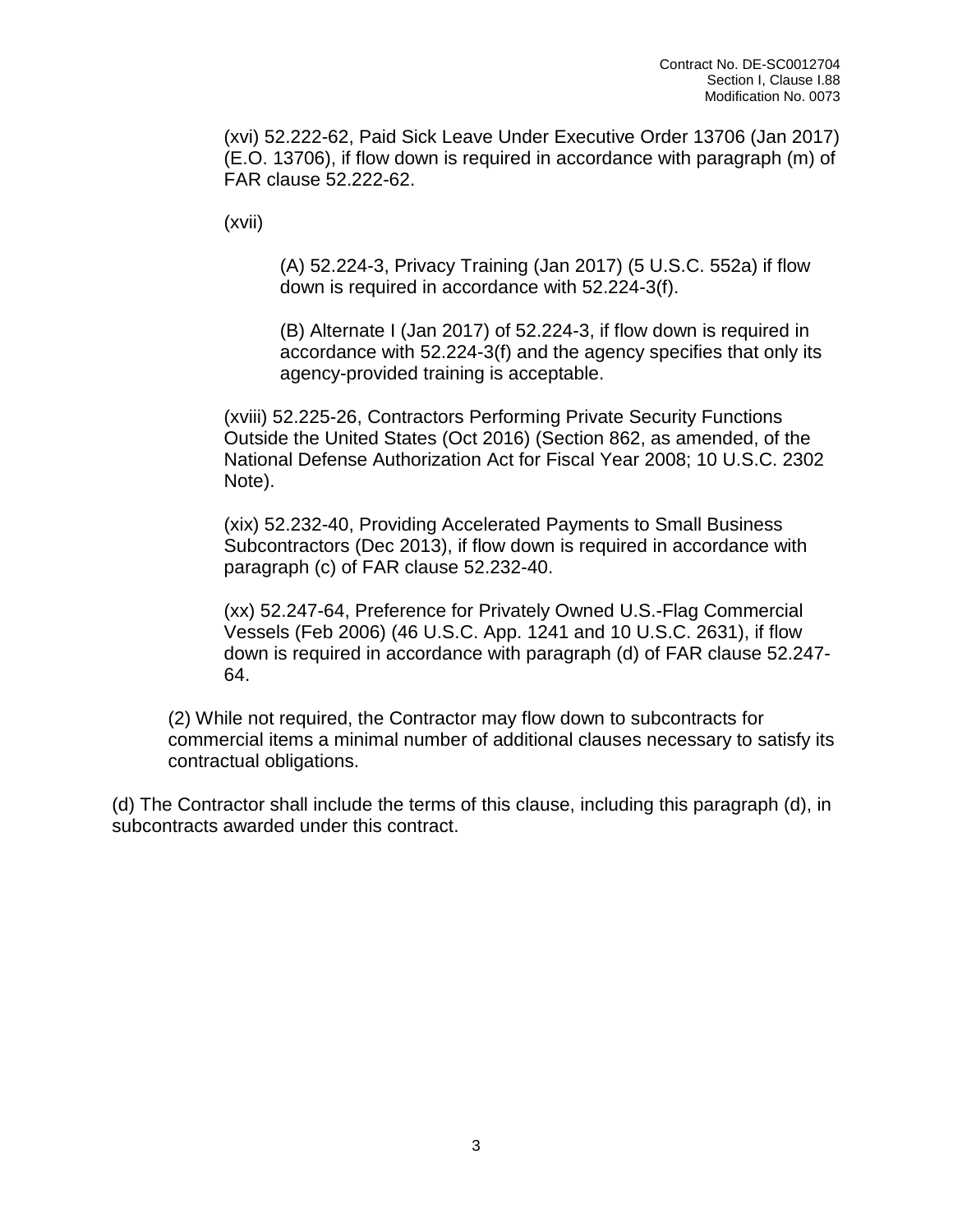### **CLAUSE I.101 – DEAR 952.204-2 – SECURITY REQUIREMENTS (AUG 2016)**

- (a) *Responsibility*. It is the Contractor's duty to protect all classified information, special nuclear material, and other DOE property. The Contractor shall, in accordance with DOE security regulations and requirements, be responsible for protecting all classified information and all classified matter (including documents, material and special nuclear material) which are in the Contractor's possession in connection with the performance of work under this contract against sabotage, espionage, loss or theft. Except as otherwise expressly provided in this contract, the Contractor shall, upon completion or termination of this contract, transmit to DOE any classified matter or special nuclear material in the possession of the Contractor or any person under the Contractor's control in connection with performance of this contract. If retention by the Contractor of any classified matter is required after the completion or termination of the contract, the Contractor shall identify the items and classification levels and categories of matter proposed for retention, the reasons for the retention, and the proposed period of retention. If the retention is approved by the Contracting Officer, the security provisions of the contract shall continue to be applicable to the classified matter retained. Special nuclear material shall not be retained after the completion or termination of the contract.
- (b) *Regulations*. The Contractor agrees to comply with all security regulations and contract requirements of DOE as incorporated into the contract.
- (c) *Definition of Classified Information*. The term *Classified Information* means information that is classified as Restricted Data or Formerly Restricted Data under the Atomic Energy Act of 1954, or information determined to require protection against unauthorized disclosure under Executive Order 12958, *Classified National Security Information,* as amended, or prior executive orders, which is identified as *National Security Information*.
- (d) *Definition of Restricted Data*. The term *Restricted Data* means all data concerning design, manufacture, or utilization of atomic weapons; production of special nuclear material; or use of special nuclear material in the production of energy, but excluding data declassified or removed from the Restricted Data category pursuant to 42 U.S.C. 2162 [Section 142, as amended, of the Atomic Energy Act of 1954].
- (e) *Definition of Formerly Restricted Data*. The term *"Formerly Restricted Data"*  means information removed from the Restricted Data category based on a joint determination by DOE or its predecessor agencies and the Department of Defense that the information-- (1) relates primarily to the military utilization of atomic weapons; and (2) can be adequately protected as National Security Information. However, such information is subject to the same restrictions on transmission to other countries or regional defense organizations that apply to Restricted Data.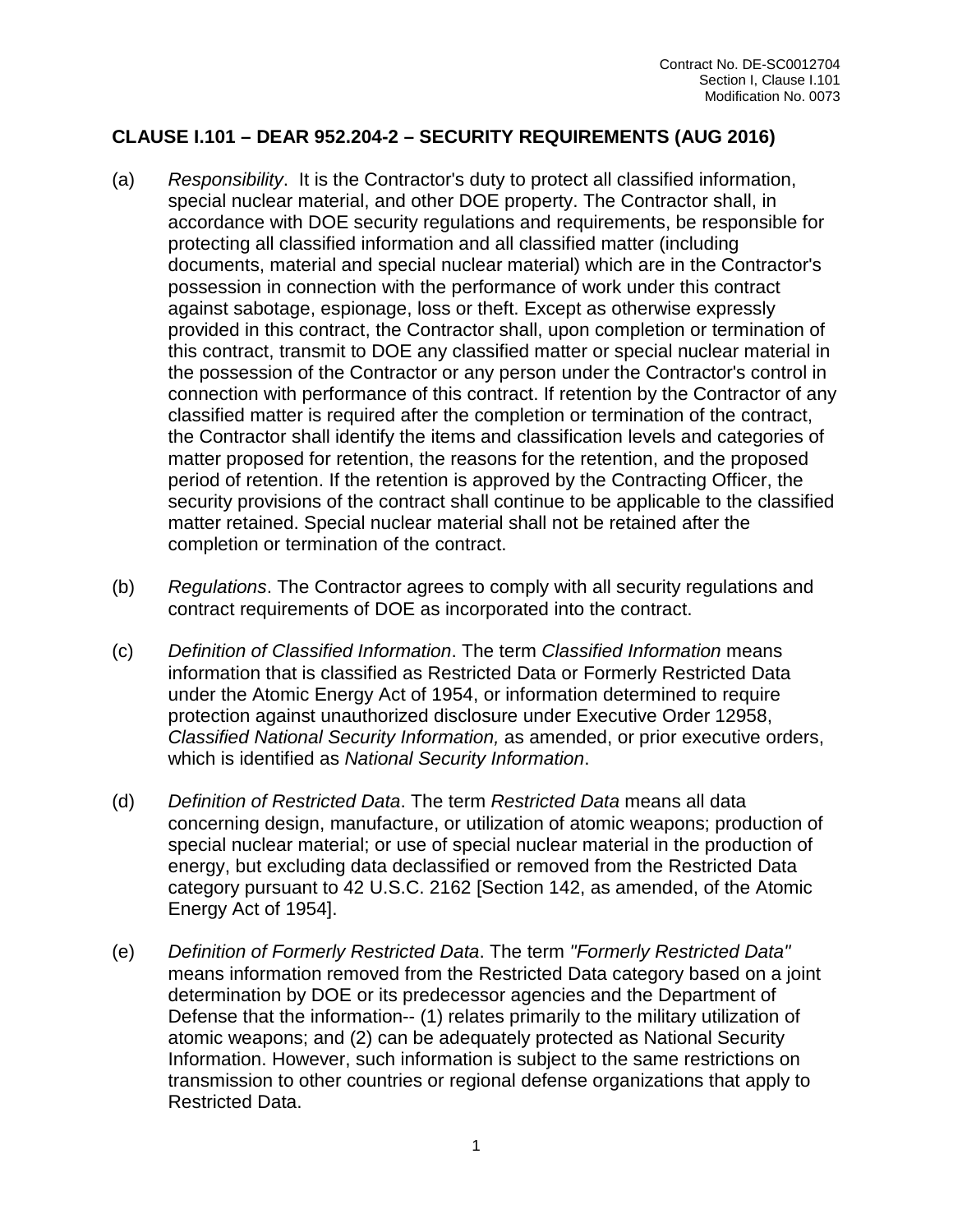- (f) *Definition of National Security Information*. The term "*National Security Information*" means information that has been determined, pursuant to Executive Order 12958, Classified National Security Information, as amended, or any predecessor order, to require protection against unauthorized disclosure, and that is marked to indicate its classified status when in documentary form.
- (g) *Definition of Special Nuclear Material*. The term "s*pecial nuclear material*" means-- (1) plutonium, uranium enriched in the isotope 233 or in the isotope 235, and any other material which, pursuant to 42 U.S.C. 2071 [Section 51 as amended, of the Atomic Energy Act of 1954] has been determined to be special nuclear material, but does not include source material; or (2) any material artificially enriched by any of the foregoing, but does not include source material.
- (h) *Access authorizations of personnel.* 
	- (1) The Contractor shall not permit any individual to have access to any classified information or special nuclear material, except in accordance with the Atomic Energy Act of 1954, and the DOE's regulations and contract requirements applicable to the particular level and category of classified information or particular category of special nuclear material to which access is required.
	- (2) The Contractor must conduct a thorough review, as defined at 48 CFR 904.401, of an uncleared applicant or uncleared employee, and must test the individual for illegal drugs, prior to selecting the individual for a position requiring a DOE access authorization.
		- (i) A review must-- verify an uncleared applicant's or uncleared employee's educational background, including any high school diploma obtained within the past five years, and degrees or diplomas granted by an institution of higher learning; contact listed employers for the last three years and listed personal references; conduct local law enforcement checks when such checks are not prohibited by state or local law or regulation and when the uncleared applicant or uncleared employee resides in the jurisdiction where the Contractor is located; and conduct a credit check and other checks as appropriate.
		- (ii) Contractor reviews are not required for an applicant for DOE access authorization who possesses a current access authorization from DOE or another Federal agency, or whose access authorization may be reapproved without a federal background investigation pursuant to Executive Order 12968, Access to Classified Information (August 4, 1995), Sections 3.3(c) and (d).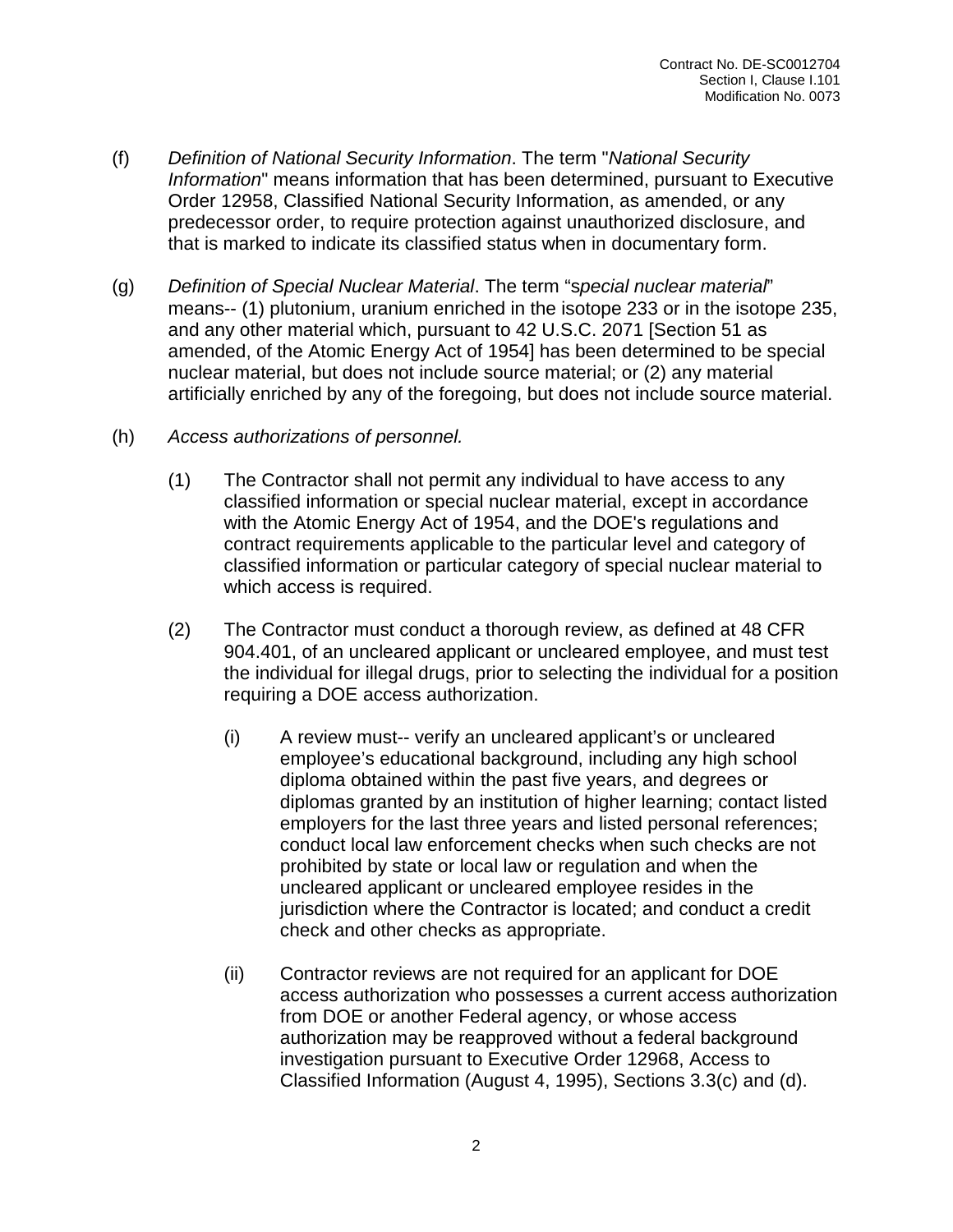- (iii) In collecting and using this information to make a determination as to whether it is appropriate to select an uncleared applicant or uncleared employee to a position requiring an access authorization, the Contractor must comply with all applicable laws, regulations, and Executive Orders, including those-- (A) governing the processing and privacy of an individual's information, such as the Fair Credit Reporting Act, Americans with Disabilities Act (ADA), and Health Insurance Portability and Accountability Act; and (B) prohibiting discrimination in employment, such as under the ADA, Title VII and the Age Discrimination in Employment Act, including with respect to pre- and post-offer of employment disability related questioning.
- (iv) In addition to a review, each candidate for a DOE access authorization must be tested to demonstrate the absence of any illegal drug, as defined in 10 CFR 707.4. All positions requiring access authorizations are deemed *testing designated positions* in accordance with 10 CFR part 707. All employees possessing access authorizations are subject to applicant, random or for cause testing for use of illegal drugs. DOE will not process candidates for a DOE access authorization unless their tests confirm the absence from their system of any illegal drug.
- (v) When an uncleared applicant or uncleared employee receives an offer of employment for a position that requires a DOE access authorization, the Contractor shall not place that individual in such a position prior to the individual's receipt of a DOE access authorization, unless an approval has been obtained from the head of the cognizant local security office. If the individual is hired and placed in the position prior to receiving an access authorization, the uncleared employee may not be afforded access to classified information or matter or special nuclear material (in categories requiring access authorization) until an access authorization has been granted.
- (vi) The Contractor must maintain a record of information concerning each uncleared applicant or uncleared employee who is selected for a position requiring an access authorization. Upon request only, the following information will be furnished to the head of the cognizant local DOE Security Office:
	- A. The date(s) each Review was conducted;
	- B. Each entity that provided information concerning the individual;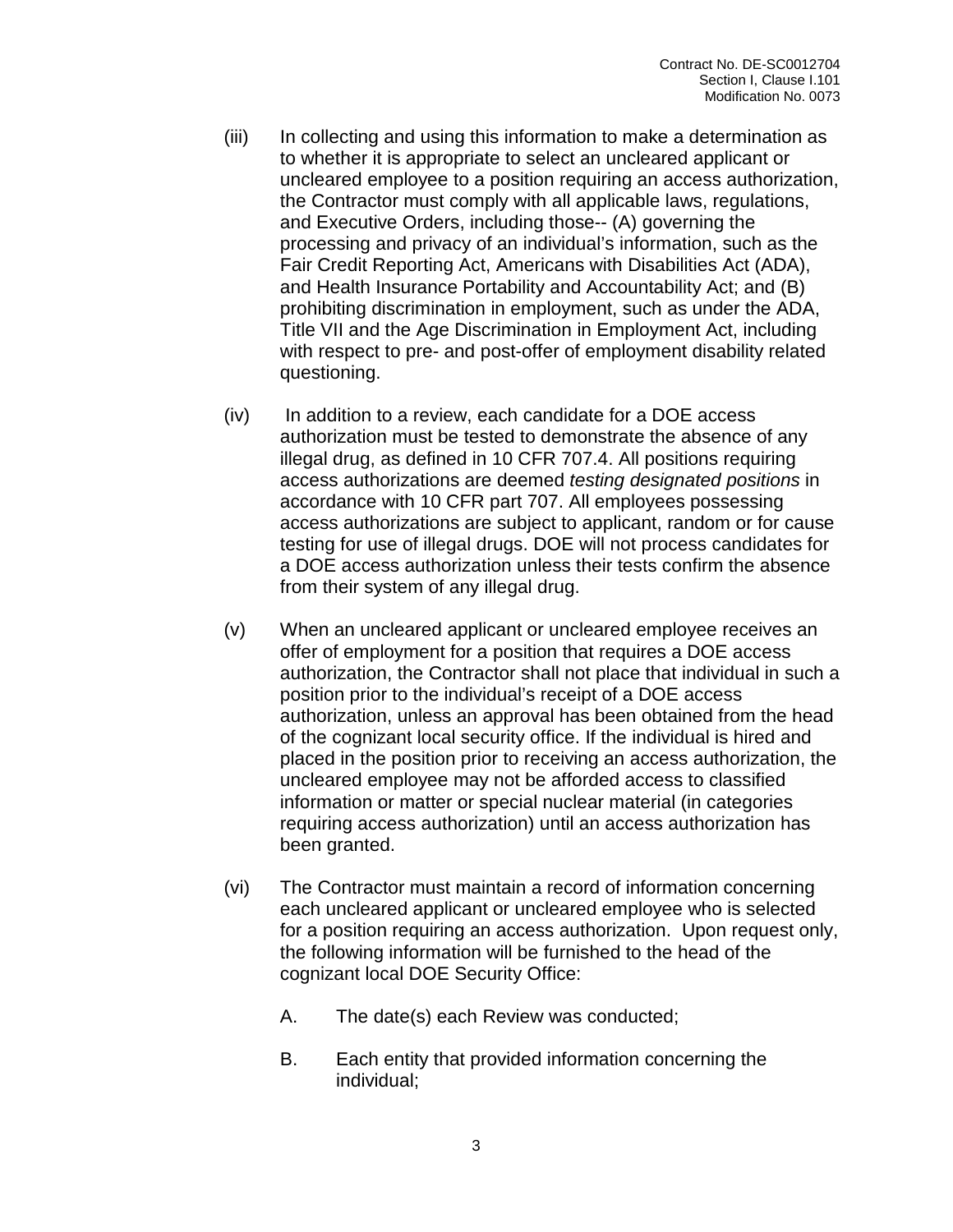- C. A certification that the review was conducted in accordance with all applicable laws, regulations, and Executive Orders, including those governing the processing and privacy of an individual's information collected during the review;
- D. A certification that all information collected during the review was reviewed and evaluated in accordance with the Contractor's personnel policies; and
- E. The results of the test for illegal drugs.
- (i) *Criminal liability*. It is understood that disclosure of any classified information relating to the work or services ordered hereunder to any person not entitled to receive it, or failure to protect any classified information, special nuclear material, or other Government property that may come to the Contractor or any person under the Contractor's control in connection with work under this contract, may subject the Contractor, its agents, employees, or Subcontractors to criminal liability under the laws of the United States (see the Atomic Energy Act of 1954, 42 U.S.C. 2011 et seq.; 18 U.S.C. 793 and 794).
- (j) *Foreign Ownership, Control, or Influence.* 
	- (1) The Contractor shall immediately provide the cognizant security office written notice of any change in the extent and nature of foreign ownership, control or influence over the Contractor which would affect any answer to the questions presented in the Standard Form (SF) 328, *Certificate Pertaining to Foreign Interests*, executed prior to award of this contract. The Contractor will submit the Foreign Ownership, Control or Influence (FOCI) information in the format directed by DOE. When completed the Contractor must print and sign one copy of the SF 328 and submit it to the Contracting Officer. In addition, any notice of changes in ownership or control which are required to be reported to the Securities and Exchange Commission, the Federal Trade Commission, or the Department of Justice, shall also be furnished concurrently to the Contracting Officer.
	- (2) If a Contractor has changes involving foreign ownership, control, or influence, DOE must determine whether the changes will pose an undue risk to the common defense and security. In making this determination, DOE will consider proposals made by the Contractor to avoid or mitigate foreign influences.
	- (3) If the cognizant security office at any time determines that the Contractor is, or is potentially, subject to foreign ownership, control, or influence, the Contractor shall comply with such instructions as the Contracting Officer shall provide in writing to protect any classified information or special nuclear material.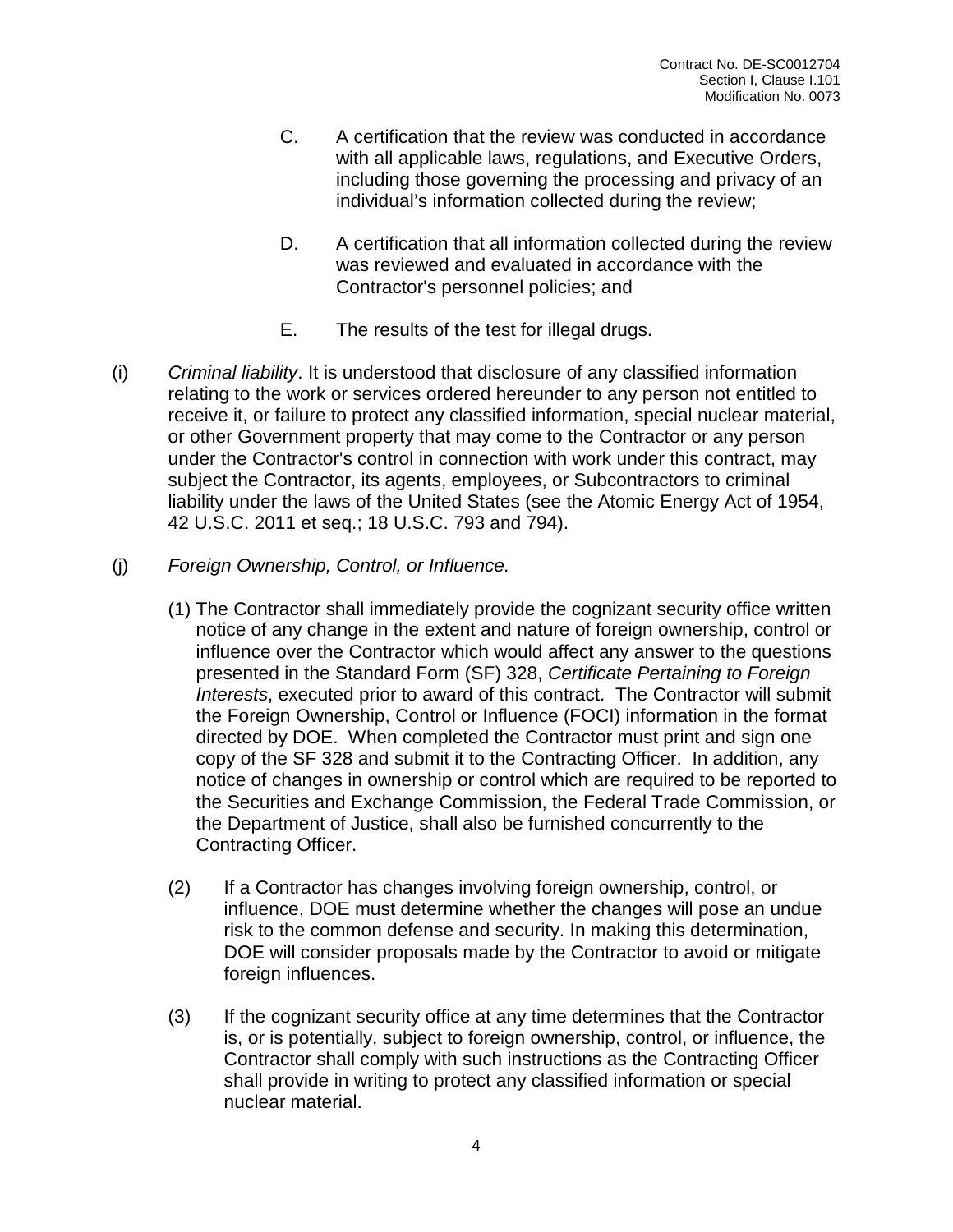- (4) The Contracting Officer may terminate this contract for default either if the Contractor fails to meet obligations imposed by this clause or if the Contractor creates a foreign ownership, control, or influence situation in order to avoid performance or a termination for default. The Contracting Officer may terminate this contract for convenience if the Contractor becomes subject to foreign ownership, control, or influence and for reasons other than avoidance of performance of the contract, cannot, or chooses not to, avoid or mitigate the foreign ownership, control, or influence problem.
- (k) *Employment announcements.* When placing announcements seeking applicants for positions requiring access authorizations, the Contractor shall include in the written vacancy announcement, a notification to prospective applicants that reviews, and tests for the absence of any illegal drug as defined in 10 CFR 707.4, will be conducted by the employer and a background investigation by the Federal government may be required to obtain an access authorization prior to employment, and that subsequent reinvestigations may be required. If the position is covered by the Counterintelligence Evaluation Program regulations at 10 CFR 709, the announcement should also alert applicants that successful completion of a counterintelligence evaluation may include a counterintelligencescope polygraph examination.
- (l) *Flow down to subcontracts.* The Contractor agrees to insert terms that conform substantially to the language of this clause, including this paragraph, in all subcontracts under its contract that will require subcontractor employees to possess access authorizations. Additionally, the Contractor must require such subcontractors to have an existing DOD or DOE facility clearance or submit a completed SF 328, *Certificate Pertaining to Foreign Interests*, as required in 48 CFR 952.204-73, Facility Clearance, and obtain a foreign ownership, control and influence determination and facility clearance prior to award of a subcontract. Information to be provided by a subcontractor pursuant to this clause may besubmitted directly to the Contracting Officer. For purposes of this clause, Subcontractor means any subcontractor at any tier and the term "Contracting Officer" means the DOE Contracting Officer. When this clause is included in a subcontract, the term "Contractor" shall mean subcontractor and the term "contract" shall mean subcontract.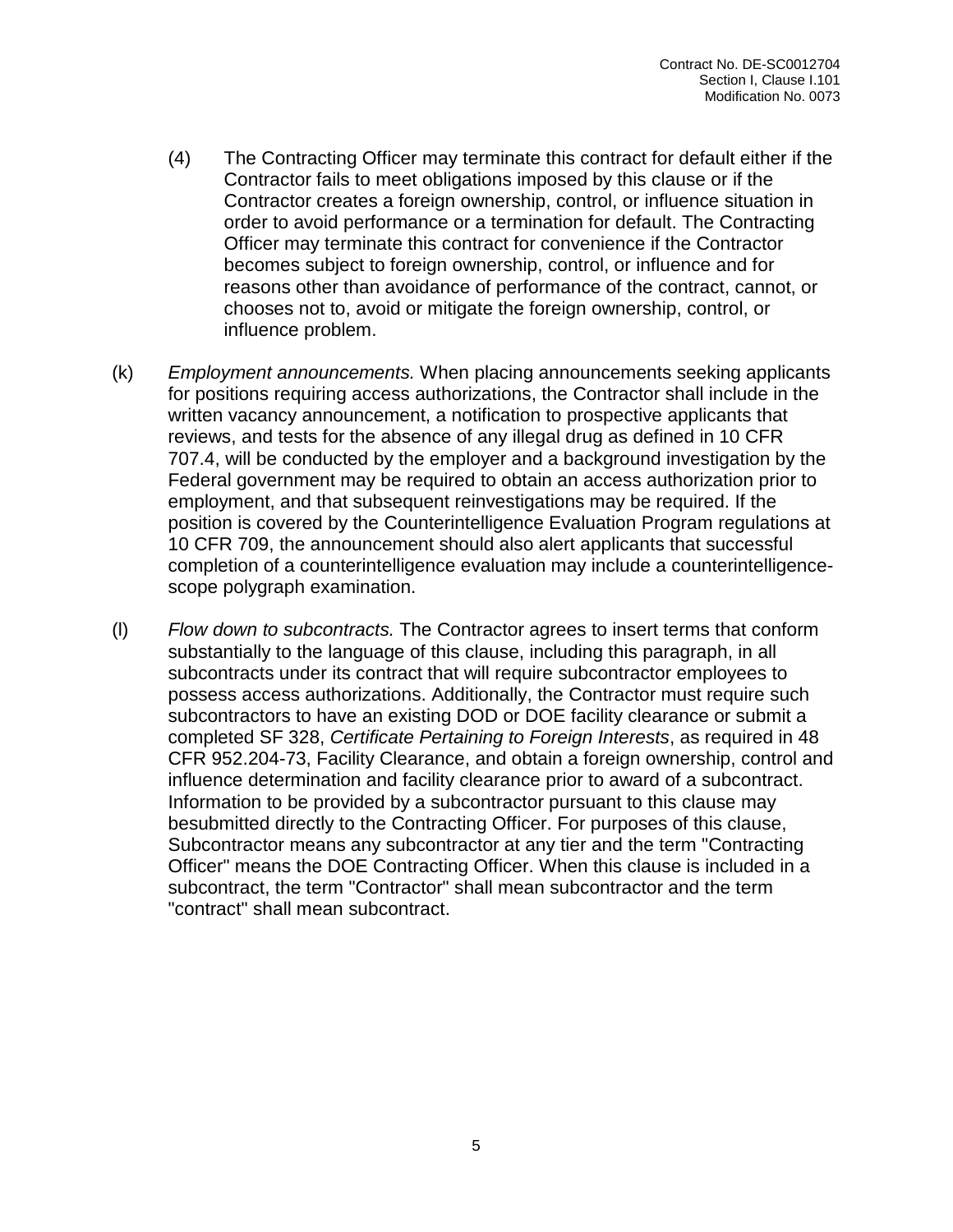### **CLAUSE I.127 – DEAR 970.5215-3 – CONDITIONAL PAYMENT OF FEE, PROFIT, AND OTHER INCENTIVES – FACILITY MANAGEMENT CONTRACTS (AUG 2016)**

### (a) General.

- (1) The payment of earned fee, fixed fee, profit, or share of cost savings under this contract is dependent upon—
	- (i) The Contractor's or Contractor employees' compliance with the terms and conditions of this contract relating to environment, safety and health (ES&H), which includes worker safety and health

(WS&H), including performance under an approved Integrated Safety Management System (ISMS); and

- (ii) The Contractor's or Contractor employees' compliance with the terms and conditions of this contract relating to the safeguarding of Restricted Data and other classified information.
- (2) The ES&H performance requirements of this contract are set forth in its ES&H terms and conditions, including the DOE approved contractor ISMS or similar document. Financial incentives for timely mission accomplishment or cost effectiveness shall never compromise or impede full and effective implementation of the ISMS and full ES&H compliance.
- (3) The performance requirements of this contract relating to the safeguarding of Restricted Data and other classified information are set forth in the clauses of this contract entitled, "Security" and "Laws, Regulations, and DOE Directives," as well as in other terms and conditions.
- (4) If the Contractor does not meet the performance requirements of this contract relating to ES&H or to the safeguarding of Restricted Data and other classified information during any performance evaluation period established under the contract pursuant to the clause of this contract entitled, ``Total Available Fee: Base Fee Amount and Performance Fee Amount,'' otherwise earned fee, fixed fee, profit or share of cost savings may be unilaterally reduced by the contracting officer.
- (b) Reduction Amount.
	- (1) The amount of earned fee, fixed fee, profit, or share of cost savings that may be unilaterally reduced will be determined by the severity of the performance failure pursuant to the degrees specified in paragraphs (c) and (d) of this clause.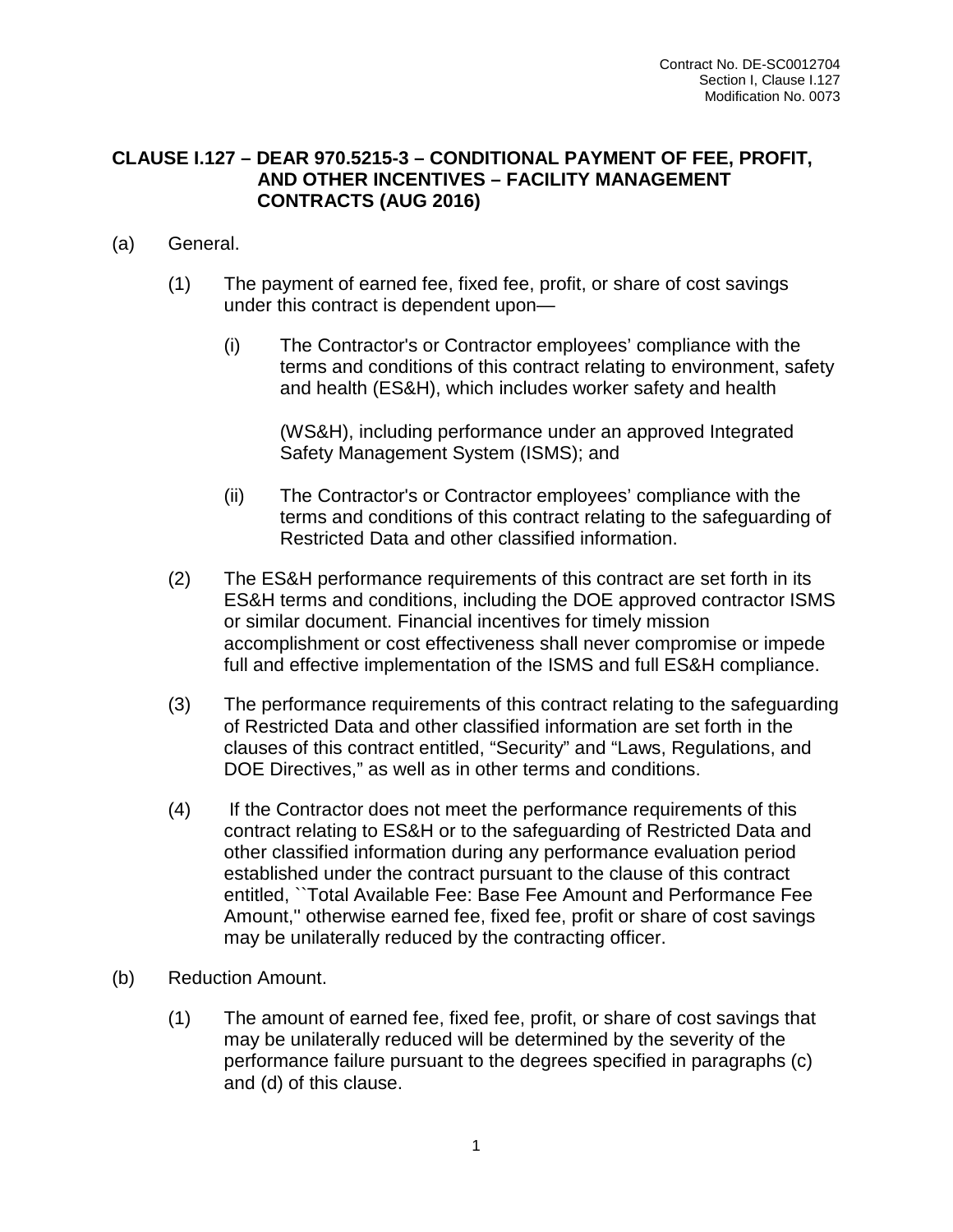- (2) If a reduction of earned fee, fixed fee, profit, or share of cost savings is warranted, unless mitigating factors apply, such reduction shall not be less than 26% nor greater than 100% of the amount of earned fee, fixed fee, profit, or the Contractor's share of cost savings for a first degree performance failure, not less than 11% nor greater than 25% for a second degree performance failure, and up to 10% for a third degree performance failure.
- (3) In determining the amount of the reduction and the applicability of mitigating factors, the contracting officer must consider the Contractor's overall performance in meeting the ES&H or security requirements of the contract. Such consideration must include performance against any site specific performance criteria/requirements that provide additional definition, guidance for the amount of reduction, or guidance for the applicability of mitigating factors. In all cases, the contracting officer must consider mitigating factors that may warrant a reduction below the applicable range (see 48 CFR 970.1504-1-2). The mitigating factors include, but are not limited to, the following  $((v), (vi), (vii)$  and  $(viii)$  apply to ES&H only).
	- (i) Degree of control the Contractor had over the event or incident.
	- (ii) Efforts the Contractor had made to anticipate and mitigate the possibility of the event in advance.
	- (iii) Contractor self-identification and response to the event to mitigate impacts and recurrence.
	- (iv) General status (trend and absolute performance) of: ES&H and compliance in related areas; or of safeguarding Restricted Data and other classified information and compliance in related areas.
	- (v) Contractor demonstration to the Contracting Officer's satisfaction that the principles of industrial ES&H standards are routinely practiced (e.g., Voluntary Protection Program, ISO 14000).
	- (vi) Event caused by "Good Samaritan" act by the Contractor (e.g., offsite emergency response).
	- (vii) Contractor demonstration that a performance measurement system is routinely used to improve and maintain ES&H performance (including effective resource allocation) and to support DOE corporate decision-making (e.g., policy, ES&H programs).
	- (viii) Contractor demonstration that an Operating Experience and Feedback Program is functioning that demonstrably affects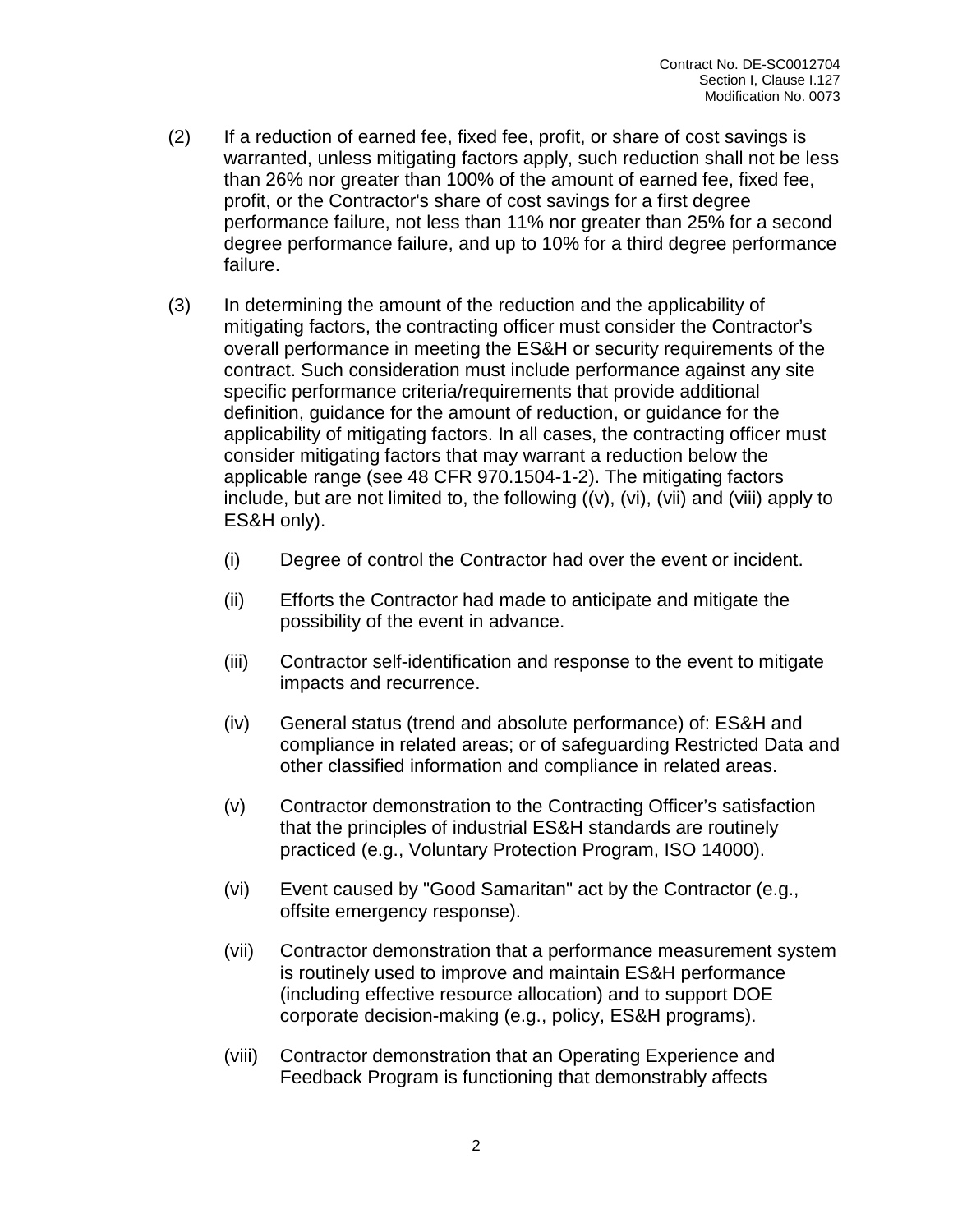continuous improvement in ES&H by use of lessons-learned and best practices inter- and intra-DOE sites.

- (4)
- (i) The amount of fee, fixed fee, profit, or share of cost savings that is otherwise earned by a contractor during an evaluation period may be reduced in accordance with this clause if it is determined that a performance failure warranting a reduction under this clause occurs within the evaluation period.
- (ii) The amount of reduction under this clause, in combination with any reduction made under any other clause in the contract, shall not exceed the amount of fee, fixed fee, profit, or the Contractor's share of cost savings that is otherwise earned during the evaluation period.
- (iii) For the purposes of this clause, earned fee, fixed fee, profit, or share of cost savings for the evaluation period shall mean the amount determined by the Contracting Officer or fee determination official as otherwise payable based on the Contractor's performance during the evaluation period. Where the contract provides for financial incentives that extend beyond a single evaluation period, this amount shall also include: any provisional amounts determined otherwise payable in the evaluation period; and, if provisional payments are not provided for, the allocable amount of any incentive determined otherwise payable at the conclusion of a subsequent evaluation period. The allocable amount shall be the total amount of the earned incentive divided by the number of evaluation periods over which it was earned.
- (iv) The Government will effect the reduction as soon as practicable after the end of the evaluation period in which the performance failure occurs. If the Government is not aware of the failure, it will effect the reduction as soon as practical after becoming aware. For any portion of the reduction requiring an allocation the Government will effect the reduction at the end of the evaluation period in which it determines the total amount earned under the incentive. If at any time a reduction causes the sum of the payments the Contractor has received for fee, fixed fee, profit, or share of cost savings to exceed the sum of fee, fixed fee, profit, or share of cost savings the Contractor has earned (provisionally or otherwise), the Contractor shall immediately return the excess to the Government. (What the Contractor "has earned" reflects any reduction made under this or any other clause of the contract.)
- (v) At the end of the contract—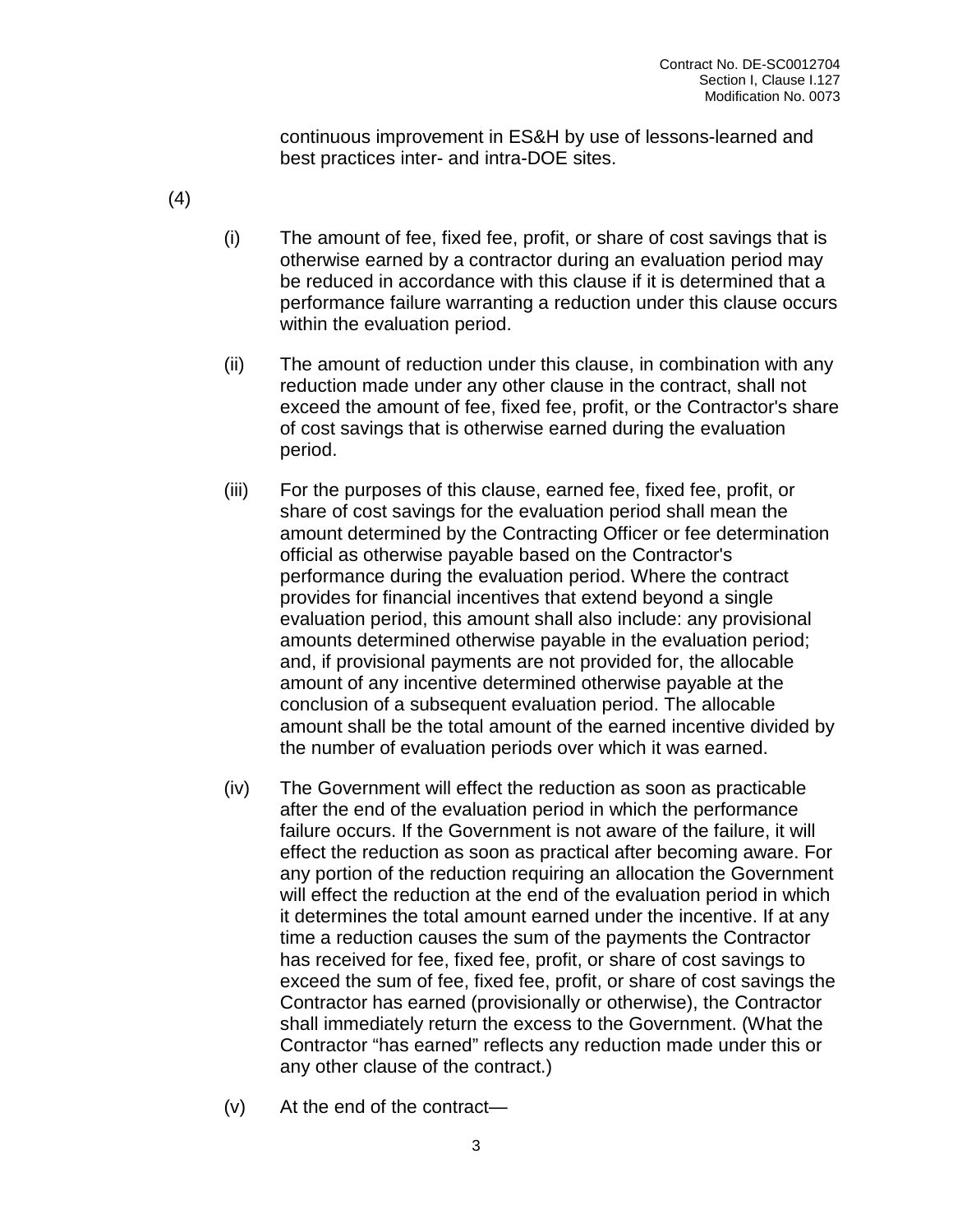- (A) The Government will pay the Contractor the amount by which the sum of fee, fixed fee, profit, or share of cost savings the Contractor has earned exceeds the sum of the payments the Contractor has received; or
- (B) The Contractor shall return to the Government the amount by which the sum of the payments the Contractor has received exceeds the sum of fee, fixed fee, profit, or share of cost savings the Contractor has earned. (What the Contractor "has earned'' reflects any reduction made under this or any other clause of the contract.)
- (c) Environment, Safety and Health (ES&H). Performance failures occur if the Contractor does not comply with the contract's ES&H terms and conditions, including the DOE approved Contractor ISMS. The degrees of performance failure under which reductions of earned or fixed fee, profit, or share of cost savings will be determined are:
	- (1) First Degree: Performance failures that are most adverse to ES&H. Failure to develop and obtain required DOE approval of an ISMS is considered first degree. The Government will perform necessary review of the ISMS in a timely manner and will not unreasonably withhold approval of the Contractor's ISMS. The following performance failures or performance failures of similar import will be considered first degree.
		- (i) Type A accident (defined in DOE Order 225.1B, or successor version).
		- (ii) Two Second Degree performance failures during an evaluation period.
	- (2) Second Degree: Performance failures that are significantly adverse to ES&H. They include failures to comply with an approved ISMS that result in an actual injury, exposure, or exceedance that occurred or nearly occurred but had minor practical long-term health consequences. They also include breakdowns of the Safety Management System. The following performance failures or performance failures of similar import will be considered second degree:
		- (i) Type B accident (defined in DOE Order 225.1B, or successor version).
		- (ii) Non-compliance with an approved ISMS that results in a near miss of a Type A or B accident. A near miss is a situation in which an inappropriate action occurs, or a necessary action is omitted, but does not result in an adverse effect.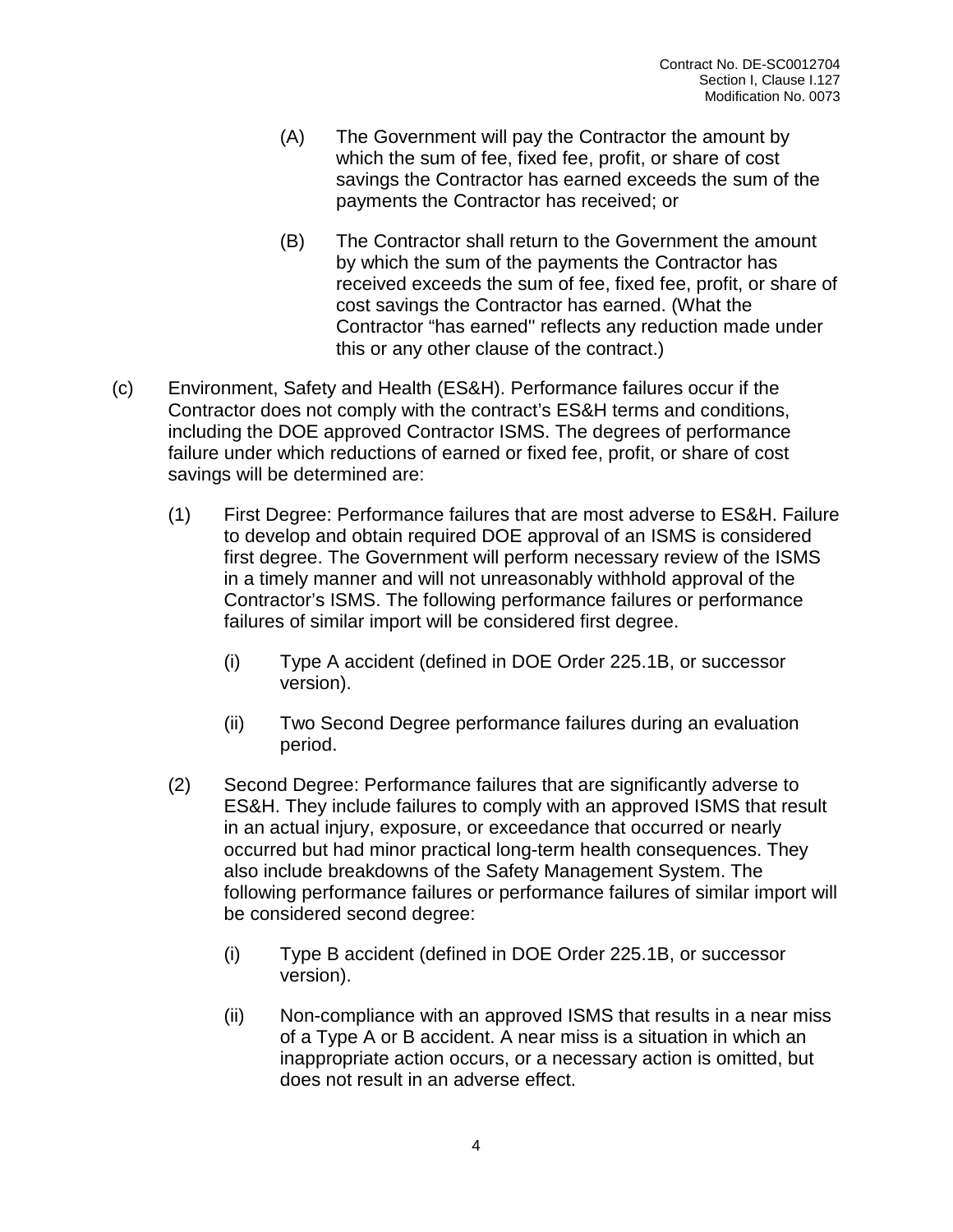- (iii) Failure to mitigate or notify DOE of an imminent danger situation after discovery, where such notification is a requirement of the contract.
- (3) Third Degree: Performance failures that reflect a lack of focus on improving ES&H. They include failures to comply with an approved ISMS that result in potential breakdown of the System. The following performance failures or performance failures of similar import will be considered third degree:
	- (i) Failure to implement effective corrective actions to address deficiencies/non-compliances documented through: external (e.g., Federal) oversight and/or reported per DOE Order 231.1-2 requirements; or internal oversight of DOE Order 440.1A requirements.
	- (ii) Multiple similar non-compliances identified by external (e.g., Federal) oversight that in aggregate indicate a significant programmatic breakdown.
	- (iii) Non-compliances that either have, or may have, significant negative impacts to the worker, the public, or the environment or that indicate a significant programmatic breakdown.
	- (iv) Failure to notify DOE upon discovery of events or conditions where notification is required by the terms and conditions of the contract.
- (d) Safeguarding Restricted Data and Other Classified Information. Performance failures occur if the Contractor does not comply with the terms and conditions of this contract relating to the safeguarding of Restricted Data and other classified information. The degrees of performance failure under which reductions of fee, profit, or share of cost savings will be determined are as follows:
	- (1) First Degree: Performance failures that have been determined, in accordance with applicable law, DOE regulation, or directive, to have resulted in, or that can reasonably be expected to result in, exceptionally grave damage to the national security. The following are examples of performance failures or performance failures of similar import that will be considered first degree:
		- (i) Non-compliance with applicable laws, regulations, and DOE directives actually resulting in, or creating a risk of, loss, compromise, or unauthorized disclosure of Top Secret Restricted Data or other information classified as Top Secret, any classification level of information in a Special Access Program (SAP), information identified as sensitive compartmented information (SCI), or high risk nuclear weapons-related data.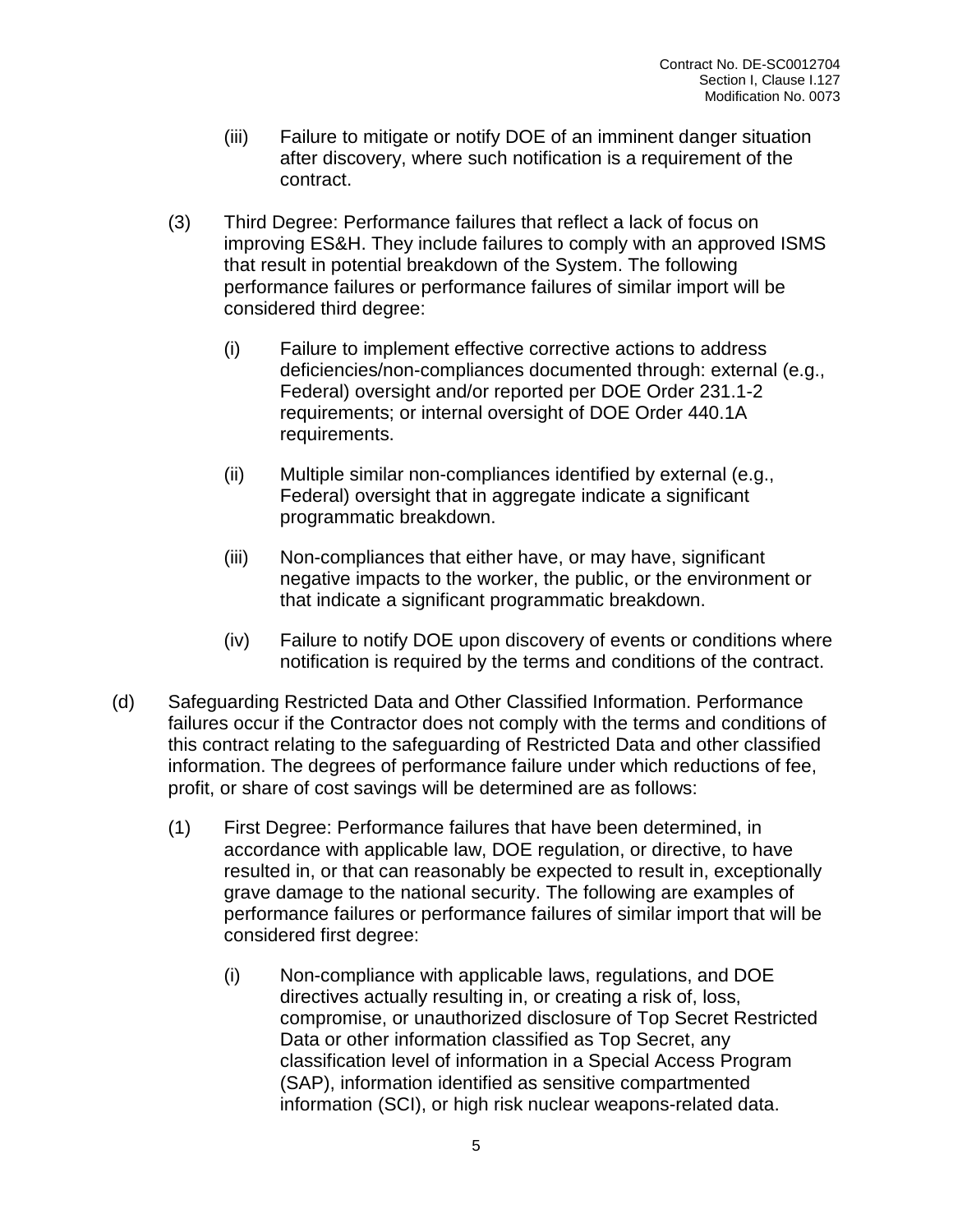- (ii) Contractor actions that result in a breakdown of the safeguards and security management system that can reasonably be expected to result in the loss, compromise, or unauthorized disclosure of Top Secret Restricted Data, or other information classified as Top Secret, any classification level of information in a SAP, information identified as SCI, or high risk nuclear weapons-related data.
- (iii) Failure to promptly report the loss, compromise, or unauthorized disclosure of Top Secret Restricted Data, or other information classified as Top Secret, any classification level of information in a SAP, information identified as SCI, or high risk nuclear weaponsrelated data.
- (iv) Failure to timely implement corrective actions stemming from the loss, compromise, or unauthorized disclosure of Top Secret Restricted Data or other information classified as Top Secret, any classification level of information in a SAP, information identified as SCI, or high risk nuclear weapons-related data.
- (2) Second Degree: Performance failures that have been determined, in accordance with applicable law, DOE regulation, or directive, to have actually resulted in, or that can reasonably be expected to result in, serious damage to the national security. The following are examples of performance failures or performance failures of similar import that will be considered second degree:
	- (i) Non-compliance with applicable laws, regulations, and DOE directives actually resulting in, or creating risk of, loss, compromise, or unauthorized disclosure of Secret Restricted Data or other information classified as Secret.
	- (ii) Contractor actions that result in a breakdown of the safeguards and security management system that can reasonably be expected to result in the loss, compromise, or unauthorized disclosure of Secret Restricted Data, or other information classified as Secret.
	- (iii) Failure to promptly report the loss, compromise, or unauthorized disclosure of Restricted Data or other classified information regardless of classification (except for information covered by paragraph (d)(1)(iii) of this clause).
	- (iv) Failure to timely implement corrective actions stemming from the loss, compromise, or unauthorized disclosure of Secret Restricted Data or other classified information classified as Secret.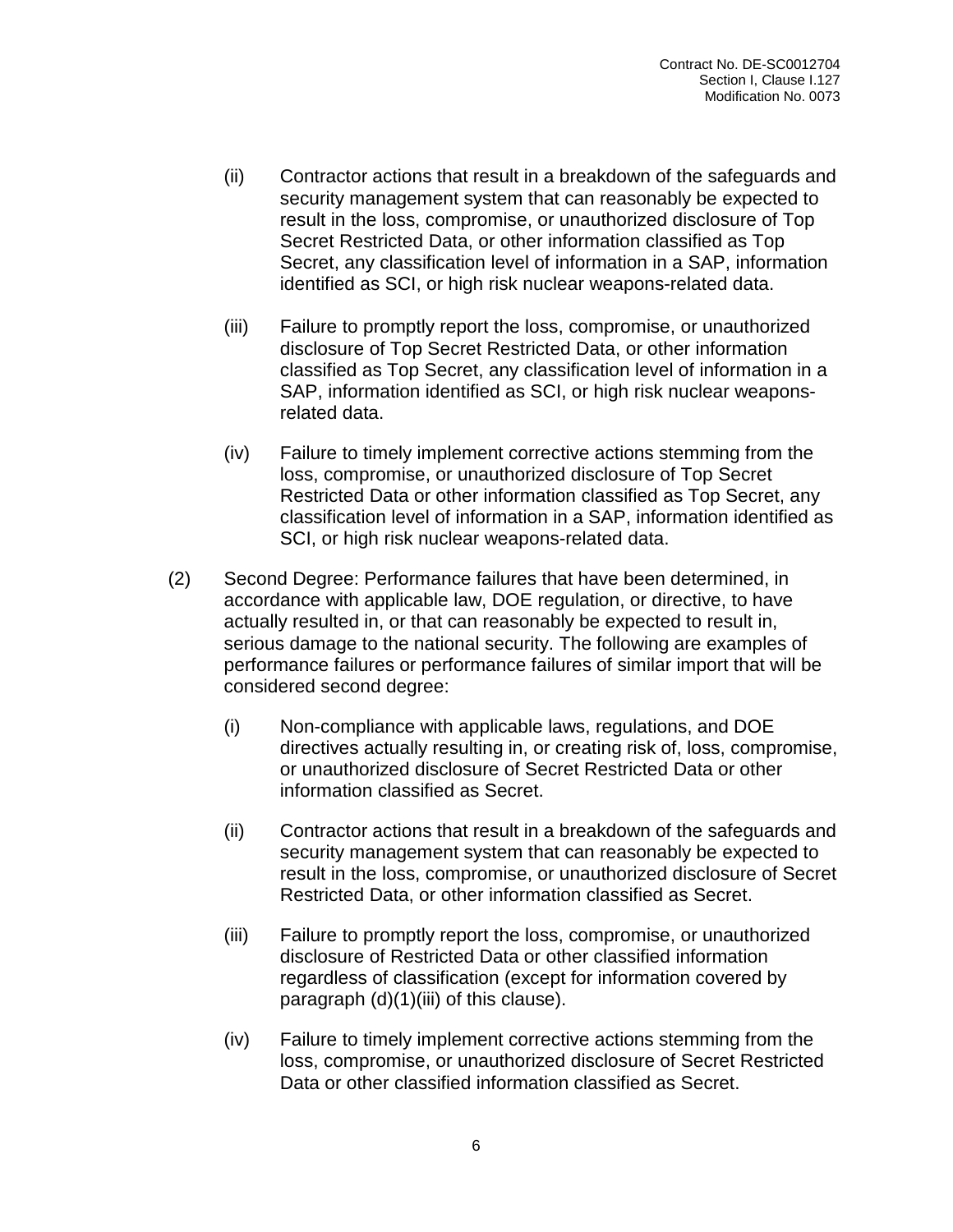- (3) Third Degree: Performance failures that have been determined, in accordance with applicable law, regulation, or DOE directive, to have actually resulted in, or that can reasonably be expected to result in, undue risk to the common defense and security. In addition, this category includes performance failures that result from a lack of Contractor management and/or employee attention to the proper safeguarding of Restricted Data and other classified information. These performance failures may be indicators of future, more severe performance failures and/or conditions, and if identified and corrected early would prevent serious incidents. The following are examples of performance failures or performance failures of similar import that will be considered third degree:
	- (i) Non-compliance with applicable laws, regulations, and DOE directives actually resulting in, or creating risk of, loss, compromise, or unauthorized disclosure of Restricted Data or other information classified as Confidential.
	- (ii) Failure to promptly report alleged or suspected violations of laws, regulations, or directives pertaining to the safeguarding of Restricted Data or other classified information.
	- (iii) Failure to identify or timely execute corrective actions to mitigate or eliminate identified vulnerabilities and reduce residual risk relating to the protection of Restricted Data or other classified information in accordance with the Contractor's Safeguards and Security Plan or other security plan, as applicable.
	- (iv) Contractor actions that result in performance failures which unto themselves pose minor risk, but when viewed in the aggregate indicate degradation in the integrity of the Contractor's safeguards and security management system relating to the protection of Restricted Data and other classified information.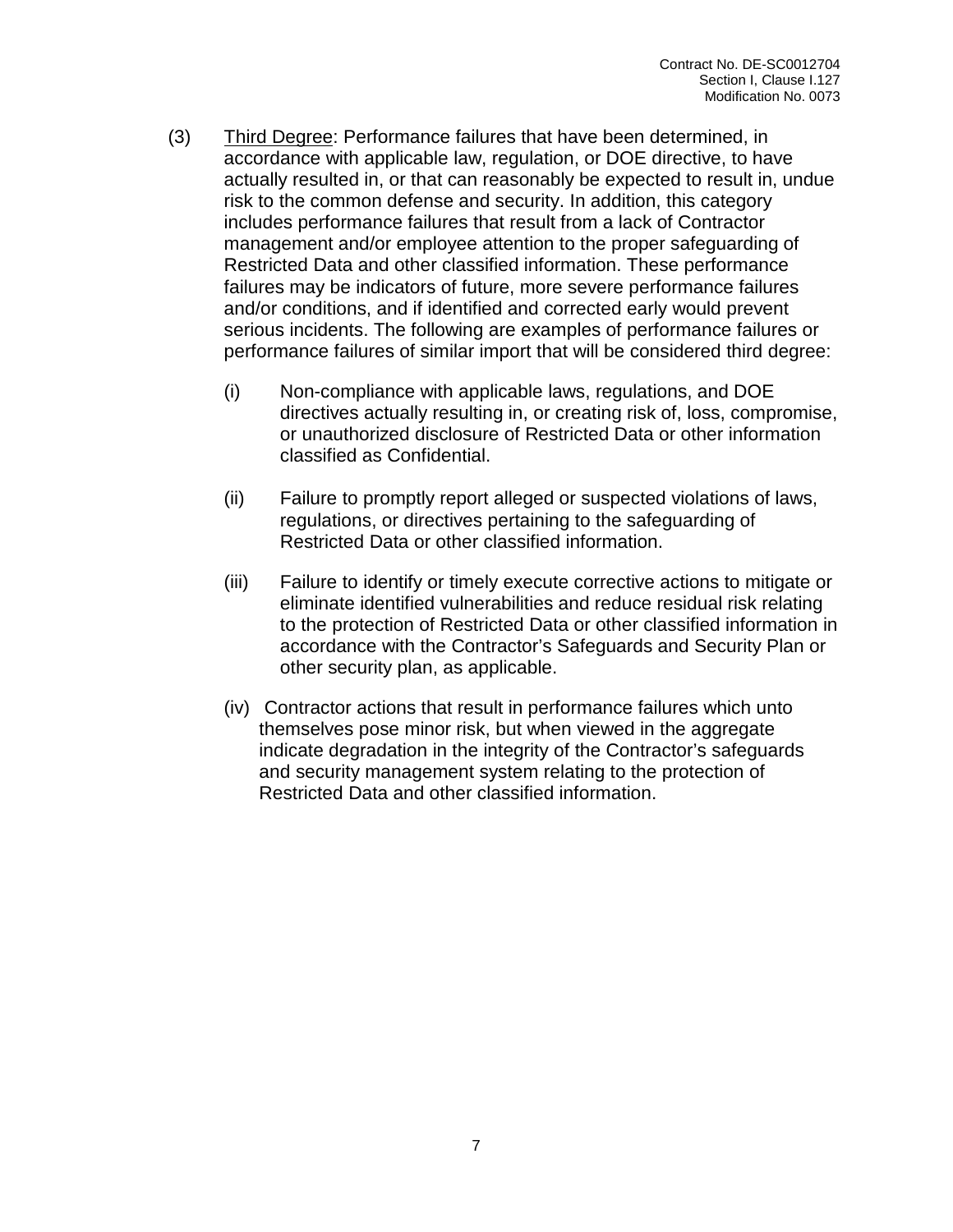### **CLAUSE I.135 – DEAR 970.5226-1 – DIVERSITY PLAN (DEC 2000)**

The Contractor shall submit a Diversity Plan to the Contracting Officer for approval within 90 days after the effective date of this contract (or contract modification, if appropriate). The Contractor shall submit an update to its Plan annually. By February 1 of each fiscal year, DOE will issue its guidance to the Contractor for the annual Diversity Plan for the fiscal year. The Contractor shall submit its annual Diversity Plan to DOE no later than April 16 of each year. The Plan shall include innovative strategies for increasing opportunities to fully use the talents and capabilities of a diverse work force. The Plan shall address, at a minimum, the Contractor's approach for promoting diversity through (1) the Contractor's work force, (2) educational outreach, (3) community involvement and outreach, (4) subcontracting, (5) economic development (including technology transfer), and (6) the prevention of profiling based on race or national origin.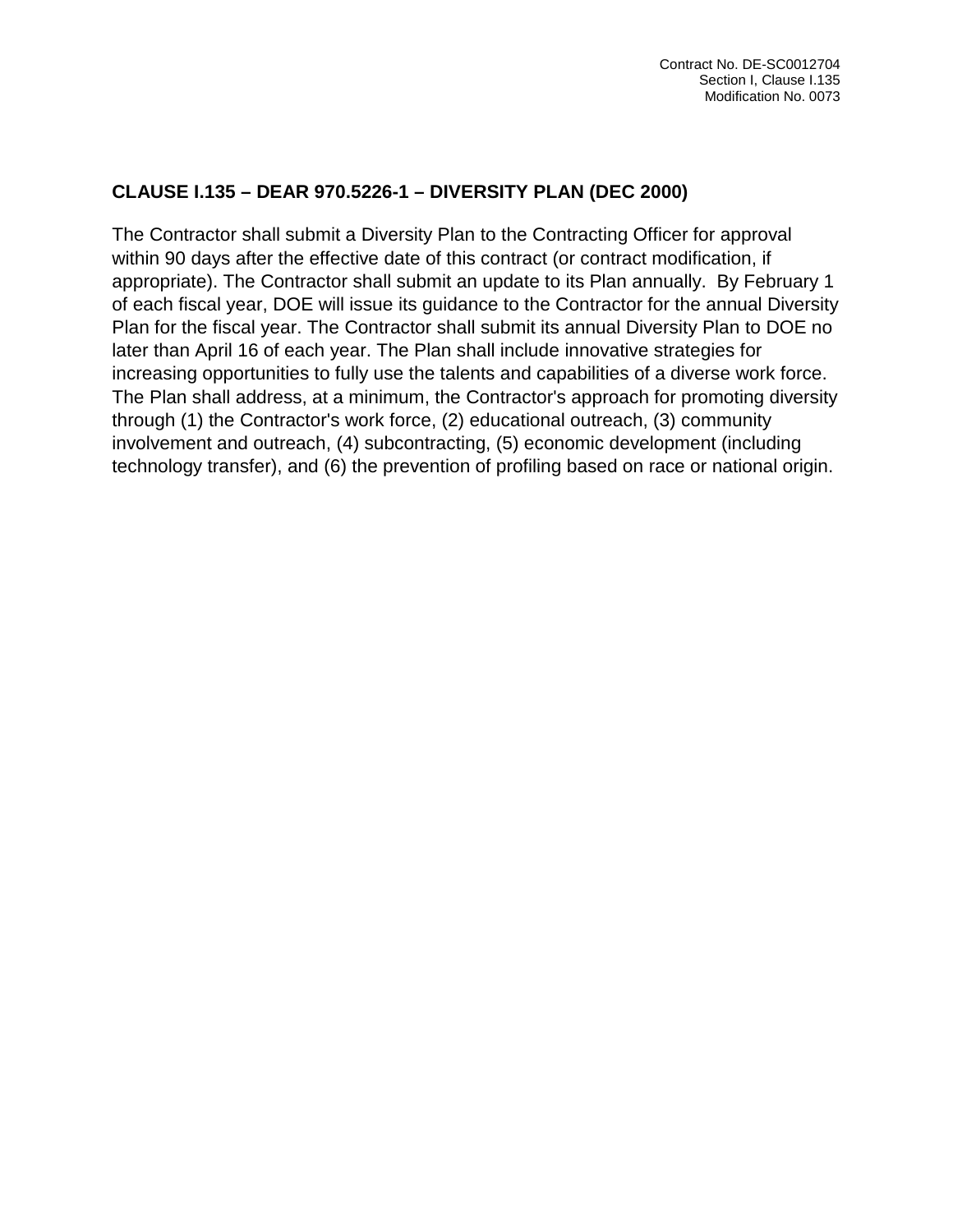#### **CLAUSE I.161 – DEAR 970.5244-1 – CONTRACTOR PURCHASING SYSTEM (AUG 2016) (DEVIATION) (DEVIATION PER AL 2013-10, JUN 2013) (DEVIATION PER POLICY FLASH 2015-17, MAR 2015)**

- (a) *General.* The Contractor shall develop, implement, and maintain formal policies, practices, and procedures to be used in the award of subcontracts consistent with this clause and 48 CFR subpart 970.44. The Contractor's purchasing system and methods shall be fully documented, consistently applied, and acceptable to the Department of Energy (DOE) in accordance with 48 CFR 970.4401-1. The Contractor shall maintain file documentation which is appropriate to the value of the purchase and is adequate to establish the propriety of the transaction and the price paid. The Contractor's purchasing performance will be evaluated against such performance criteria and measures as may be set forth elsewhere in this contract. DOE reserves the right at any time to require that the Contractor submit for approval any or all purchases under this contract. The Contractor shall not purchase any item or service, the purchase of which is expressly prohibited by the written direction of DOE, and shall use such special and directed sources as may be expressly required by the DOE Contracting Officer. DOE will conduct periodic appraisals of the Contractor's management of all facets of the purchasing function, including the Contractor's compliance with its approved system and methods. Such appraisals will be performed through the conduct of Contractor Purchasing System Reviews in accordance with 48 CFR subpart 44.3, or, when approved by the Contracting Officer, through the Contractor's participation in the conduct of the Balanced Scorecard performance measurement and performance management system. The Contractor's approved purchasing system and methods shall include the requirements set forth in paragraphs (b) through (y) of this clause.
- (b) *Acquisition of utility services.* Utility services shall be acquired in accordance with the requirements of subpart 970.41.
- (c) *Acquisition of Real Property.* Real property shall be acquired in accordance with 48 CFR subpart 917.74.
- (d) *Advance Notice of Proposed Subcontract Awards.* Advance notice shall be provided in accordance with 48 CFR 970.4401-3.
- (e) *Audit of Subcontractors.*
	- (1) The Contractor shall provide for—
		- (i) Periodic post-award audit of cost-reimbursement subcontractors at all tiers; and
		- (ii) Audits, where necessary, to provide a valid basis for pre-award or cost or price analysis.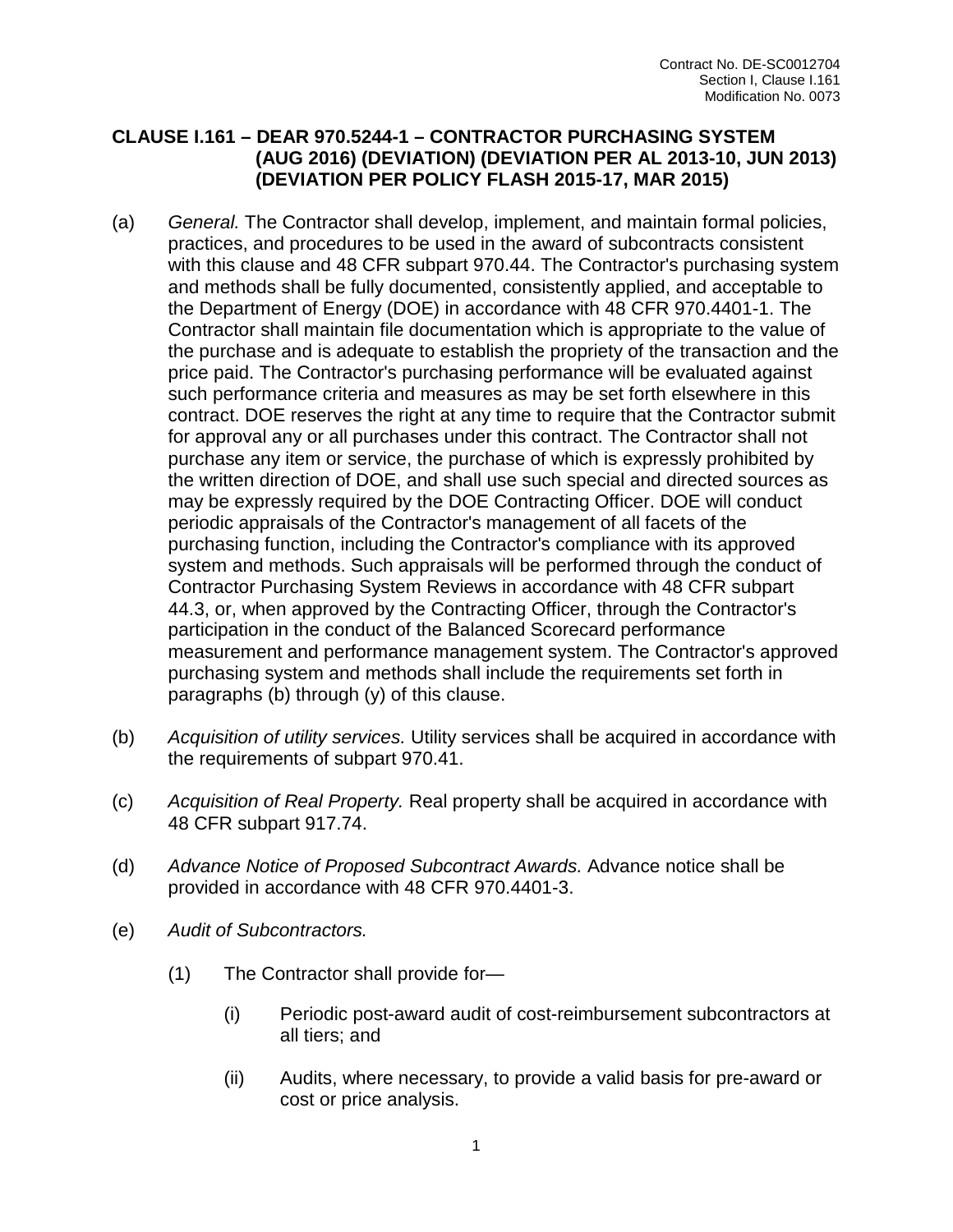- (2) Responsibility for determining the costs allowable under each costreimbursement subcontract remains with the contractor or next higher-tier subcontractor. The Contractor shall provide, in appropriate cases, for the timely involvement of the Contractor and the DOE Contracting Officer in resolution of subcontract cost allowability.
- (3) Where audits of subcontractors at any tier are required, arrangements may be made to have the cognizant Federal agency perform the audit of the subcontract. These arrangements shall be made administratively between DOE and the other agency involved and shall provide for the cognizant agency to audit in an appropriate manner in light of the magnitude and nature of the subcontract. In no case, however, shall these arrangements preclude determination by the DOE Contracting Officer of the allowability or unallowability of subcontractor costs claimed for reimbursement by the Contractor.
- (4) Allowable costs for cost reimbursable subcontracts are to be determined in accordance with the cost principles of 48 CFR part 31, appropriate for the type of organization to which the subcontract is to be awarded, as supplemented by 48 CFR part 931. Allowable costs in the purchase or transfer from contractor-affiliated sources shall be determined in accordance with 48 CFR 970.4402-3 and 48 CFR 31.205-26(e).
- (f) *Bonds and Insurance.*
	- (1) The Contractor shall require performance bonds in penal amounts as set forth in 48 CFR 28.102-2(a) for all fixed-priced and unit-priced construction subcontracts in excess of \$150,000. The Contractor shall consider the use of performance bonds in fixed-price non-construction subcontracts, where appropriate.
	- (2) For fixed-price, unit-priced and cost reimbursement construction subcontracts in excess of \$150,000, a payment bond shall be obtained on Standard Form 25A modified to name the Contractor as well as the United States of America as obligees. The penal amounts shall be determined in accordance with 48 CFR 28.102-2(b).
	- (3) For fixed-price, unit-priced and cost-reimbursement construction subcontracts greater than \$25,000, but not greater than \$100,000, the Contractor shall select two or more of the payment protections at 48 CFR 28.102-1(b), giving particular consideration to the inclusion of an irrevocable letter of credit as one of the selected alternatives.
	- (4) A subcontractor may have more than one acceptable surety in both construction and other subcontracts, provided that in no case will the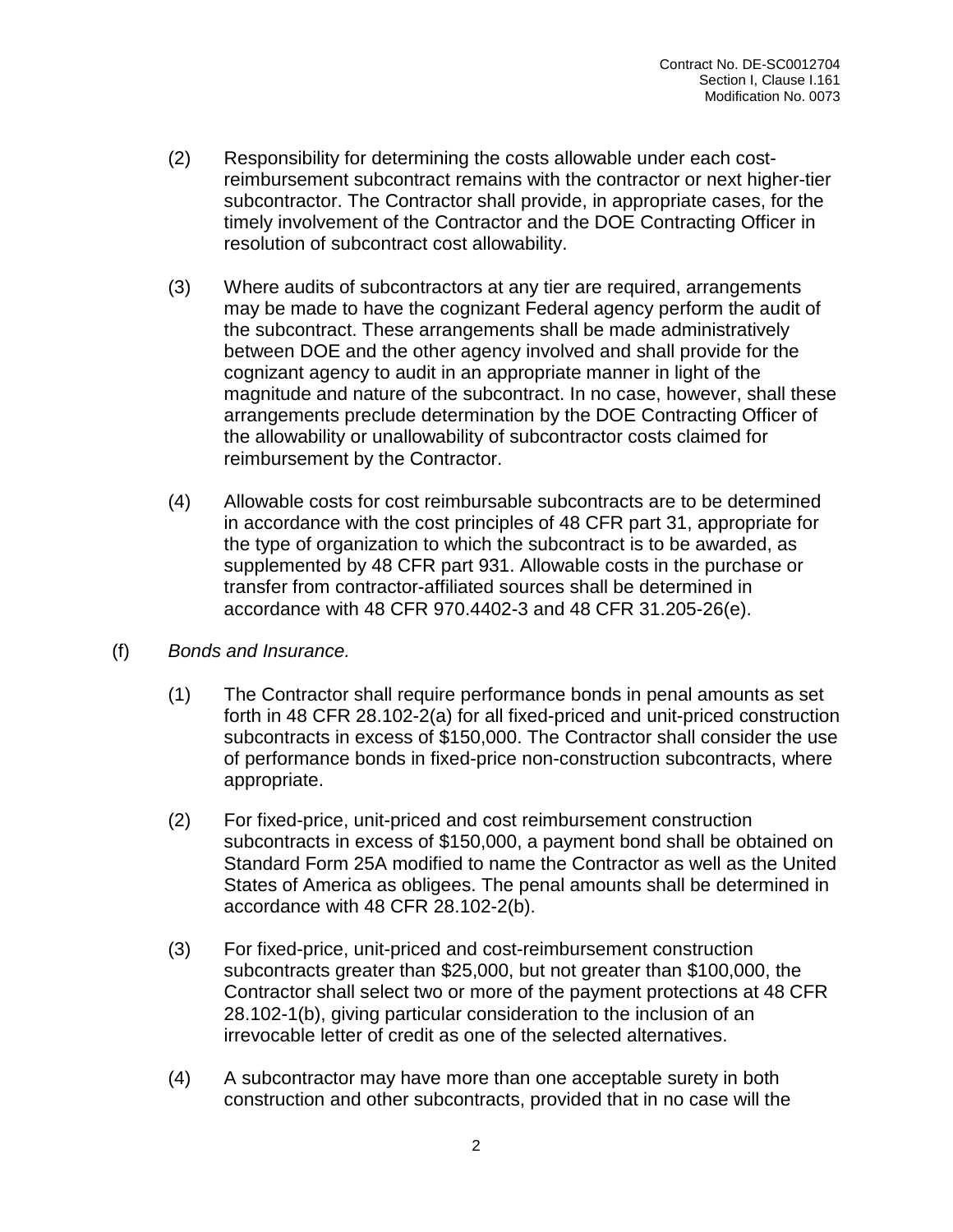liability of any one surety exceed the maximum penal sum for which it is qualified for any one obligation. For subcontracts other than construction, a co-surety (two or more sureties together) may reinsure amounts in excess of their individual capacity, with each surety having the required underwriting capacity that appears on the list of acceptable corporate sureties.

- (g) *Buy American.* The Contractor shall comply with the provisions of the Buy American Act as reflected in 48 CFR 52.225-1 and 48 CFR 52.225-9. The Contractor shall forward determinations of non-availability of individual items to the DOE Contracting Officer for approval. Items in excess of \$500,000 require the prior concurrence of the Head of Contracting Activity. If, however, the Contractor has an approved purchasing system, the Head of the Contracting Activity may authorize the Contractor to make determinations of non-availability for individual items valued at \$500,000 or less.
- (h) *Construction and Architect-Engineer Subcontracts*.
	- (1) *Independent Estimates.* A detailed, independent estimate of costs shall be prepared for all construction work to be subcontracted.
	- (2) *Specifications.* Specifications for construction shall be prepared in accordance with the DOE publication entitled "General Design Criteria Manual."
	- (3) *Prevention of Conflict of Interest.*
		- (i) The Contractor shall not award a subcontract for construction to the architect-engineer firm or an affiliate that prepared the design. This prohibition does not preclude the award of a "turnkey" subcontract so long as the subcontractor assumes all liability for defects in design and construction and consequential damages.
		- (ii) The Contractor shall not award both a cost-reimbursement subcontract and a fixed-price subcontract for construction or architect-engineer services or any combination thereof to the same firm where those subcontracts will be performed at the same site.
		- (iii) The Contractor shall not employ the construction subcontractor or an affiliate to inspect the firm's work. The contractor shall assure that the working relationships of the construction subcontractor and the subcontractor inspecting its work and the authority of the inspector are clearly defined.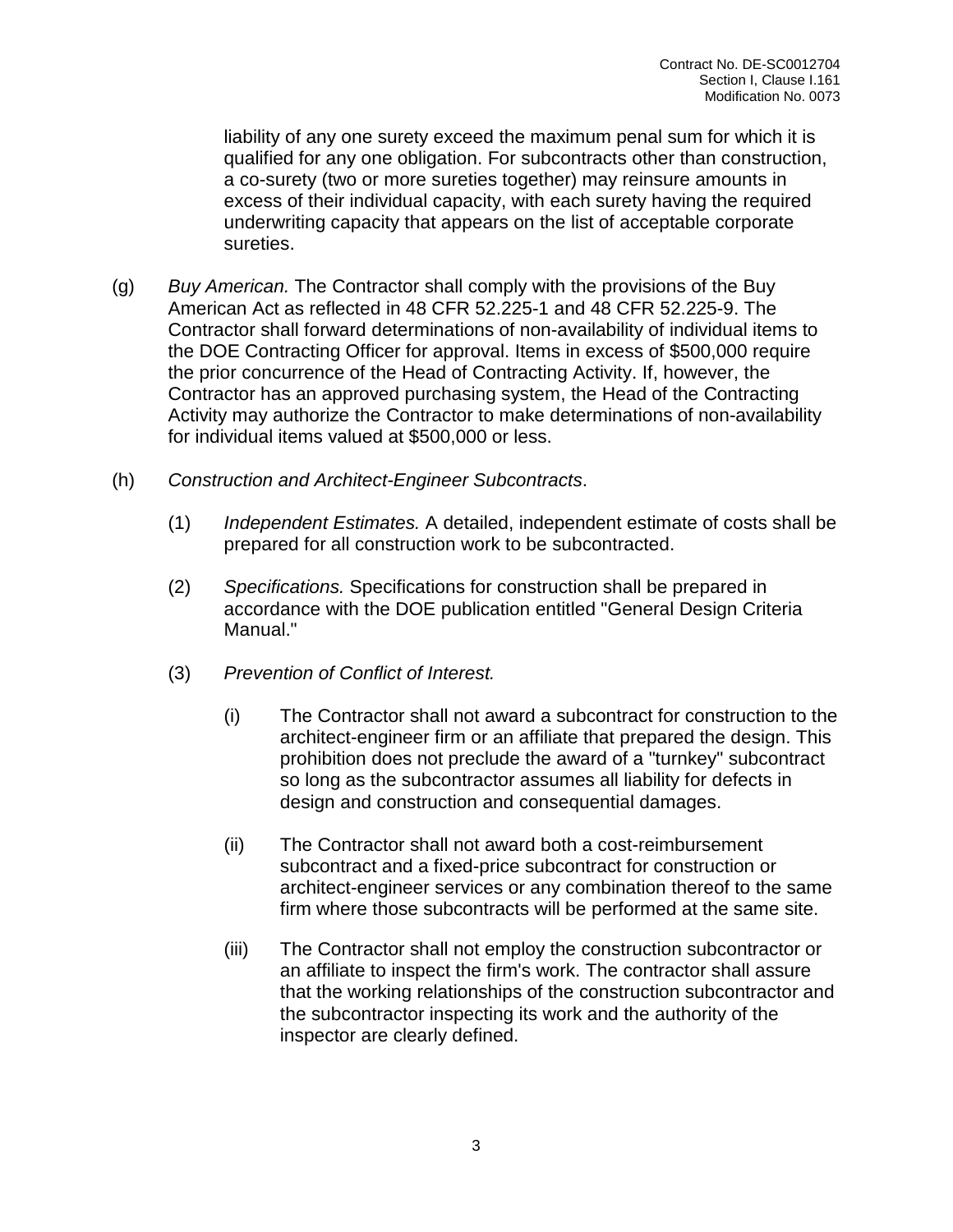- (i) *Contractor-Affiliated Sources.* Equipment, materials, supplies, or services from a contractor-affiliated source shall be purchased or transferred in accordance with 48 CFR 970.4402-3.
- (j) *Contractor-Subcontractor Relationship.* The obligations of the Contractor under paragraph (a) of this clause, including the development of the purchasing system and methods, and purchases made pursuant thereto, shall not relieve the Contractor of any obligation under this contract (including, among other things, the obligation to properly supervise, administer, and coordinate the work of subcontractors). Subcontracts shall be in the name of the Contractor, and shall not bind or purport to bind the Government.
- (k) *Government Property.* The Contractor shall establish and maintain a property management system that complies with criteria in 48 CFR 970.5245-1, Property.
- (l) *Indemnification.* Except for Price-Anderson Nuclear Hazards Indemnity, no subcontractor may be indemnified except with the prior approval of the Senior Procurement Executive.
- (m) *Leasing of Motor Vehicles.* Contractors shall comply with 48 CFR subpart 8.11 and 48 CFR subpart 908.11.
- (n) [Reserved]
- (o) *Management, Acquisition and Use of Information Resources.* Requirements for automatic data processing resources and telecommunications facilities, services, and equipment, shall be reviewed and approved in accordance with applicable DOE Orders and regulations regarding information resources.
- (p) *Priorities, Allocations and Allotments.* Priorities, allocations and allotments shall be extended to appropriate subcontracts in accordance with the clause or clauses of this contract dealing with priorities and allocations.
- (q) *Purchase of Special Items.* Purchase of the following items shall be in accordance with the following provisions of 48 CFR subpart 8.5, 48 CFR subpart 908.71, Federal Management Regulation 41 CFR part 102, and the Federal Property Management Regulation 41 CFR chapter 101:
	- (1) Motor vehicles—48 CFR 908.7101
	- (2) Aircraft—48 CFR 908.7102
	- (3) Security Cabinets—48 CFR 908.7106
	- (4) Alcohol—48 CFR 908.7107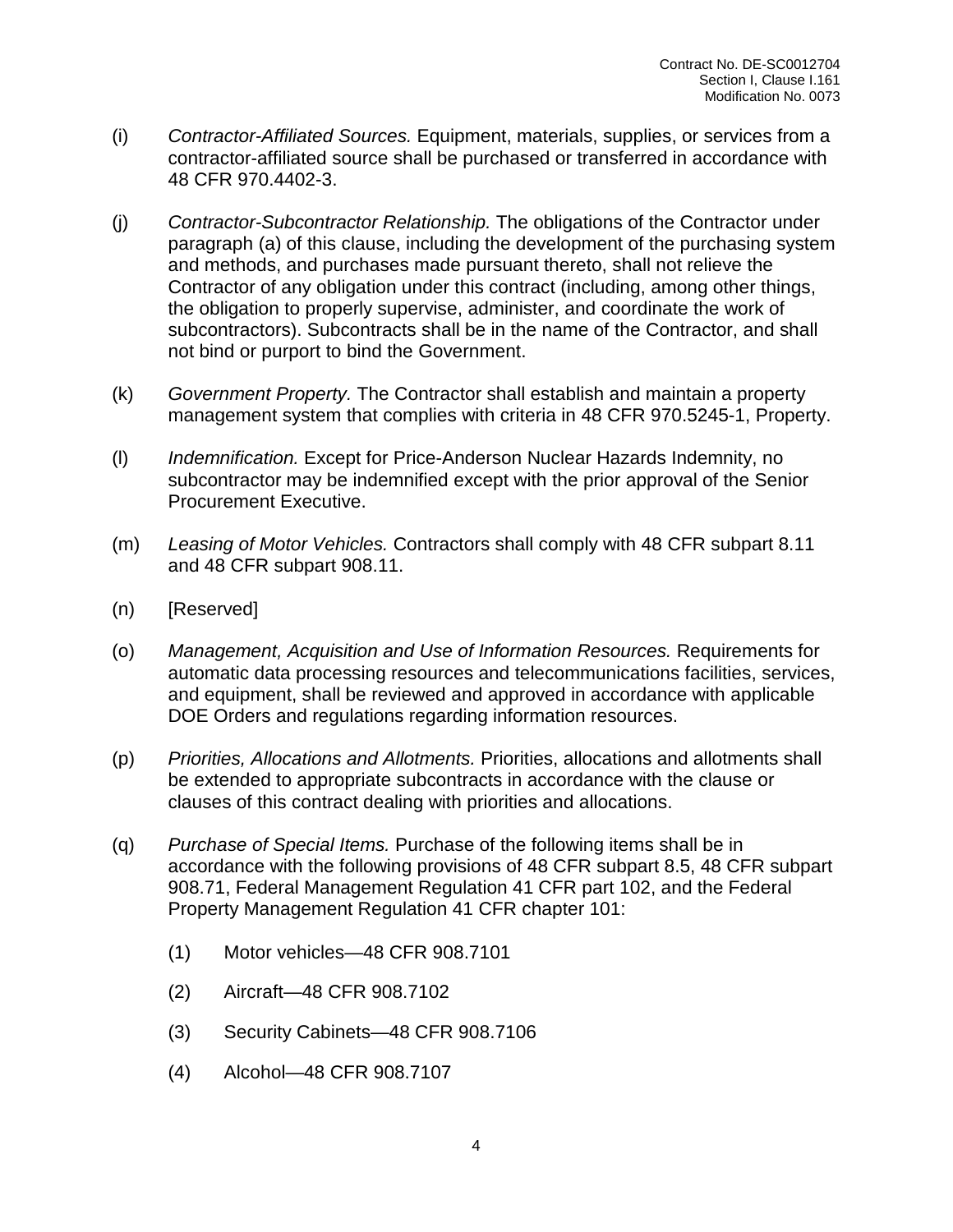- (5) Helium—48 CFR subpart 8.5
- (6) Fuels and packaged petroleum products—48 CFR 908.7109
- (7) Coal—48 CFR 908.7110
- (8) Arms and Ammunition—48 CFR 908.7111
- (9) Heavy Water—48 CFR 908.7121(a)
- (10) Precious Metals—48 CFR 908.7121(b)
- (11) Lithium—48 CFR 908.7121(c)
- (12) Products and services of the blind and severely handicapped—41 CFR 101-26.701
- (13) Products made in Federal penal and correctional institutions—41 CFR 101-26.702
- (r) *Purchase versus Lease Determinations.* Contractors shall determine whether required equipment and property should be purchased or leased, and establish appropriate thresholds for application of lease versus purchase determinations. Such determinations shall be made—
	- (1) At time of original acquisition;
	- (2) When lease renewals are being considered; and
	- (3) At other times as circumstances warrant.
- (s) *Quality Assurance.* Contractors shall provide no less protection for the Government in its subcontracts than is provided in the prime contract.
- (t) *Setoff of Assigned Subcontractor Proceeds.* Where a subcontractor has been permitted to assign payments to a financial institution, the assignment shall treat any right of setoff in accordance with 48 CFR 932.803.
- (u) *Strategic and Critical Materials.* The Contractor may use strategic and critical materials in the National Defense Stockpile.
- (v) *Termination.* When subcontracts are terminated as a result of the termination of all or a portion of this contract, the Contractor shall settle with subcontractors in conformity with the policies and principles relating to settlement of prime contracts in 48 CFR subparts 49.1, 49.2 and 49.3. When subcontracts are terminated for reasons other than termination of this contract, the Contractor shall settle such subcontracts in general conformity with the policies and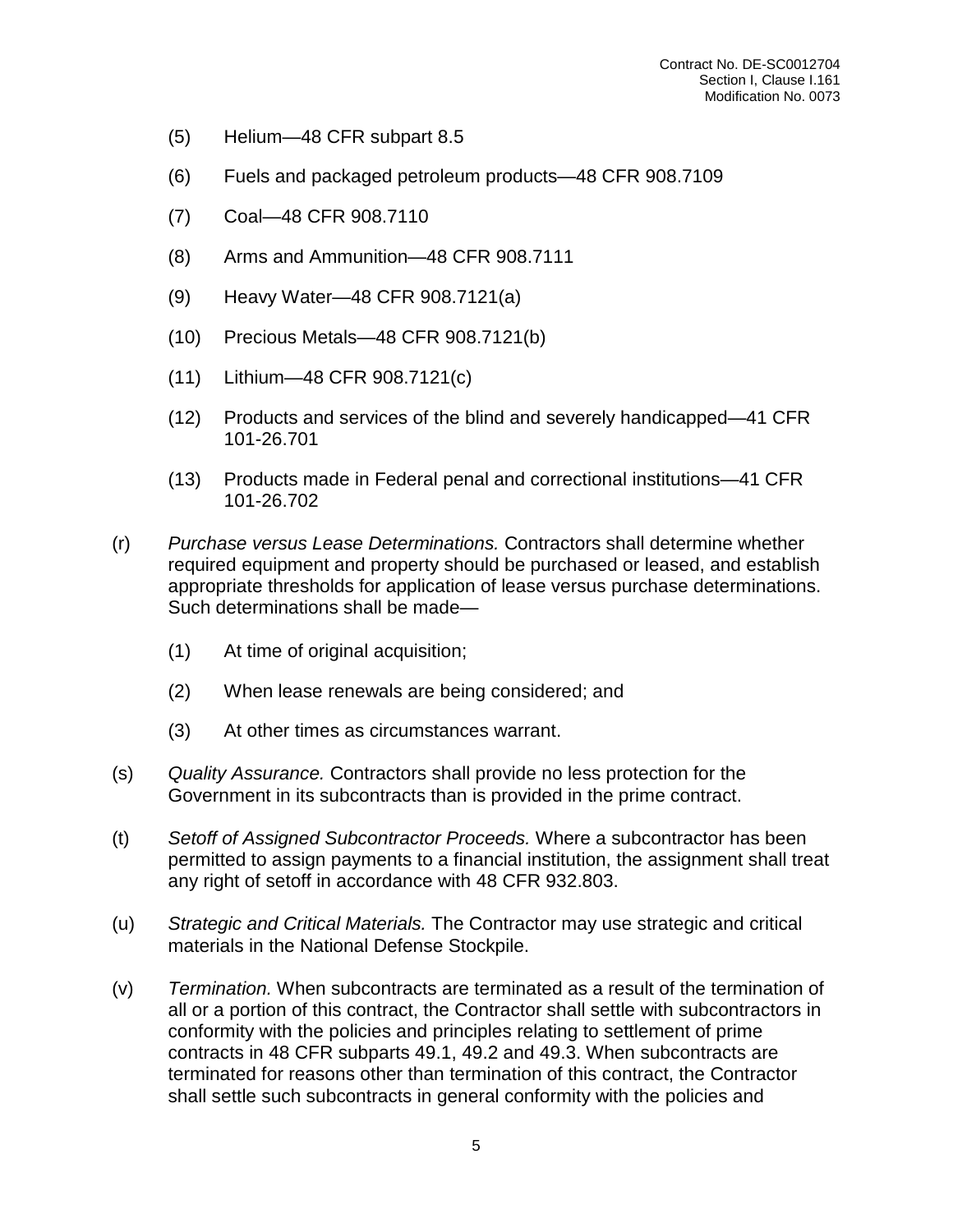principles in 48 CFR subparts 49.1, 49.2, 49.3 and 49.4. Each such termination shall be documented and consistent with the terms of this contract. Terminations which require approval by the Government shall be supported by accounting data and other information as may be directed by the Contracting Officer.

- (w) *Unclassified Controlled Nuclear Information.* Subcontracts involving unclassified uncontrolled nuclear information shall be treated in accordance with 10 CFR part 1017.
- (x) *Subcontract Flowdown Requirements.* In addition to terms and conditions that are included in the prime contract which direct application of such terms and conditions in appropriate subcontracts, the Contractor shall include the following clauses in subcontracts, as applicable:
	- (1) Davis-Bacon clauses prescribed in 48 CFR 22.407.
	- (2) Foreign Travel clause prescribed in 48 CFR 952.247-70.
	- (3) Counterintelligence clause prescribed in 48 CFR 970.0404-4(a).
	- (4) Service Contract Act clauses prescribed in 48 CFR 22.1006.
	- (5) State and local taxes clause prescribed in 48 CFR 970.2904-1.
	- (6) Cost or pricing data clauses prescribed in 48 CFR 970.1504-3-1(b).
	- (7) Nondisplacement of Qualified Workers clause prescribed in 48 CFR 22.1207.
	- (8) Service Contract Reporting clause prescribed in 48 CFR 4.1705.
	- (9) Minimum Wages under Executive Order 13658 clause prescribed in 48 CFR 22.1906.
- (y) *Legal Services.* Contractor purchases of litigation and other legal services are subject to the requirements in 10 CFR part 719 and the requirements of this clause.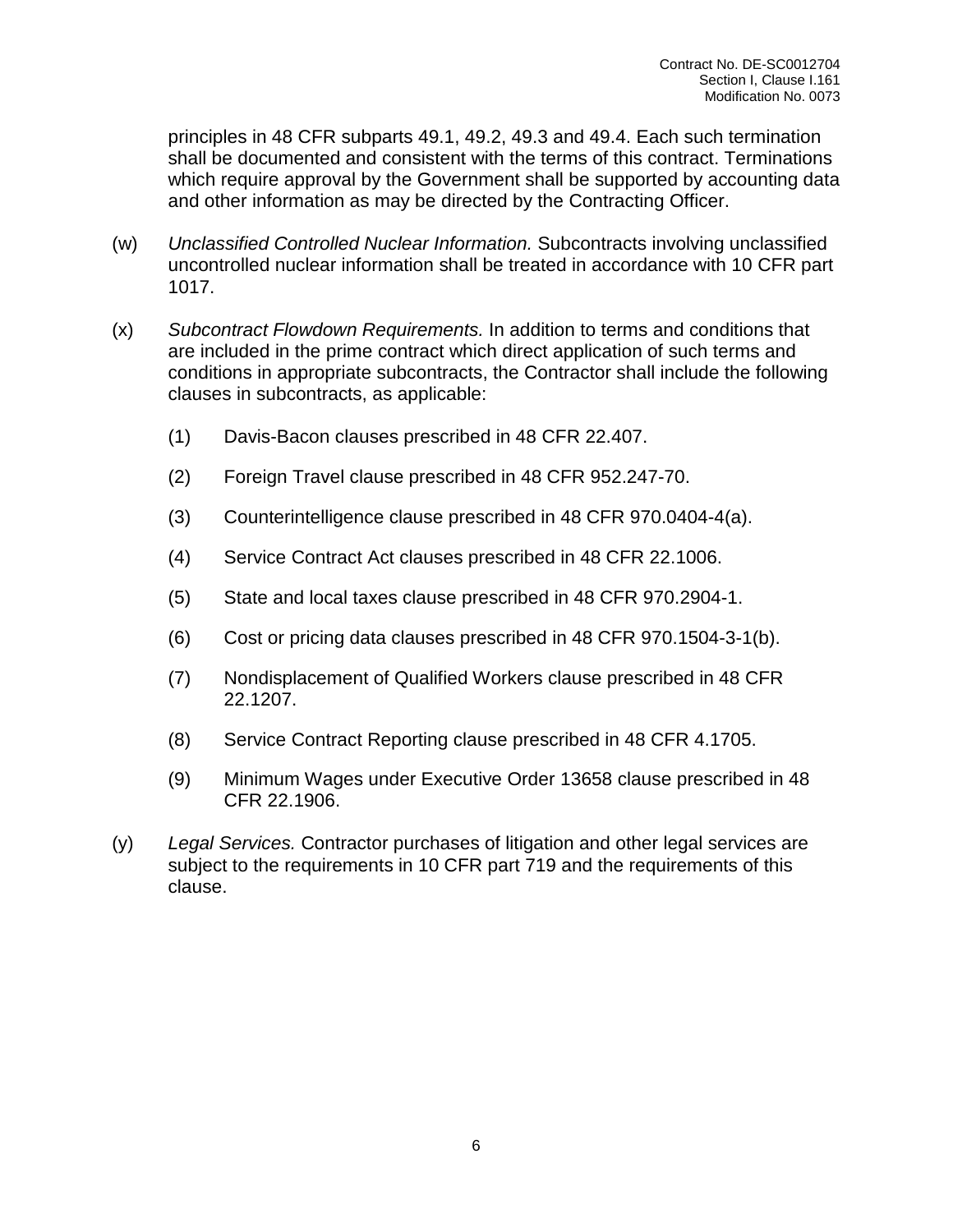#### **CLAUSE I.162 – DEAR 970.5245-1 – PROPERTY (AUG 2016) (ALTERNATE I) (DEC 2000) (DEVIATION)**

- (a) Furnishing of Government property. The Government reserves the right to furnish any property or services required for the performance of the work under this contract.
- (b) Title to property. Except as otherwise provided by the Contracting Officer, title to all materials, equipment, supplies, and tangible personal property of every kind and description purchased by the Contractor, for the cost of which the Contractor is entitled to be reimbursed as a direct item of cost under this contract, shall pass directly from the vendor to the Government. The Government reserves the right to inspect, and to accept or reject, any item of such property. The Contractor shall make such disposition of rejected items as the Contracting Officer shall direct. Title to other property, the cost of which is reimbursable to the Contractor under this contract, shall pass to and vest in the Government upon (1) issuance for use of such property in the performance of this contract, or (2) commencement of processing or use of such property in the performance of this contract, or (3) reimbursement of the cost thereof by the Government, whichever first occurs. Property furnished by the Government and property purchased or furnished by the Contractor, title to which vests in the Government, under this paragraph are hereinafter referred to as Government property. Title to Government property shall not be affected by the incorporation of the property into or the attachment of it to any property not owned by the Government, nor shall such Government property or any part thereof, be or become a fixture or lose its identity as personality by reason of affixation to any realty.
- (c) Identification. To the extent directed by the Contracting Officer, the Contractor shall identify Government property coming into the Contractor's possession or custody, by marking and segregating in such a way, satisfactory to the Contracting Officer, as shall indicate its ownership by the Government.
- (d) Disposition. The Contractor shall make such disposition of Government property which has come into the possession or custody of the Contractor under this contract as the Contracting Officer may direct during the progress of the work or upon completion or termination of this contract. The Contractor may, upon such terms and conditions as the Contracting Officer may approve, sell, or exchange such property, or acquire such property at a price agreed upon by the Contracting Officer and the Contractor as the fair value thereof. The amount received by the Contractor as the result of any disposition, or the agreed fair value of any such property acquired by the Contractor, shall be applied in reduction of costs allowable under this contract or shall be otherwise credited to account to the Government, as the Contracting Officer may direct. Upon completion of the work or the termination of this contract, the Contractor shall render an accounting, as prescribed by the Contracting Officer, of all government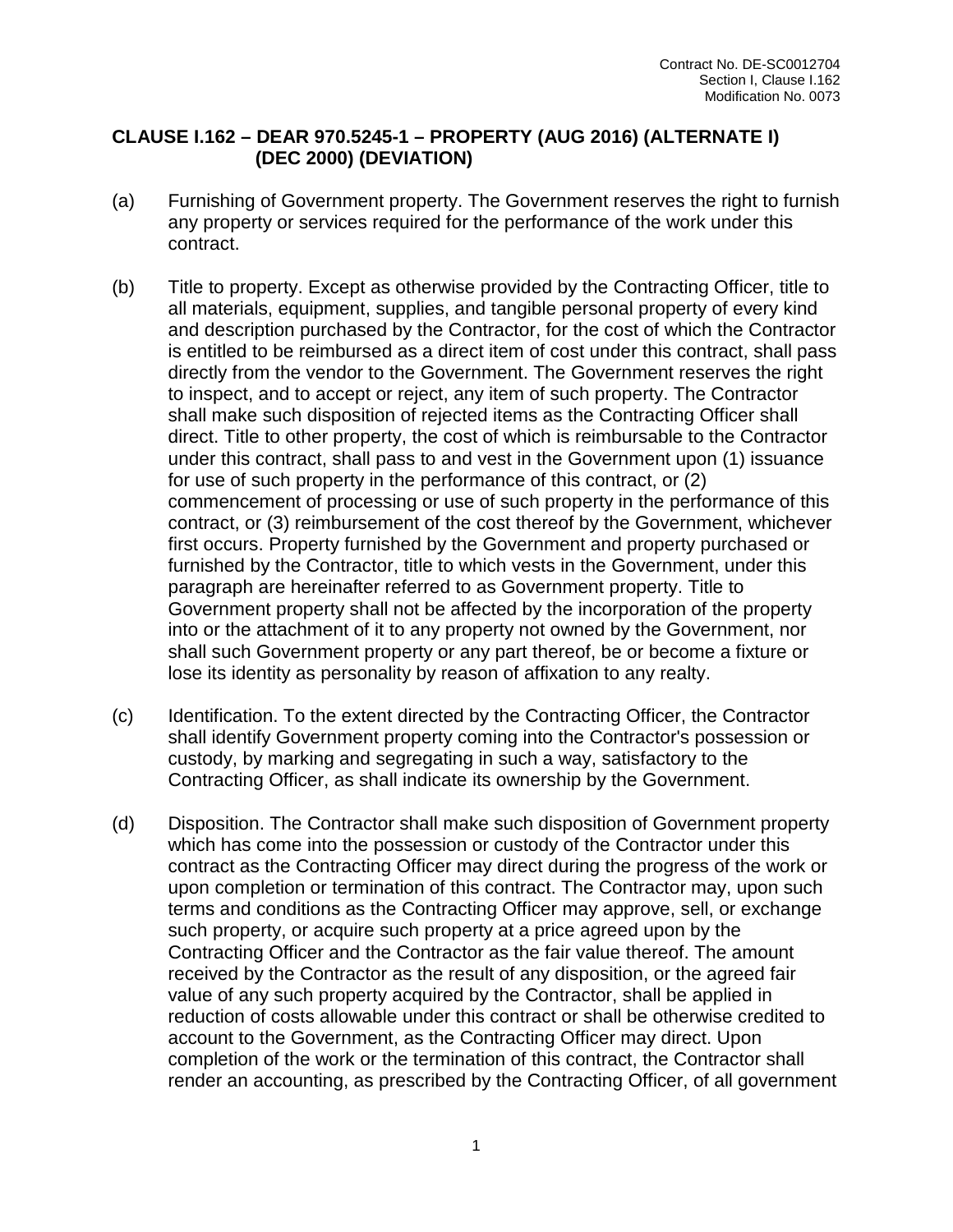property which had come into the possession or custody of the Contractor under this contract.

- (e) Protection of government property-management of high-risk property and classified materials.
	- (1) The Contractor shall take all reasonable precautions, and such other actions as may be directed by the Contracting Officer, or in the absence of such direction, in accordance with sound business practice, to safeguard and protect government property in the Contractor's possession or custody.
	- (2) In addition, the Contractor shall ensure that adequate safeguards are in place, and adhered to, for the handling, control and disposition of high-risk property and classified materials throughout the life cycle of the property and materials consistent with the policies, practices and procedures for property management contained in the Federal Property Management Regulations (41 CFR chapter 101), the Department of Energy (DOE) Property Management Regulations (41 CFR chapter 109), and other applicable Regulations.
	- (3) High-risk property is property, the loss, destruction, damage to, or the unintended or premature transfer of which could pose risks to the public, the environment, or the national security interests of the United States. High-risk property includes proliferation sensitive, nuclear related dual use, export controlled, chemically or radioactively contaminated, hazardous, and specially designed and prepared property, including property on the militarily critical technologies list.
- (f) Risk of loss of Government property.
	- (1)
- (i) The Contractor shall not be liable for the loss or destruction of, or damage to, Government property unless such loss, destruction, or damage was caused by any of the following—
	- (A) Willful misconduct or lack of good faith on the part of the Contractor's managerial personnel;
	- (B) Failure of the Contractor's managerial personnel to take all reasonable steps to comply with any appropriate written direction of the Contracting Officer to safeguard such property under paragraph (e) of this clause; or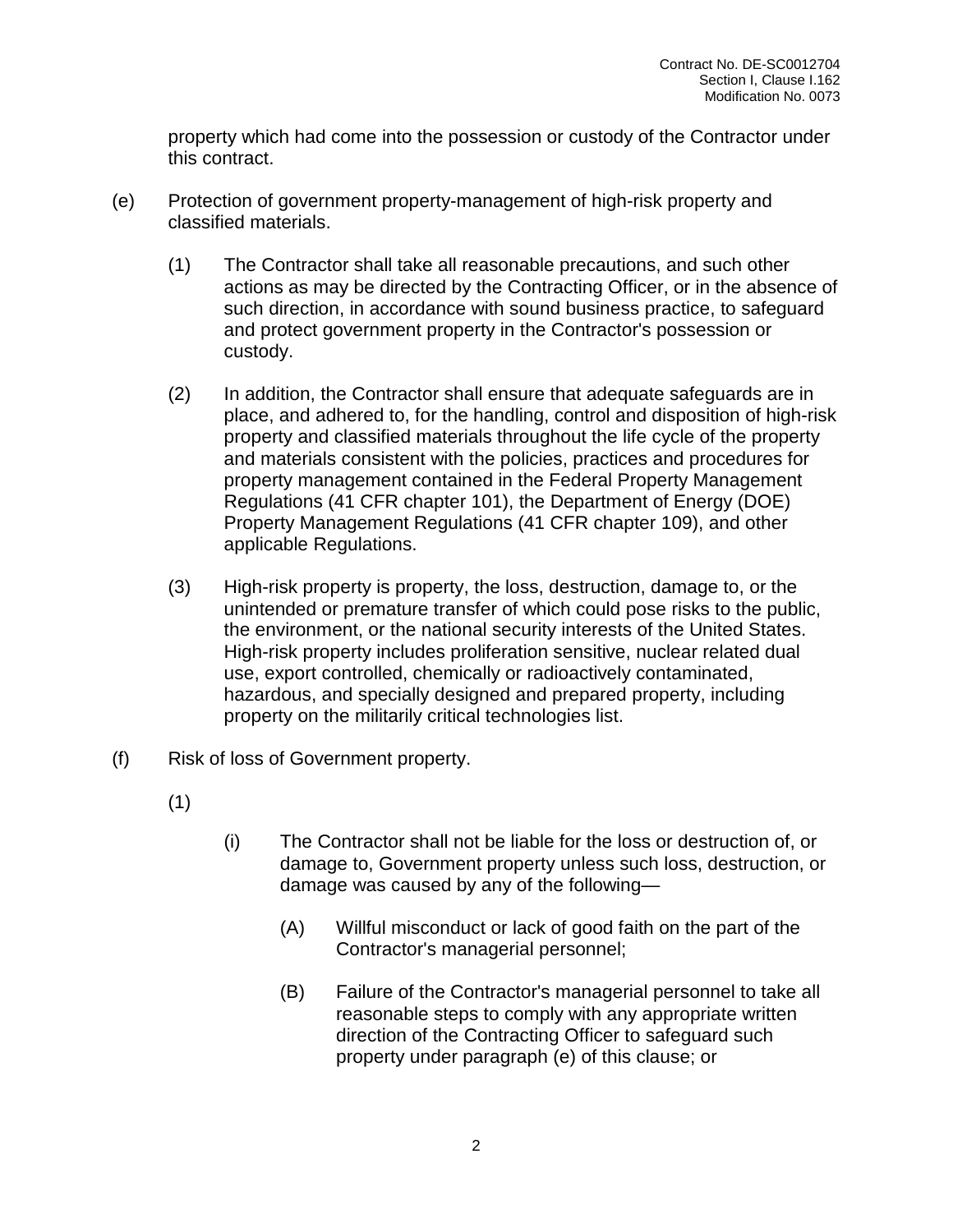- (C) Failure of contractor managerial personnel to establish, administer, or properly maintain an approved property management system in accordance with paragraph (i)(1) of this clause.
- (i) If, after an initial review of the facts, the Contracting Officer informs the Contractor that there is reason to believe that the loss, destruction of, or damage to the government property results from conduct falling within one of the categories set forth above, the burden of proof shall be upon the Contractor to show that the Contractor should not be required to compensate the government for the loss, destruction, or damage.
- (2) In the event that the Contractor is determined liable for the loss, destruction or damage to Government property in accordance with (f)(1) of this clause, the Contractor's compensation to the Government shall be determined as follows:
	- (i) For damaged property, the compensation shall be the cost of repairing such damaged property, plus any costs incurred for temporary replacement of the damaged property. However, the value of repair costs shall not exceed the fair market value of the damaged property. If a fair market value of the property does not exist, the Contracting Officer shall determine the value of such property, consistent with all relevant facts and circumstances.
	- (ii) For destroyed or lost property, the compensation shall be the fair market value of such property at the time of such loss or destruction, plus any costs incurred for temporary replacement and costs associated with the disposition of destroyed property. If a fair market value of the property does not exist, the Contracting Officer shall determine the value of such property, consistent with all relevant facts and circumstances.
- (3) The portion of the cost of insurance obtained by the Contractor that is allocable to coverage of risks of loss referred to in paragraph (f)(1) of this clause is not allowable.
- (g) Steps to be taken in event of loss. In the event of any damage, destruction, or loss to Government property in the possession or custody of the Contractor with a value above the threshold set out in the Contractor's approved property management system, the Contractor—
	- (1) Shall immediately inform the Contracting Officer of the occasion and extent thereof,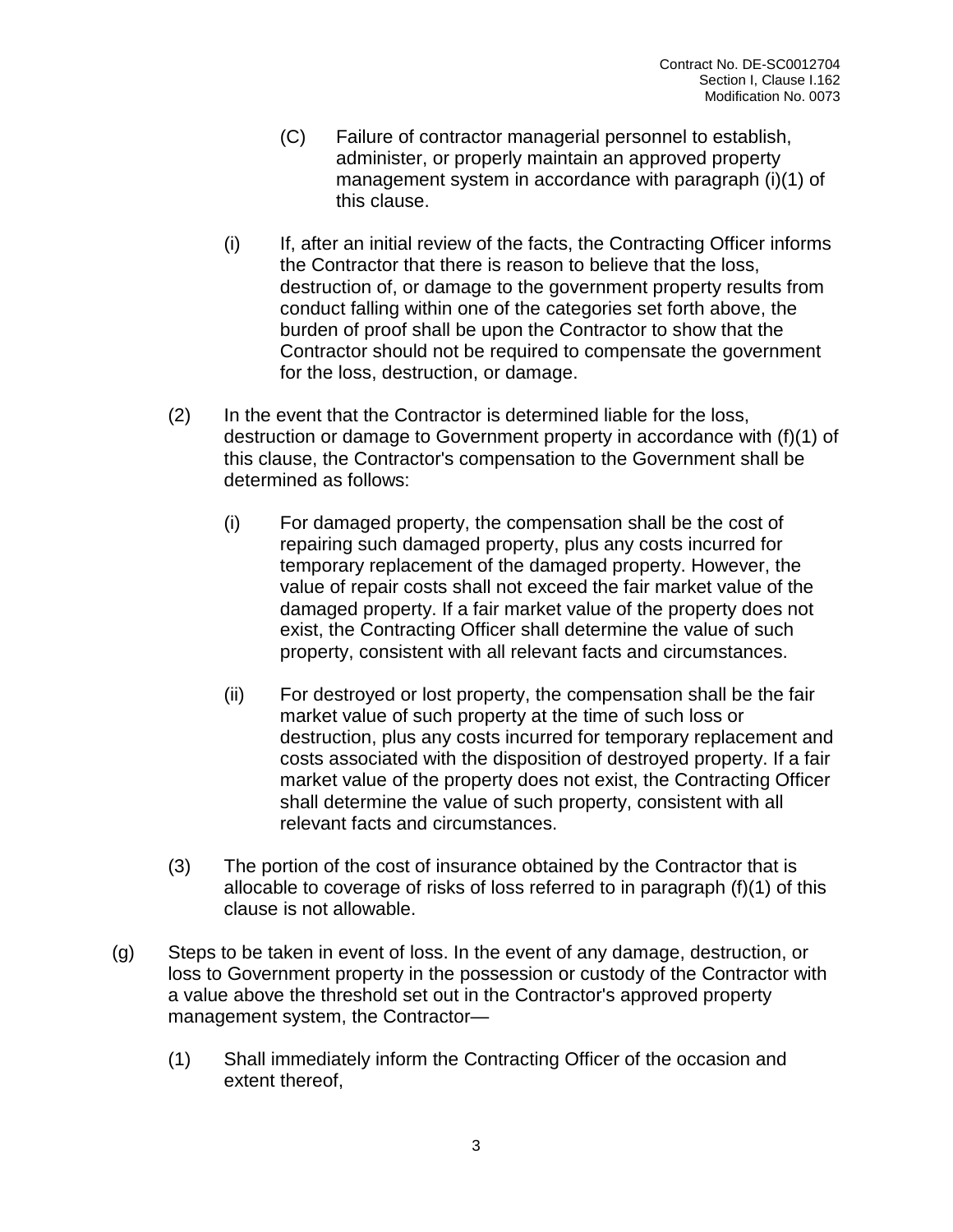- (2) Shall take all reasonable steps to protect the property remaining, and
- (3) Shall repair or replace the damaged, destroyed, or lost property in accordance with the written direction of the Contracting Officer. The Contractor shall take no action prejudicial to the right of the Government to recover therefore, and shall furnish to the Government, on request, all reasonable assistance in obtaining recovery.
- (h) Government property for Government use only. Government property shall be used only for the performance of this contract.
- (i) Property Management.
	- (1) Property Management System.
		- (i) The Contractor shall establish, administer, and properly maintain an approved property management system of accounting for and control, utilization, maintenance, repair, protection, preservation, and disposition of Government property in its possession under the contract. The Contractor's property management system shall be submitted to the Contracting Officer for approval and shall be maintained and administered in accordance with sound business practice, applicable Federal Property Management Regulations and Department of Energy Property Management Regulations, and such directives or instructions which the Contracting Officer may from time to time prescribe.
		- (ii) In order for a property management system to be approved, it must provide for—
			- (A) Comprehensive coverage of property from the requirement identification, through its life cycle, to final disposition;
			- (B) [Reserved];
			- (C) Full integration with the Contractor's other administrative and financial systems; and
			- (D) A method for continuously improving property management practices through the identification of best practices established by "best in class" performers.
		- (iii) Approval of the Contractor's property management system shall be contingent upon the completion of the baseline inventory as provided in subparagraph (i)(2) of this clause.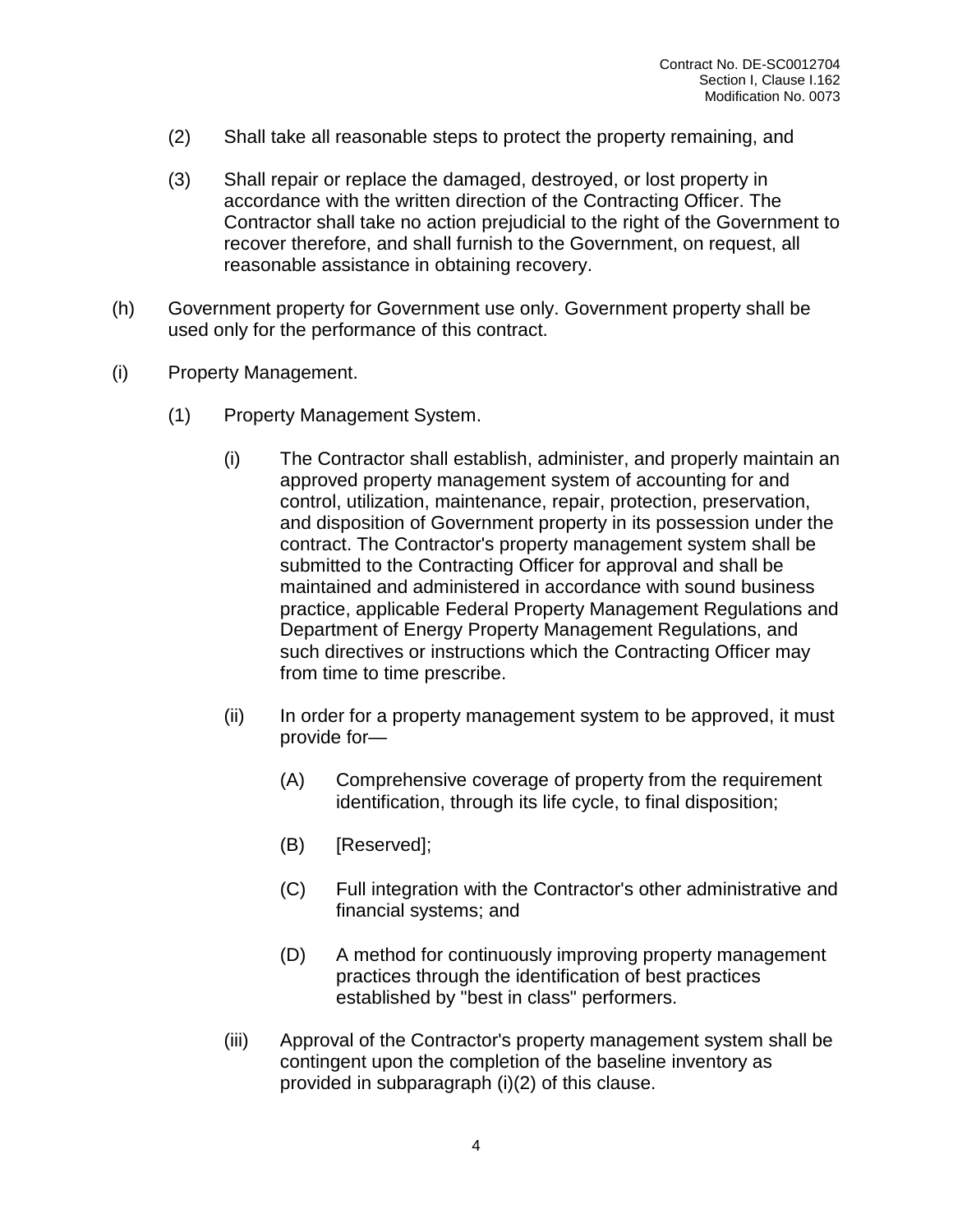- (2) Property Inventory.
	- (i) Unless otherwise directed by the Contracting Officer, the Contractor shall within six months after execution of the contract provide a baseline inventory covering all items of Government property.
	- (ii) If the Contractor is succeeding another contractor in the performance of this contract, the Contractor shall conduct a joint reconciliation of the property inventory with the predecessor contractor. The Contractor agrees to participate in a joint reconciliation of the property inventory at the completion of this contract. This information will be used to provide a baseline for the succeeding contract as well as information for closeout of the predecessor contract.
- (j) The term "contractor's managerial personnel" as used in this clause means the Contractor's directors, officers and any of its managers, superintendents, or other equivalent representatives who have supervision or direction of all or substantially all of—
	- (1) The Contractor's business; or
	- (2) The Contractor's operations at any one facility or separate location at which this contract is being performed; or
	- (3) The Contractor's Government property system and/or a Major System Project as defined in DOE Order 413.3B, or successor version (Version in effect on effective date of contract).
- (k) The Contractor shall include this clause in all cost reimbursable subcontracts.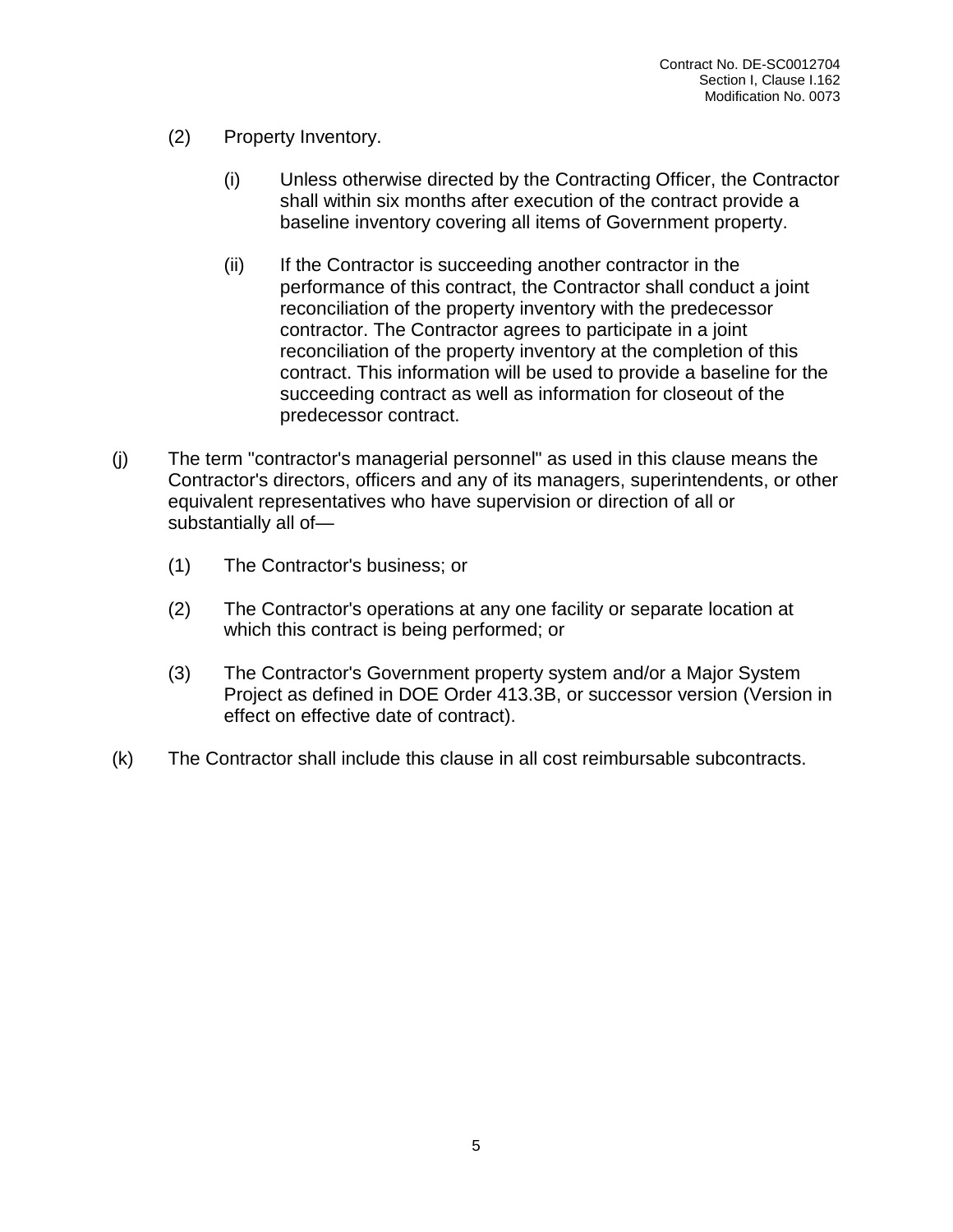**Contract No. DE-SC0012704 Section J | Appendix I Modification No. 0073**

# **APPENDIX I**

**DOE Directives/List B**

**Brookhaven National Laboratory Applicable to the Operations of**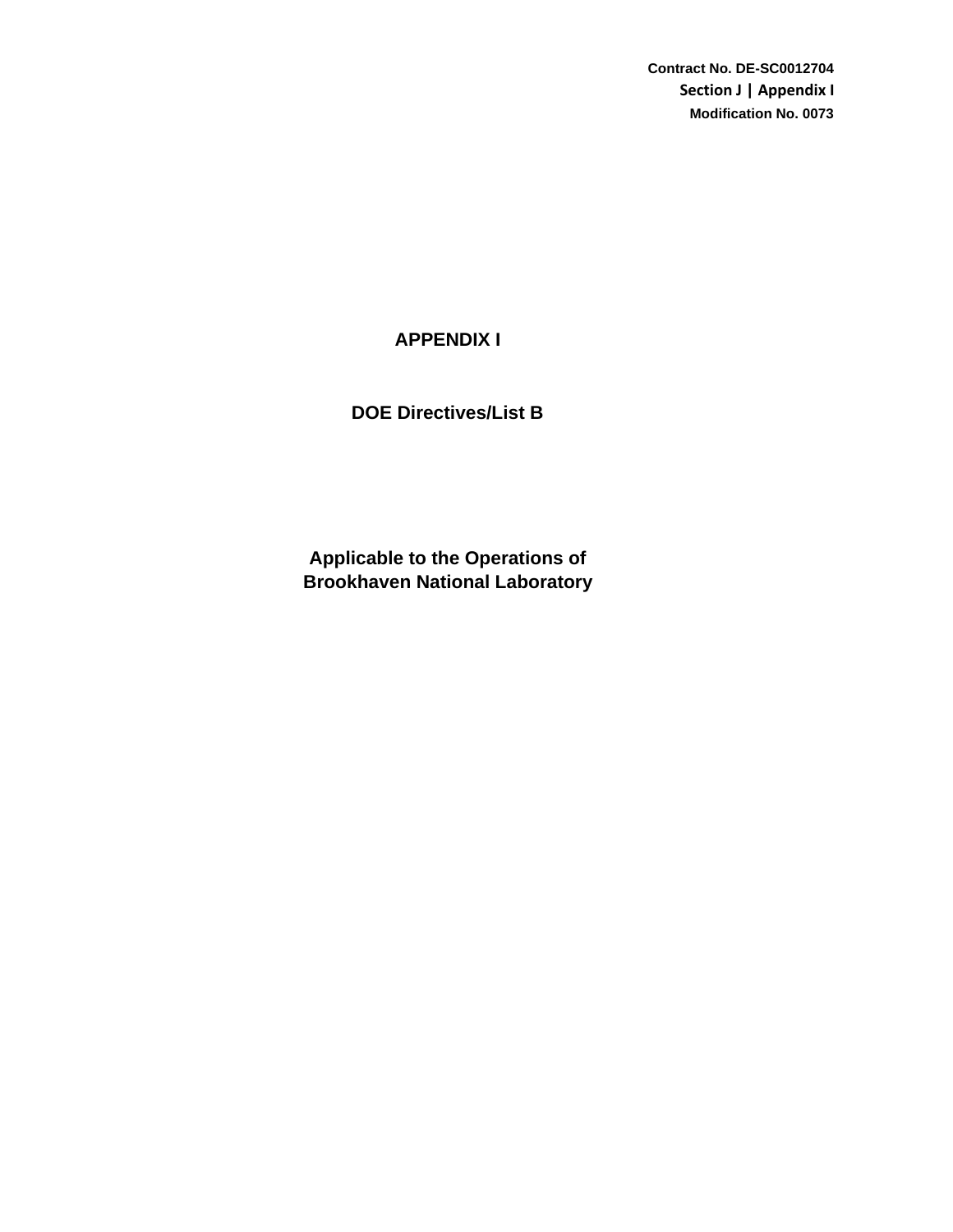There is no List A to this Appendix.

List B to this Appendix contains the following:

Part I: "Directives List"

This section contains a list of Directives that are considered by DOE as applicable to the BNL contract.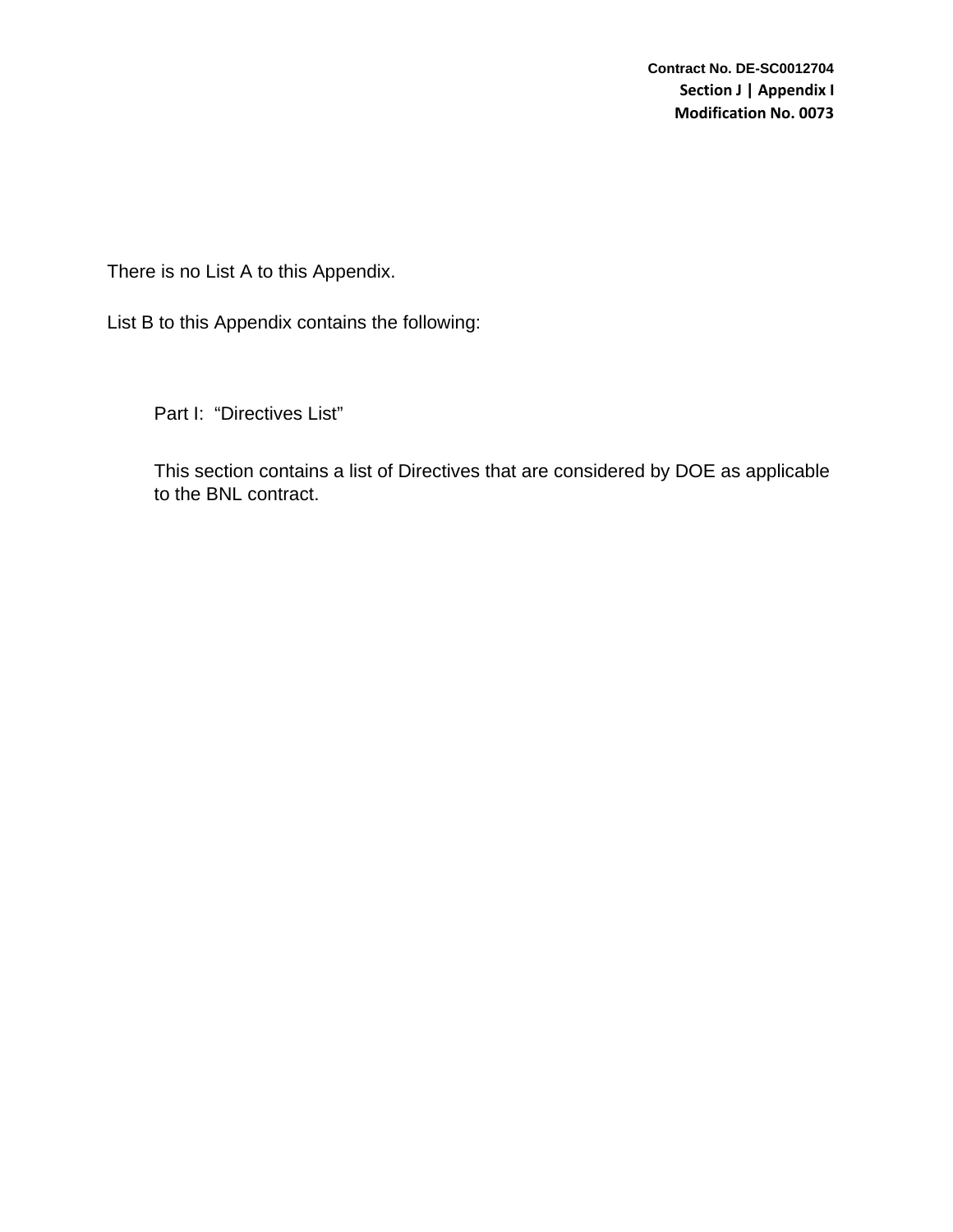| <b>ISSUED</b> | <b>TYPE</b> | <b>NUMBER</b> | <b>THROUGH</b><br><b>CHANGE</b> | <b>TITLE</b><br>Includes Compliance Notes as Necessary                                                                                                 |
|---------------|-------------|---------------|---------------------------------|--------------------------------------------------------------------------------------------------------------------------------------------------------|
| 9/29/1995     | Order       | 130.1         |                                 | <b>Budget Formulation</b>                                                                                                                              |
| 5/2/2001      | Policy      | 141.1         |                                 | Department of Energy Management of Cultural Resources                                                                                                  |
| 9/4/2008      | Manual      | 142.2-1       | Admin Chg. 1<br>6/27/13         | Manual for Implementation of the Voluntary Offer Safeguards<br>Agreement and Additional Protocol with the International Atomic<br><b>Energy Agency</b> |
| 12/15/2006    | Order       | 142.2A        | Admin Chg. 1<br>6/27/13         | Voluntary Offer Safeguards Agreement and Additional Protocol<br>with the International Atomic Energy Agency                                            |
| 10/14/2010    | Order       | 142.3A        |                                 | Unclassified Foreign Visits and Assignments Program                                                                                                    |
| 3/31/2014     | Order       | 150.1A        |                                 | <b>Continuity Programs</b>                                                                                                                             |
| 8/11/2016     | Order       | 151.1D        |                                 | Comprehensive Emergency Management System                                                                                                              |
| 6/27/2007     | Order       | 153.1         |                                 | Departmental Radiological Emergency Response Assets                                                                                                    |
| 12/23/2008    | Order       | 200.1A        |                                 | Information Technology Management                                                                                                                      |
| 1/7/2005      | Order       | 203.1         |                                 | Limited Personal Use of Government Office Equipment Including<br><b>Information Technology</b>                                                         |
| 5/8/2001      | Policy      | 205.1         |                                 | Departmental Cyber Security Management Policy                                                                                                          |
| 5/16/2011     | Order       | 205.1B        | Admin Chg. 3<br>4/29/14         | Department of Energy Cyber Security Program                                                                                                            |
| 1/16/2009     | Order       | 206.1         |                                 | Department of Energy Privacy Program                                                                                                                   |
| 2/19/2013     | Order       | 206.2         |                                 | Identity, Credential and Access Management (ICAM)                                                                                                      |
| 4/8/2011      | Order       | 210.2A        |                                 | DOE Corporate Operating Experience Program                                                                                                             |
| 9/27/2016     | Order       | 221.1B        |                                 | Reporting Fraud, Waste, and Abuse to the Office of Inspector<br>General                                                                                |
| 2/25/2008     | Order       | 221.2A        |                                 | Cooperation with the Office of Inspector General                                                                                                       |
| 3/4/2011      | Order       | 225.1B        |                                 | <b>Accident Investigations</b>                                                                                                                         |
| 8/9/2016      | Policy      | 226.2         |                                 | Policy for Federal Oversight and Contractor Assurance                                                                                                  |
| 8/30/2011     | Order       | 227.1A        | 12/21/2015                      | Independent Oversight Program                                                                                                                          |
| 6/27/2011     | Order       | 231.1B        | Admin Chg. 1<br>11/28/12        | Environment, Safety and Health Reporting                                                                                                               |
| 8/30/2011     | Order       | 232.2         | Admin Chg. 1<br>3/12/14         | Occurrence Reporting and Processing of Operations Information                                                                                          |
| 12/13/2010    | Order       | 241.1B        | Chg.1<br>4/26/16                | Scientific and Technical Information Management                                                                                                        |
| 3/11/2013     | Order       | 243.1B        | Admin Chg.1<br>7/8/13           | Records Management Program                                                                                                                             |
| 2/23/2011     | Order       | 252.1A        | Admin Chg. 1<br>3/12/13         | <b>Technical Standards Program</b>                                                                                                                     |
| 11/19/2009    | Order       | 313.1         |                                 | Management and Funding of the Department's Overseas<br>Presence                                                                                        |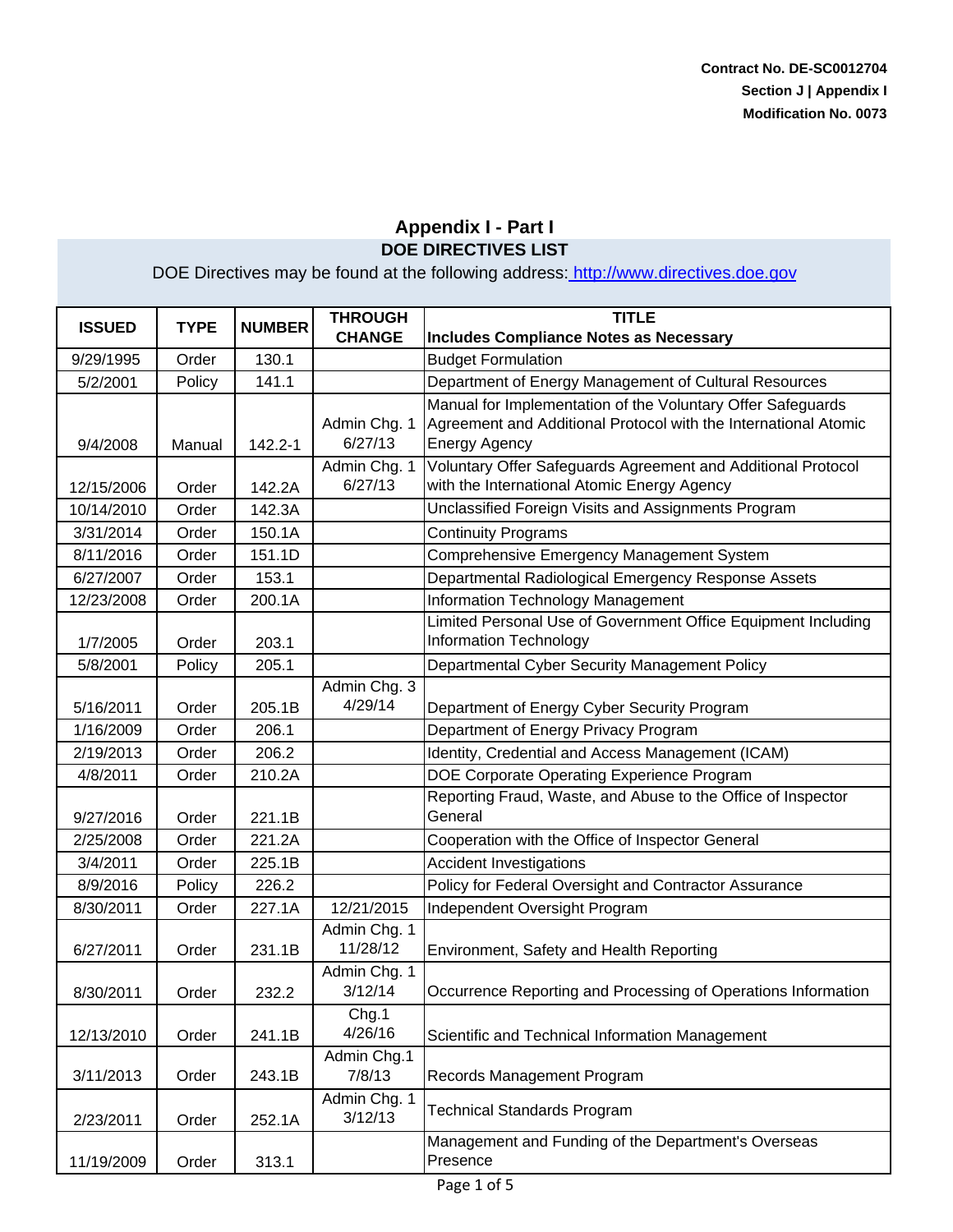| <b>ISSUED</b> | <b>TYPE</b> | <b>NUMBER</b>                                                | <b>THROUGH</b>                   | <b>TITLE</b>                                                                                                                                                                                                                   |
|---------------|-------------|--------------------------------------------------------------|----------------------------------|--------------------------------------------------------------------------------------------------------------------------------------------------------------------------------------------------------------------------------|
|               |             |                                                              | <b>CHANGE</b>                    | <b>Includes Compliance Notes as Necessary</b>                                                                                                                                                                                  |
| 10/18/2007    | Order       | 341.1A<br>Parts: 1.(a-<br>b) $2.a(1-3)$<br>$2.a(4)(a-$<br>h) |                                  | <b>Federal Employee Health Services</b>                                                                                                                                                                                        |
| 2/23/2010     | Order       | 350.1                                                        | Chg. 5<br>9/30/14                | Contractor Human Resource Management Programs                                                                                                                                                                                  |
| 4/14/2014     | Policy      | 364.1                                                        |                                  | <b>Health and Safety Training Reciprocity</b>                                                                                                                                                                                  |
| 8/17/2009     | Order       | 410.2                                                        | Admin Chg. 1<br>4/10/14          | Management of Nuclear Materials                                                                                                                                                                                                |
| 4/21/2005     | Order       | 412.1A                                                       | Admin Chg. 1<br>6/21/14          | Work Authorization System                                                                                                                                                                                                      |
| 10/28/2008    | Order       | 413.1B                                                       |                                  | Internal Control Program                                                                                                                                                                                                       |
| 4/19/2006     | Order       | 413.2C                                                       | 10/22/2015                       | Laboratory Directed Research and Development                                                                                                                                                                                   |
| 11/29/2010    | Order       | 413.3B                                                       | Chg. 3<br>(Pg.Chg.)<br>12/20/16  | Program and Project Management for the Acquisition of Capital<br>Assets                                                                                                                                                        |
| 4/25/2011     | Order       | 414.1D                                                       | Admin Chg. 1<br>5/8/13           | <b>Quality Assurance</b>                                                                                                                                                                                                       |
| 12/3/2012     | Order       | 415.1                                                        | Chg.2<br>(Min.Chg.)<br>1/17/2017 | Information Technology Project Management                                                                                                                                                                                      |
| 2/8/2011      | Policy      | 420.1                                                        |                                  | Department of Energy Nuclear Safety Policy<br><b>Compliance Note:</b> Only applicable to BNL facilities categorized<br>as Hazardous Category 1,2 or 3 nuclear facilities                                                       |
| 12/4/2012     | Order       | 420.1C                                                       | Chg.1                            | <b>Facility Safety</b><br><b>Compliance Note:</b> Chapters 1, 3, and 5 are applicable to BNL<br>facilities categorized as hazardous category 1, 2, or 3 nuclear<br>2/27/15 facility is proposed by BNL and approved by DOE     |
| 7/21/2011     | Order       | 420.2C                                                       |                                  | Safety of Accelerator Facilities                                                                                                                                                                                               |
| 6/29/2010     | Order       | 422.1                                                        | Admin Chg. 1<br>6/25/13          | <b>Conduct of Operations</b><br><b>Compliance Note:</b> Applicable to Hazardous Category 1, 2, or 3<br>nuclear facilities and other facilities as defined by BSA in a<br>Program Plan to be approved by BHSO for incorporating |
| 4/16/2010     | Order       | 425.1D                                                       | Admin Chg. 1<br>4/2/13           | Verification of Readiness to Start Up or Restart Nuclear Facilities<br><b>Compliance Note:</b> Only applicable to BNL facilities categorized<br>as Hazardous Category 1, 2, or 3 nuclear facilities                            |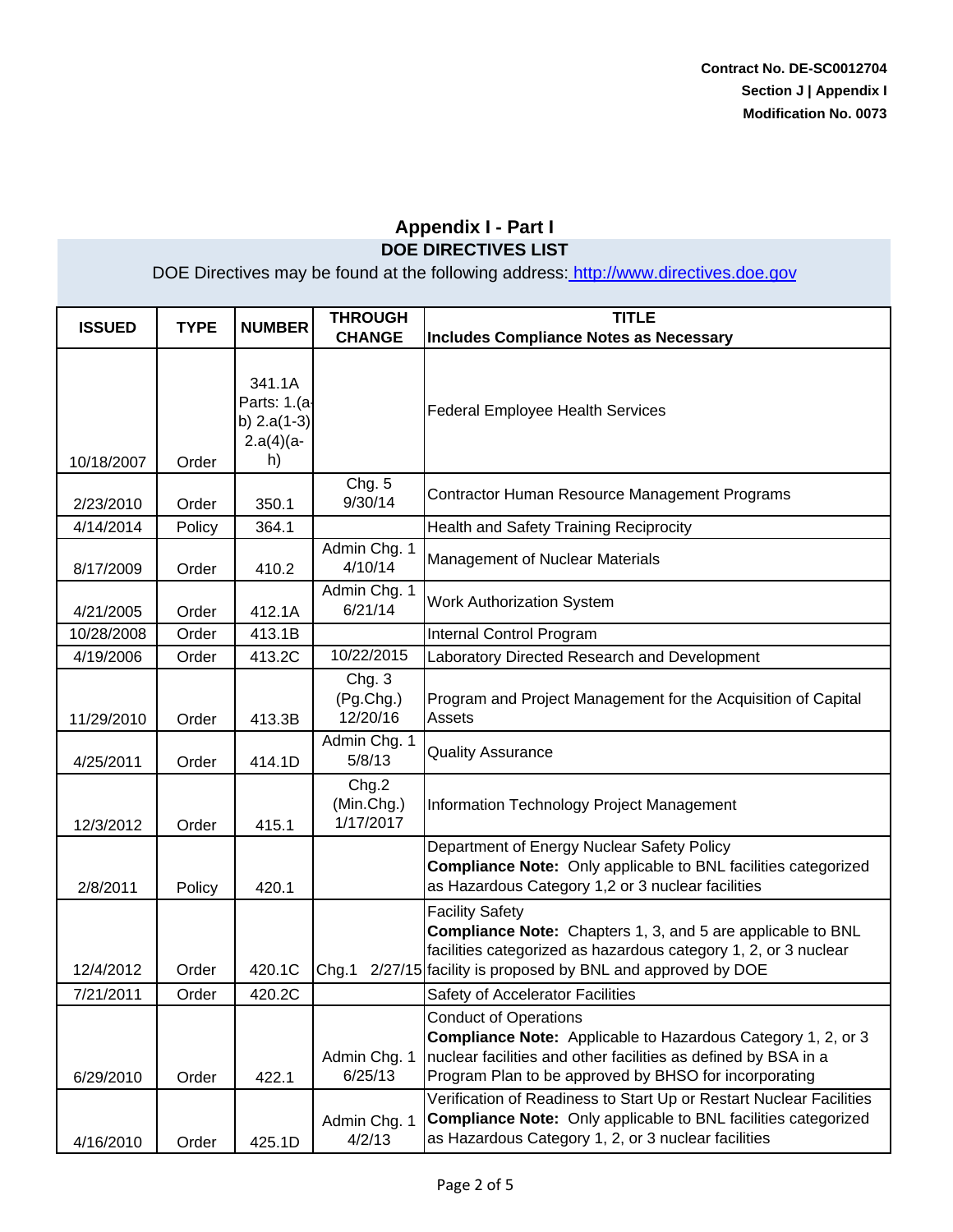| <b>ISSUED</b> | <b>TYPE</b> | <b>NUMBER</b> | <b>THROUGH</b><br><b>CHANGE</b>    | <b>TITLE</b><br><b>Includes Compliance Notes as Necessary</b>                                                                                                                            |
|---------------|-------------|---------------|------------------------------------|------------------------------------------------------------------------------------------------------------------------------------------------------------------------------------------|
|               |             |               | Admin Chg. 1                       | Personnel Selection, Training, Qualification, and Certification                                                                                                                          |
| 4/21/2010     | Order       | 426.2         | 7/19/13                            | Requirements for DOE Nuclear Facilities                                                                                                                                                  |
| 9/24/2003     | Order       | 430.1B        | Admin Chg. 2<br>4/25/11            | Real Property and Asset Management                                                                                                                                                       |
| 4/21/2010     | Order       | 433.1B        | Admin Chg. 1<br>3/12/13            | Maintenance Management Program for DOE Nuclear Facilities<br><b>Compliance Note:</b> Only applicable to BNL facilities categorized as<br>Hazardous Category 1, 2 or 3 nuclear facilities |
| 11/25/2016    | Policy      | 434.1B        |                                    | Conduct and Approval of Select Agent and Toxin Work at<br>Department of Energy Sites                                                                                                     |
| 7/9/1999      | Order       | 435.1         | Admin Chg. 1<br>8/28/01            | Radioactive Waste Management                                                                                                                                                             |
| 7/9/1999      | Manual      | 435.1-1       | Admin Chg. 1<br>6/19/01            | Radioactive Waste Management Manual                                                                                                                                                      |
| 5/2/2011      | Order       | 436.1         |                                    | Departmental Sustainability                                                                                                                                                              |
| 11/27/2002    | Order       | 440.2C        | Admin Chg. 1<br>6/22/11            | Aviation Management and Safety                                                                                                                                                           |
| 3/7/2008      | Manual      | 441.1-1       | Chg. 1<br>(Admin Chg.)<br>02/24/16 | Nuclear Material Packaging Manual                                                                                                                                                        |
| 6/6/2001      | Order       | 442.1A        |                                    | Department of Energy Employee Concerns Program                                                                                                                                           |
| 7/29/2011     | Order       | 442.2         | Chg.1<br>(Pg.Chg.)<br>(10/4/2016)  | Differing Professional Opinions for Technical Issues Involving<br>Environment, Safety and Health                                                                                         |
| 3/7/2011      | Order       | 443.1B        | Chg. 1<br>(Pg.Chg.)<br>4/21/16     | Protection of Human Research Subjects                                                                                                                                                    |
| 4/25/2011     | Policy      | 450.4A        |                                    | <b>Integrated Safety Management Policy</b>                                                                                                                                               |
| 7/21/2011     | Order       | 452.8         |                                    | Control of Nuclear Weapon Data                                                                                                                                                           |
| 7/15/2016     | Order       | 456.1A        |                                    | The Safe Handling of Unbound Engineered Nanoparticles                                                                                                                                    |
| 9/15/2005     | Policy      | 456.1         |                                    | Secretarial Policy Statement on Nanoscale Safety                                                                                                                                         |
| 2/11/2011     | Order       | 458.1         | Admin Chg. 3<br>1/15/13            | Radiation Protection of the Public and the Environment                                                                                                                                   |
| 12/20/2016    | Order       | 460.1D        |                                    | Hazardous Materials Packaging and Transportation Safety                                                                                                                                  |
| 12/22/2004    | Order       | 460.2A        |                                    | Departmental Material Transportation and Packaging Management                                                                                                                            |
| 6/4/2008      | Manual      | 460.2-1A      |                                    | Radioactive Material Transportation Practices Manual                                                                                                                                     |
| 11/10/2008    | Order       | 462.1         | Admin Chg. 1<br>7/10/13            | Import and Export of Category 1 and 2 Radioactive Sources<br><b>Aggregated Quantities</b>                                                                                                |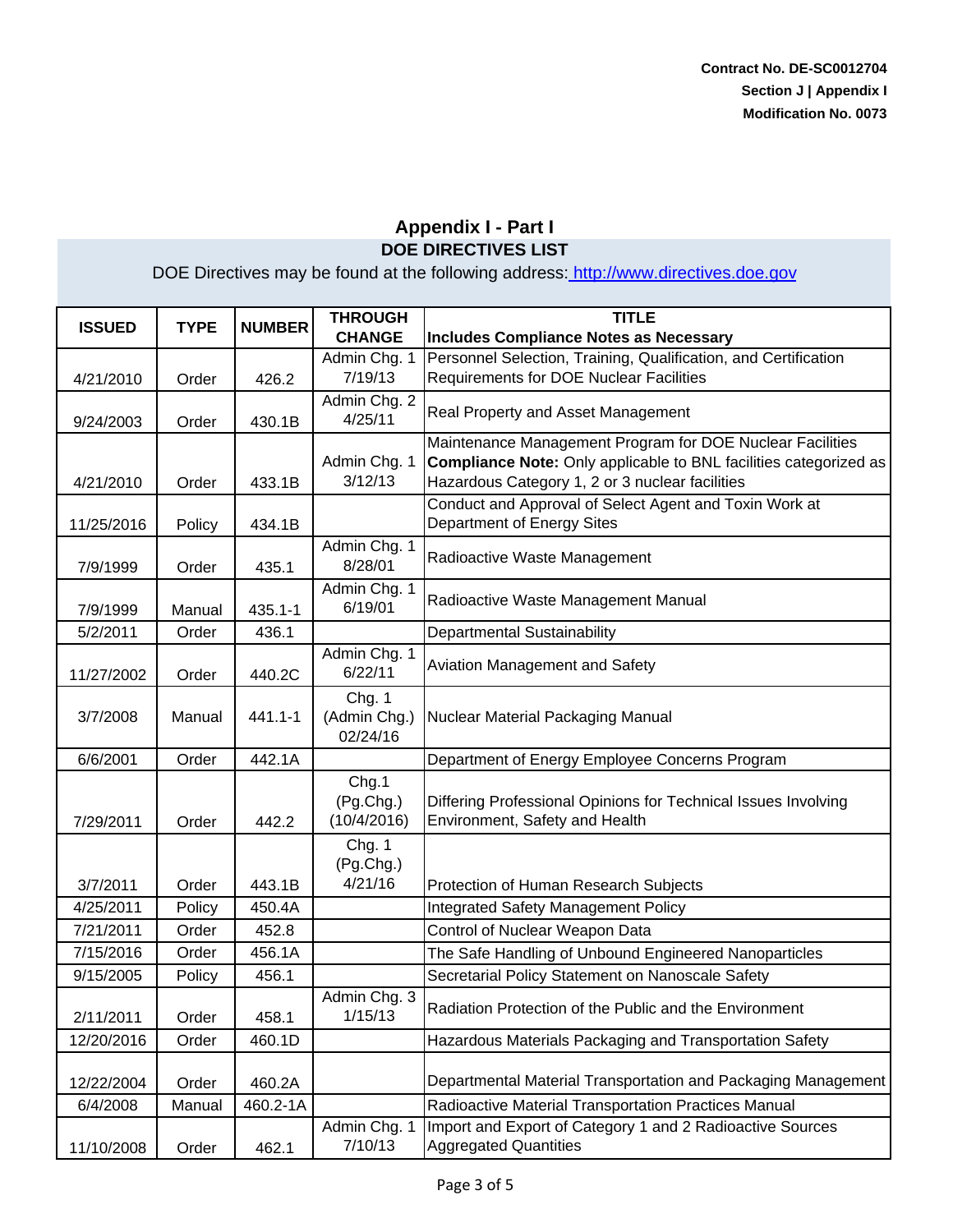| <b>ISSUED</b> | <b>TYPE</b> | <b>NUMBER</b> | <b>THROUGH</b><br><b>CHANGE</b>        | <b>TITLE</b><br><b>Includes Compliance Notes as Necessary</b>                                                                                                                         |
|---------------|-------------|---------------|----------------------------------------|---------------------------------------------------------------------------------------------------------------------------------------------------------------------------------------|
| 2/10/2016     | Policy      | 470.1B        |                                        | Safeguards and Security Program                                                                                                                                                       |
| 11/23/2016    | Order       | 470.3C        |                                        | Design Basis Threat (DBT) Order                                                                                                                                                       |
|               |             |               | Chg.2                                  |                                                                                                                                                                                       |
|               |             |               | (Min.Chg.)                             |                                                                                                                                                                                       |
| 7/21/2011     | Order       | 470.4B        | 1/17/2017                              | Safeguards and Security Program                                                                                                                                                       |
| 6/2/2014      | Order       | 470.5         |                                        | Insider Threat Program                                                                                                                                                                |
| 9/2/2015      | Order       | 470.6         |                                        | <b>Technical Security Program</b>                                                                                                                                                     |
| 3/1/2010      | Order       | 471.1B        |                                        | <b>Identification and Protection of Unclassified Controlled Nuclear</b><br>Information                                                                                                |
|               |             |               | Admin Chg. 1                           |                                                                                                                                                                                       |
| 4/9/2003      | Order       | 471.3         | 1/13/11                                | Identifying and Protecting Official Use Only Information                                                                                                                              |
|               |             |               | Admin Chg. 1                           |                                                                                                                                                                                       |
| 4/9/2003      | Manual      | 471.3-1       | 1/13/11                                | Manual for Identifying and Protecting Official Use Only Information                                                                                                                   |
| 6/20/2011     | Order       | 471.6         | Admin Chg. 2<br>5/15/15                | <b>Information Security</b>                                                                                                                                                           |
| 7/27/2011     | Order       | 472.2         | Admin Chg. 1<br>10/8/13                | <b>Personnel Security</b>                                                                                                                                                             |
| 3/23/2016     | Order       | 473.3A        |                                        | <b>Protection Program Operations</b>                                                                                                                                                  |
| 6/27/2011     | Order       | 474.2         | Chg. 4<br>(Pg.Chg.)<br>9/13/2016       | Nuclear Material Control and Accountability                                                                                                                                           |
| 12/10/2004    | Order       | 475.1         |                                        | Counterintelligence Program                                                                                                                                                           |
| 10/3/2014     | Order       | 475.2B        |                                        | Identifying Classified Information                                                                                                                                                    |
| 12/17/2014    | Policy      | 481.1         |                                        | DOE's Policy Regarding Laboratories, Plants and Sites Engaging<br>in Strategic Partnership Projects with Other Federal Agencies,<br>Independent Organizations, and the Private Sector |
| 1/3/2001      | Manual      | 481.1-1A      | Admin Chg. 1<br>9/28/01                | Reimbursable Work for Non Federal Sponsored Process Manual                                                                                                                            |
| 11/6/2013     | Order       | 483.1A        |                                        | DOE Cooperative Research and Development Agreements                                                                                                                                   |
| 8/17/2006     | Order       | 484.1         | Admin Chg. 2<br>6/30/14                | Reimbursable Work for the Department of Homeland Security                                                                                                                             |
| 1/19/2017     | Policy      | 485.1         |                                        | Foreign Engagements with DOE National Laboratories                                                                                                                                    |
| 11/3/2004     | Order       | 522.1         |                                        | Pricing of Departmental Materials and Services                                                                                                                                        |
| 1/6/2003      | Order       | 534.1B        |                                        | Accounting                                                                                                                                                                            |
| 4/2/2012      | Order       | 551.1D        | Chg. 2<br>(Minor<br>Change)<br>8/11/16 | <b>Official Foreign Travel</b>                                                                                                                                                        |